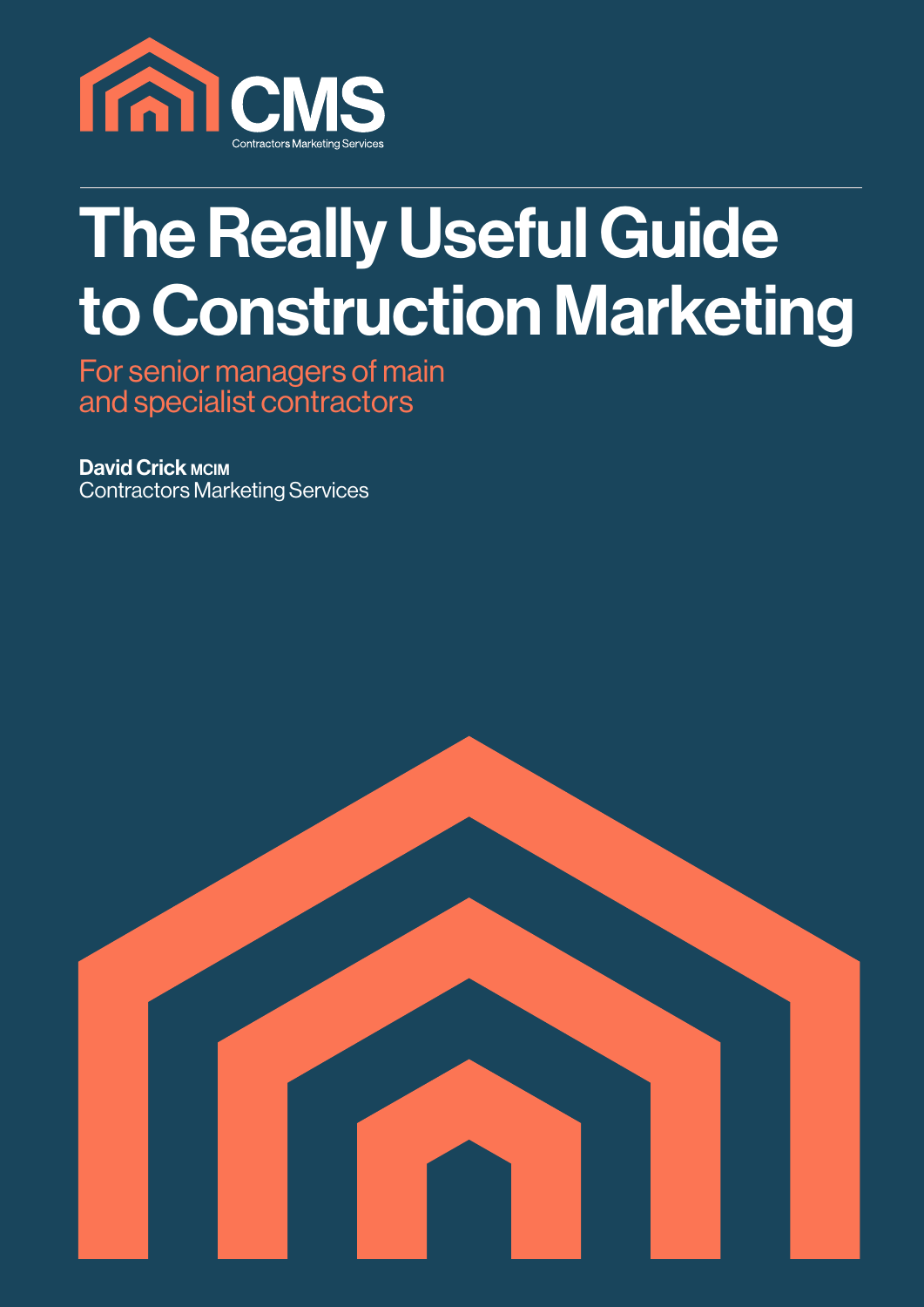# **Introduction**

 **"Six to nine months active marketing can turn a company around, or see a step change in its fortunes**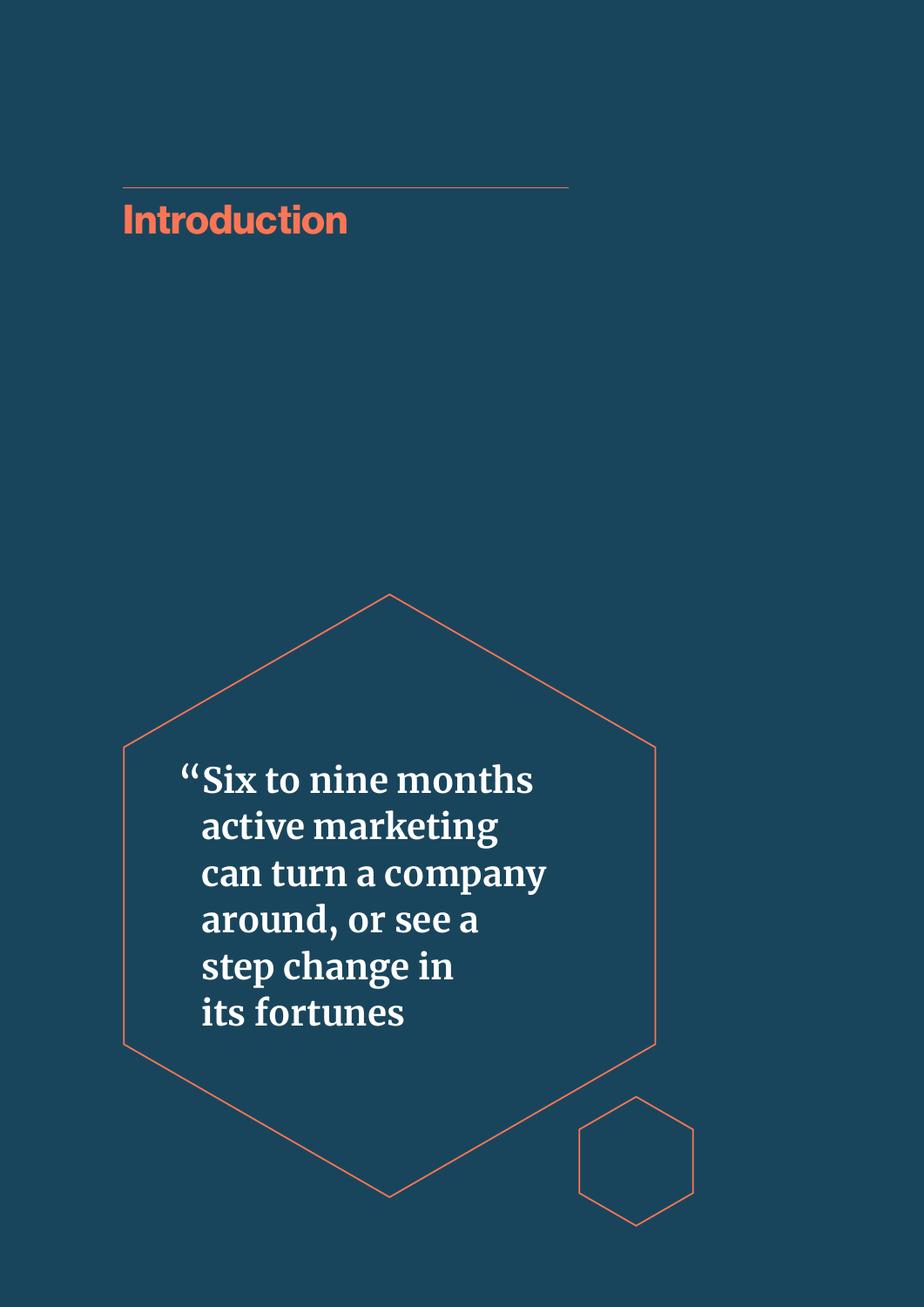

Welcome to the Really Useful Guide to Construction Marketing. In the pages that follow I will be sharing highly practical lessons learned in the challenging but rewarding world of construction marketing.

You can expect down to earth advice on how to improve your sales, win the work you want and build your business. If you already consider yourself a seasoned marketer in the construction industry, I hope you'll still pick up some helpful hints and tips to develop your skills.

If you don't consider yourself a marketer, I hope to change your mind! As you will see, marketing is not just about glossy brochures and advertising. It's about strategic thinking, highly targeted sales, and building long term relationships that will bring you a continuing stream of tenders and profitable contracts.

I'm aiming this guide at small to medium size contractors and subcontractors, which is the area where I have the most experience. It's also where I enjoy working the most, because you can make a big difference for a client in a short amount of time. Six to nine months active marketing can turn a company around, or see a step change in its fortunes.

Seeing that kind of change is very rewarding as a marketer, and I enjoy what I do. I'm good at it too, and I wouldn't presume to write this guide otherwise. (Modesty isn't something you find much in my line of work!) I've been in construction marketing for over 30 years, and much of my working week is spent in the offices of various clients, helping them build for the future. I recently calculated that one of my clients was getting a 1,000% return on what they paid me to do!

If you'd like that kind of support for your business, I'm always glad to talk to new clients about what my company can do for you. As we shall soon explore, helping people  $B$  avid Crick

#### About the author

David Crick is the Managing Director of Contractors Marketing Services. A Chartered Marketer, David has over 40 years' experience and has worked on contracts worth up to £20 million.

His work with UK market intelligence firms, such as Barbour ABI, has seen David advise a diverse range of clients on strategic development and training.

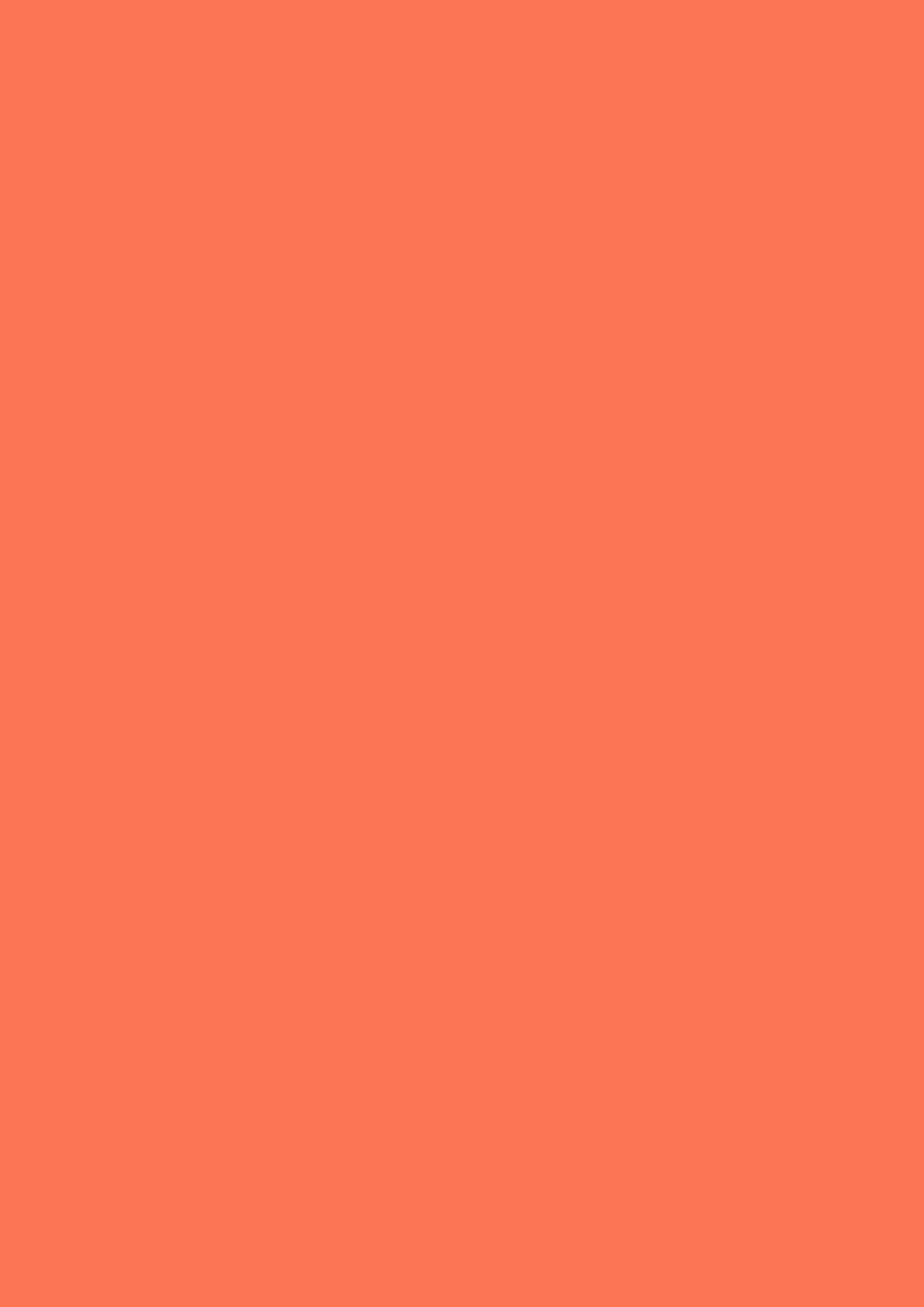

1

# **Contents**

| <b>The foundations</b>                | 04        |
|---------------------------------------|-----------|
| <b>What really matters</b>            | 05        |
| <b>Clarifying your business focus</b> | <b>O8</b> |
| How to stand out from the crowd       | 12.       |
| Developing your corporate image       |           |

| $\mathbf 2$ | <b>Getting started in sales</b>     | 22 |
|-------------|-------------------------------------|----|
|             | Developing a sales strategy         | 23 |
|             | The five types of sales leads       | 27 |
|             | Really effective use of the phone   | 32 |
|             | <b>Following up</b>                 | 36 |
|             | A day in the life of a sales hunter | 38 |

| 3 | <b>Building competence</b>                | <b>40</b> |
|---|-------------------------------------------|-----------|
|   | Get everyone involved                     | 41        |
|   | <b>Personal skills</b>                    | 44        |
|   | <b>Delivering great presentations</b>     | 48        |
|   | <b>Developing long term relationships</b> | 54        |
|   | <b>Troubleshooting</b>                    | 57        |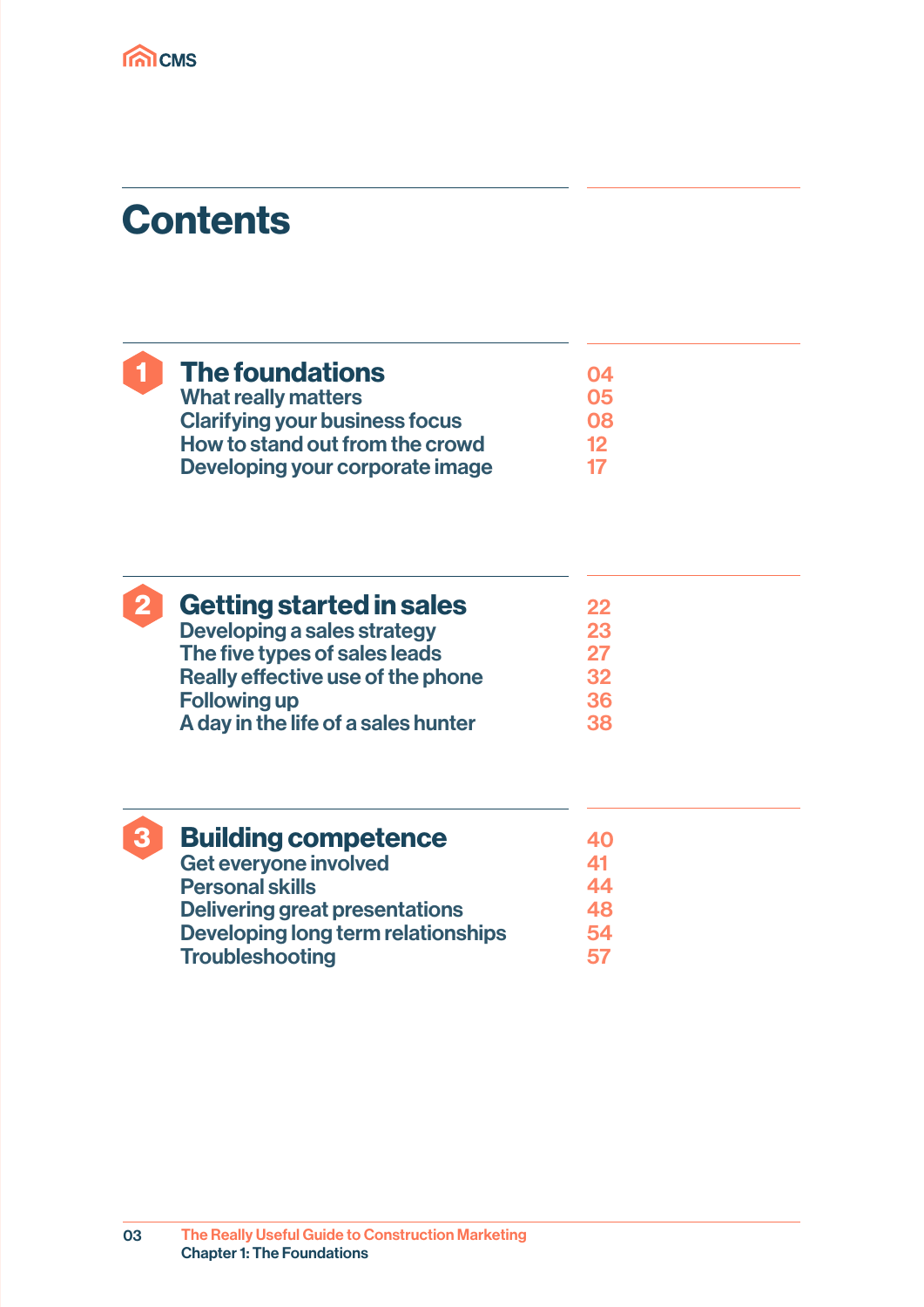# Chapter 1 The Foundations

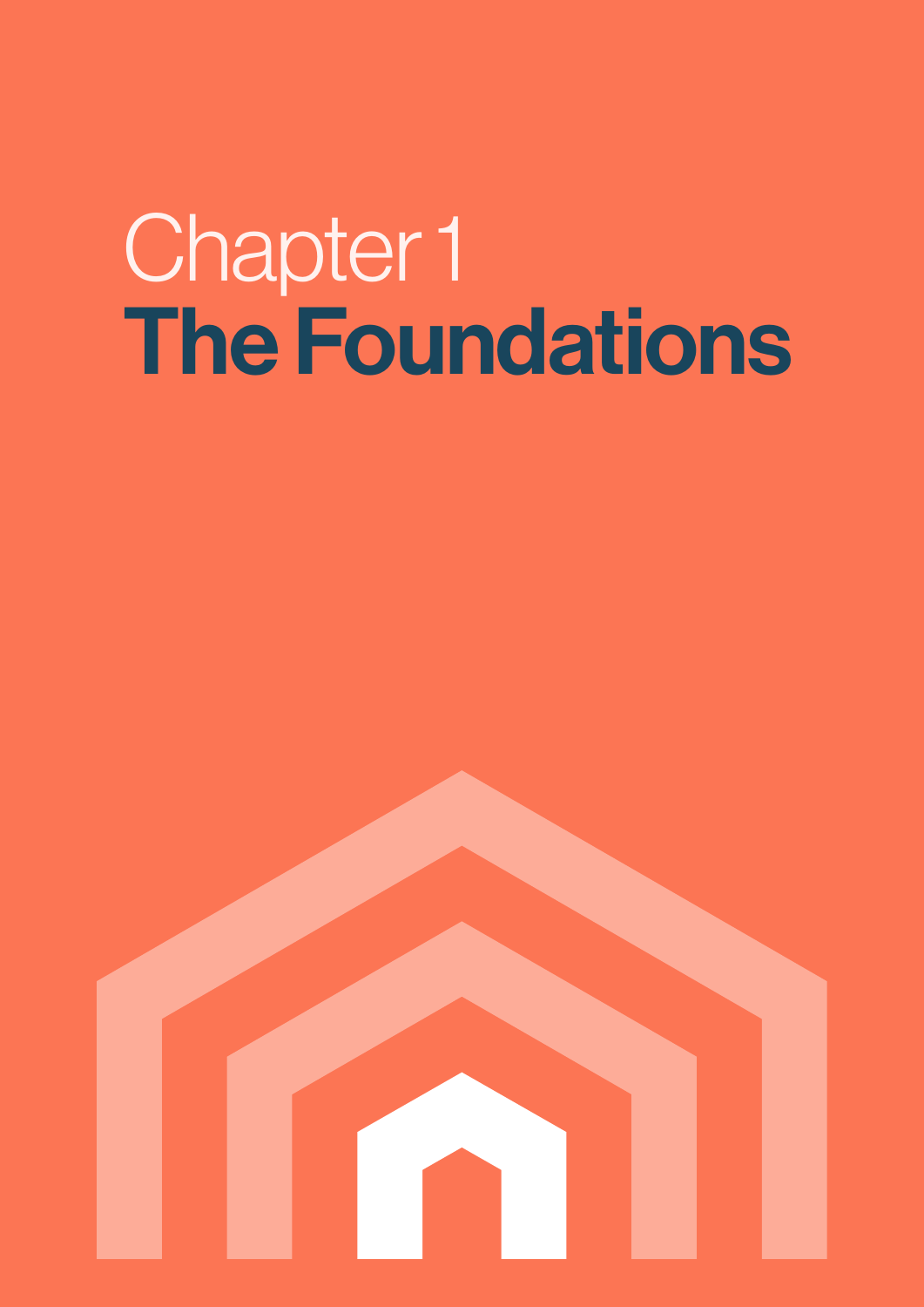# What really matters

## Marketing is a service

#### Before we go any further, let's get one thing clear about marketing. You are there to help your customers succeed.

It's one of the most important things to understand about sales. If you start from the other side and believe that you're here to sell your services, you've lost before you started. Successful marketing is all about anticipating the needs of the client. What's in it for them?

You're a problem solver. You're the one who can help deliver what your customer needs.

Construction is a complex and competitive industry, and the best approach to successful marketing is one of service: 'how can I help you?'

Of course, some people might think that's disingenuous, and it would be if you weren't serious about helping your customers! You'd just be there with your own agenda. But if that's the case, customers will see through you, and there will be no repeat custom.

In other words, your whole ethos has to be about service. Not just words, but from the heart. You're here to solve people's problems, to help them achieve their objectives successfully and cost effectively.

If you help them do that, then you succeed as well. You succeed together.

It's human. It's honest. It's collaborative. It works.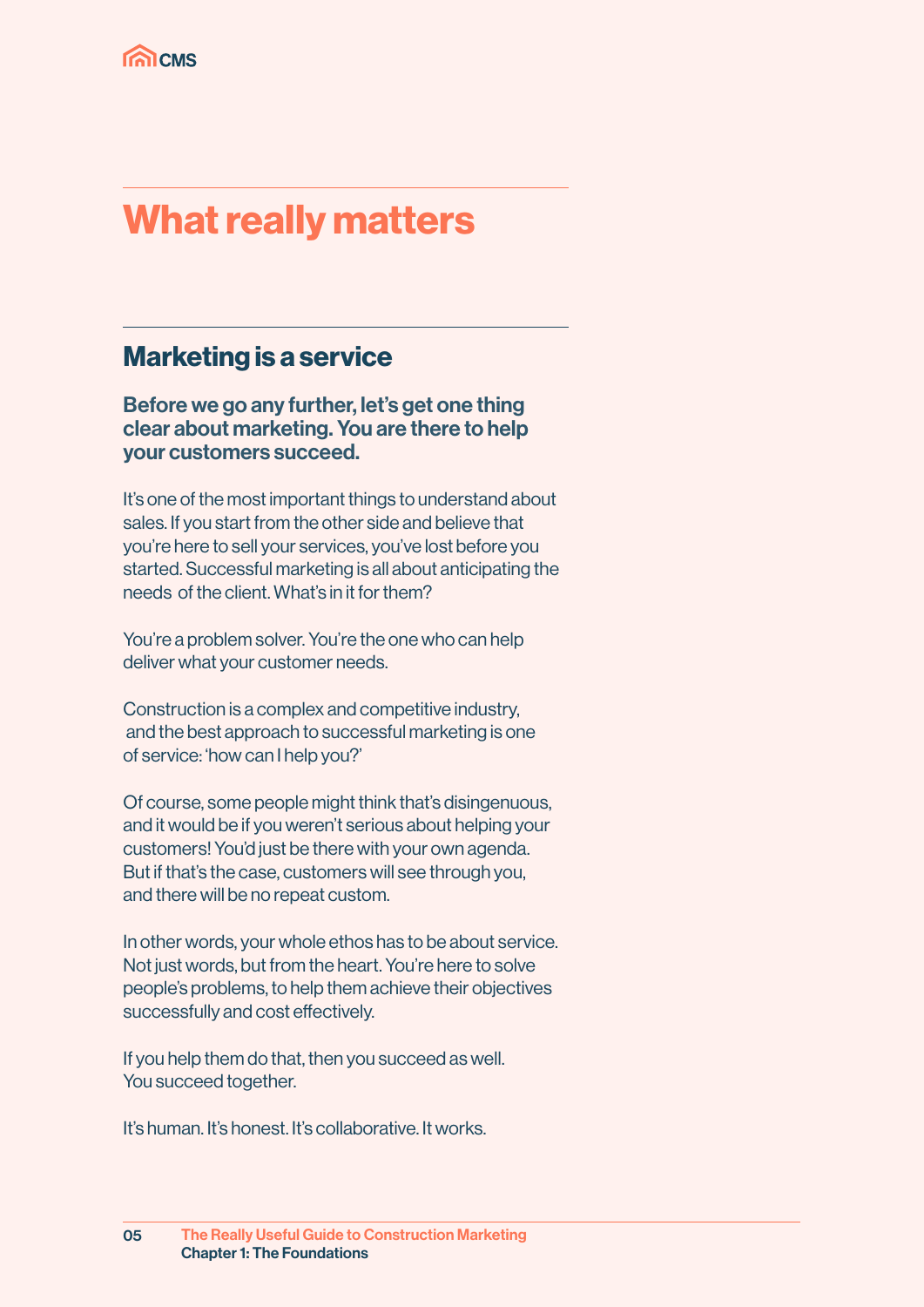# The consultative side to marketing

If construction marketing is basically a service to help your client, then it should include an element of consultation. You are using your personal skills, and the skills of your company, to help your customer deliver a profitable end-product.

As a construction expert, you'd be opening a conversation with your client. 'What are your real concerns and constraints? What really matters to you on this particular project?'

It might seem that, if you're a marketer rather than a builder, you might not have much to offer by way of consultation. That might be the case sometimes, but you may have more to contribute than you think. Does the client need advice on procurement and lead times? On cost reductions, or on budgets and pricing? How can you help deliver cost effective solutions? These sorts of questions demonstrate an interest in your client's success, and the approach will win you respect.

There are big advantages to a consultative, service-based approach to marketing — both for you the marketer and for your client. It creates rapid rapport. It answers the question, 'What's in it for me?' It makes a space for open and trusting communication. It takes the pressure off you to 'sell', and lays the foundation for a potentially long-term relationship.

#### Sales and marketing

You'll notice that I talk about both sales and marketing, sometimes inter-changeably. What's the difference, you may be wondering.

In simple terms, marketing is the major discipline covering all aspects of product, pricing, people and profit maximisation. Sales is the pro-active 'get out there and sell' element of the wider marketing discipline.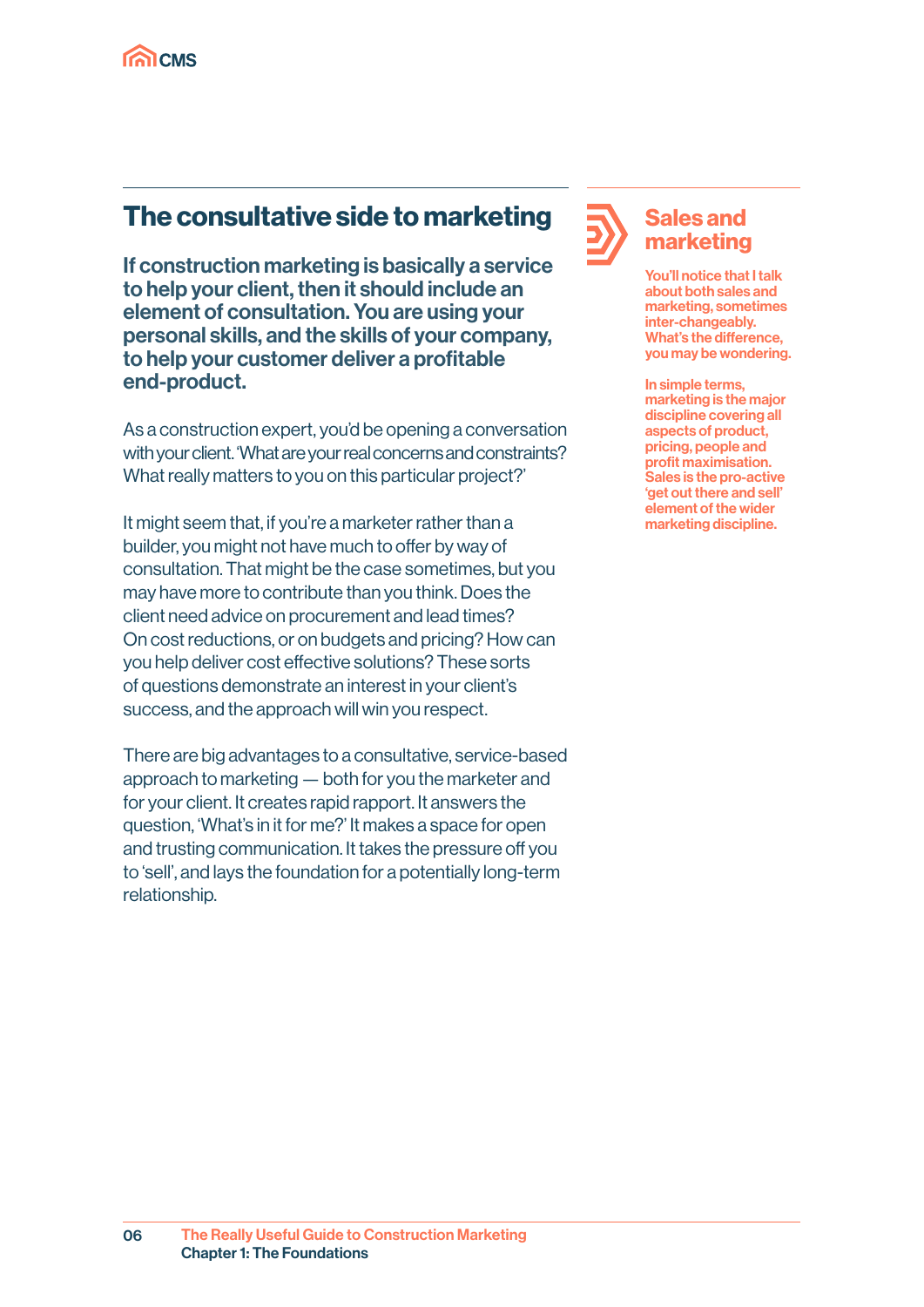

## Long-term commitment

That consultative approach shouldn't be seen as a way to get a foot in the door. In the construction industry, you must see sales and marketing as a dedicated, permanent discipline. You never stop marketing.

Some success comes quickly, and relatively easily. But some of the most productive relationships are slow to develop. They may take two years, four years even. Some projects, as we all know, just seem to drag on for months or years before getting off the ground. You have to be patient and committed. The best marketers are almost ruthlessly clear-minded in their persistence. If you know a potential new project or client is going to lead to longterm potential, then commit and stick to it.

It's vital that construction management recognises the long-term nature of marketing. Instead of wasting time chasing less effective leads and secondary contacts, you need to identify key contacts, chosen because of their strategic potential for new business. Then devote serious, patient, long-term investment in developing those relationships. That's good marketing, and good business.

They say that a large sale requires an average of seven different types of contact. And productive, settled relationships take at least 12 hours of face-to-face time before you have a solid working partnership.

Be patient. Be committed. You are in it for the long haul.



 **"They say that a large sale requires an average of seven different types of contact.**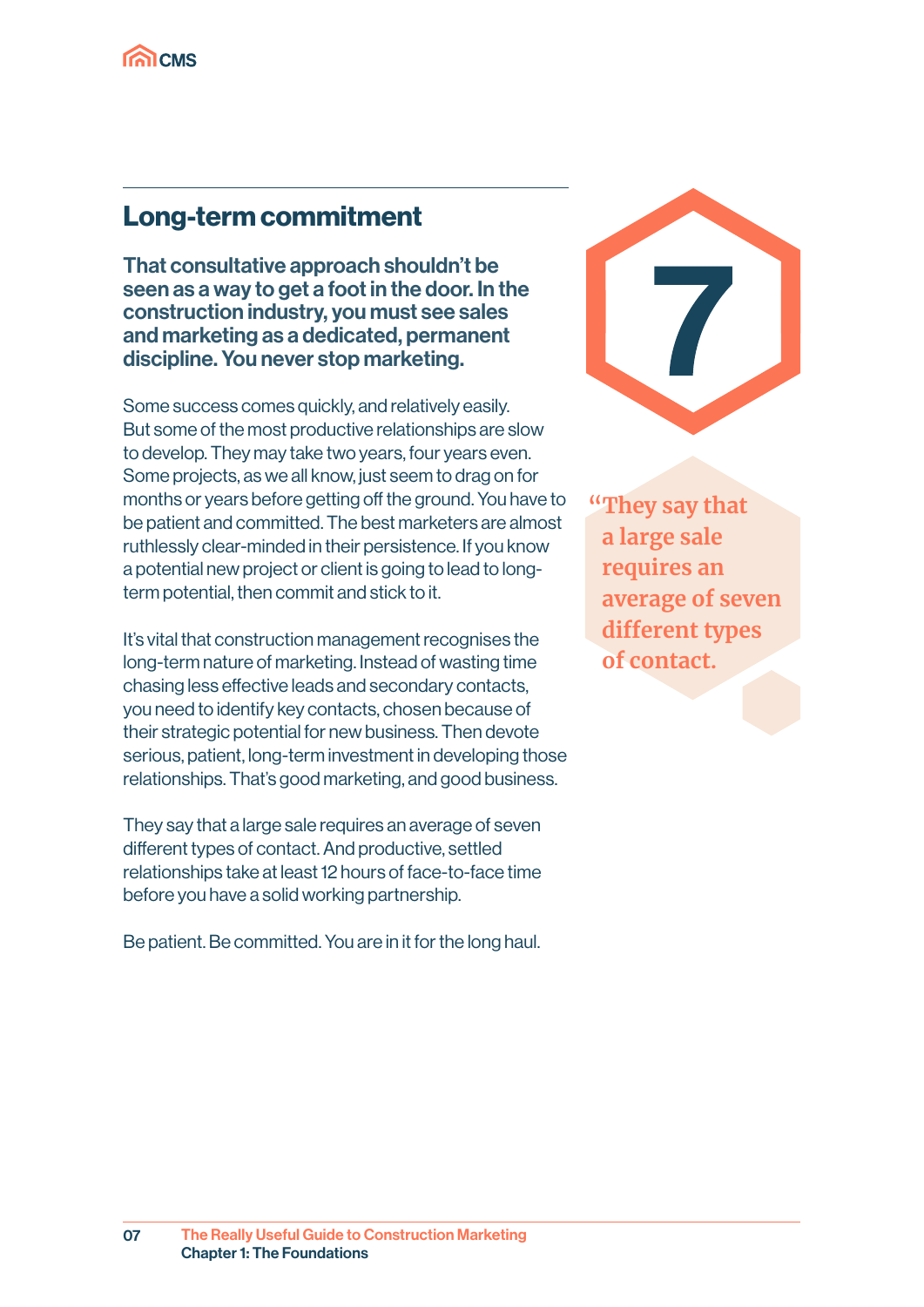

# Clarifying your business focus

## Why strategy matters

In the previous section we looked at laying the basics of marketing, understanding what it is and the time it takes. Another vital foundation to successful marketing is developing a clear business focus.

Being clear about the kind of business you want helps you, in turn, to shape an effective marketing and communications strategy. If you have a distinct idea of the kind of jobs you want to win, you'll get a much better idea of who you need to talk to, and what you want to say.

This clarity and effectiveness will feed into all your communications: brochures, website, letters and conversations, magazine articles etc. And this kind of coherence really helps to get your message across.

Having a clearly focused business model and marketing strategy gives you confidence as you approach new prospects. Your colleagues will feel confident and assertive as they deal with clients, because they all understand what direction you are going in.

Clarity and confidence in your communications means you will be heard more clearly and better understood. With time, you'll develop an increasingly obvious track record of success. That, in turn, will set you apart from your competition. You'll be taken more seriously, remembered more readily, and treated with greater respect.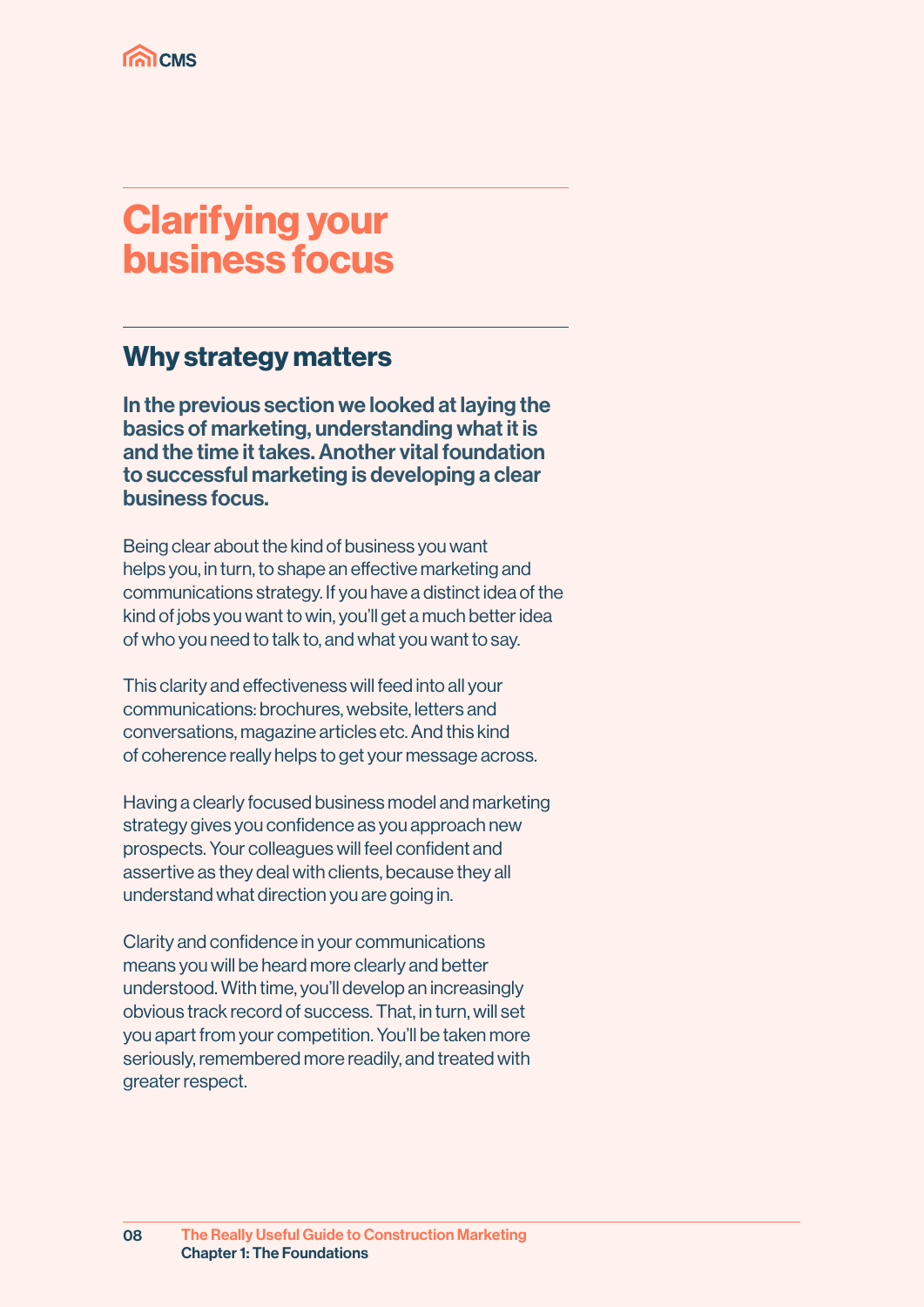

#### Know your strengths

With over a quarter of a million firms, construction is a crowded industry. So your best route to success is to specialise.

Aim to become a bigger fish in a smaller pond, rather than a small fish in a large and crowded pond.

Developing a clear business focus means working out where you're at your best. A few simple questions will get you started:

- What are you good at?
- What are your proven strengths?
- What are your 'perceived' strengths (i.e. what do other people think you are good at?)

You're now refining your business around its biggest strengths, but don't forget to look into what you want as well. Make sure you're specialising around work you like doing and that turns a decent profit.

- What kind of work do you like doing?
- What kind of work has the best margins?

A good strategy — and a major part of the differentiation that we'll come to later — is to grow to be recognised as an expert in a chosen field.

Once you have worked out what and where your best business is, then work out where that business is going to come from. This is essential to the work of marketing. A clear business focus — knowing what kind of business you really want — will make it easier to develop a costeffective marketing strategy. It will point to the right markets for your skills, and highlight the marketing tools that you need to break into that market.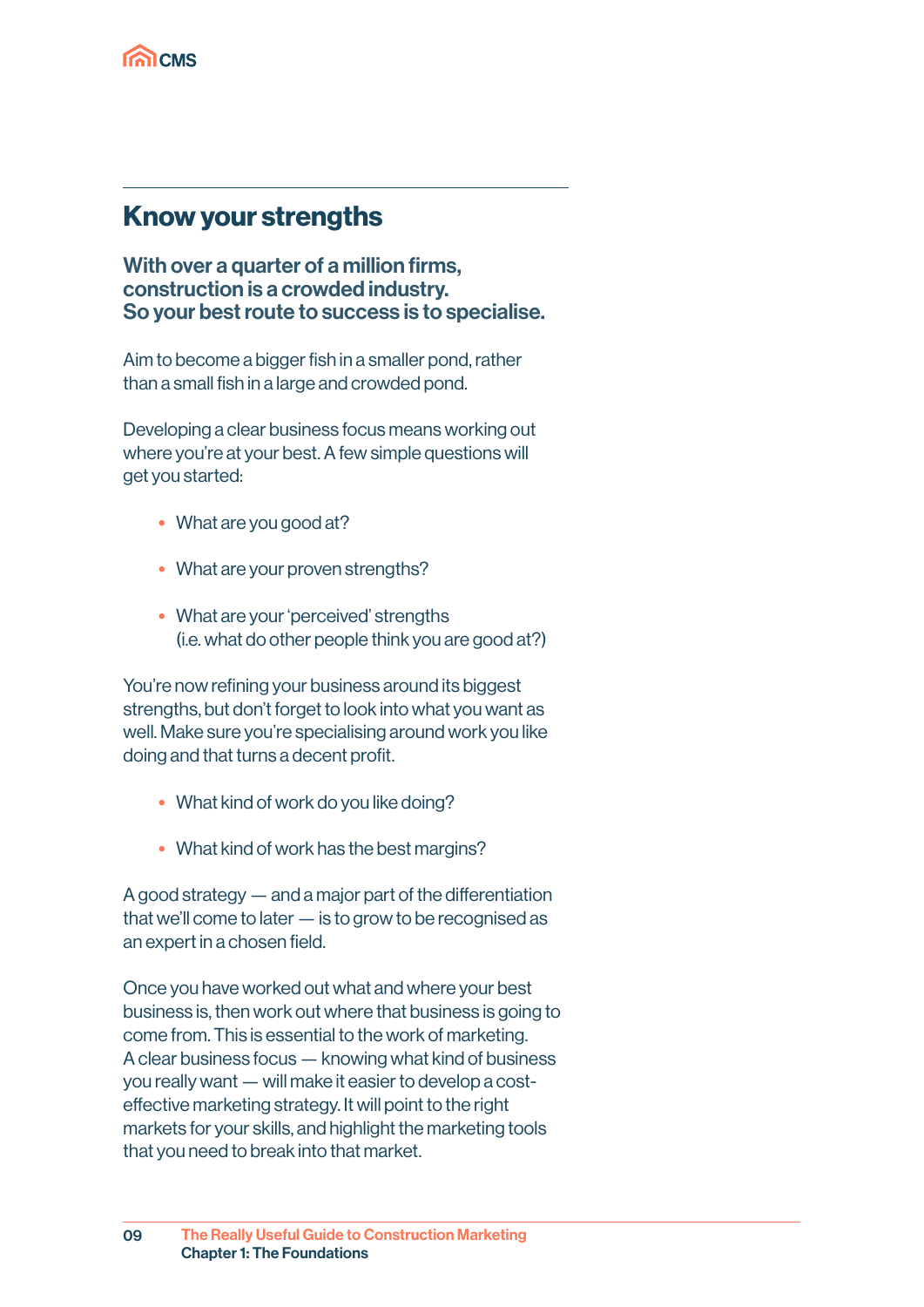

### Focusing your business

Let's think a little more about refining your business focus. Look at the work your business has done over the past few years.

- First, which were the most profitable kinds of work? Which kinds of jobs went really well, from your perspective and from the perspective of your clients? Which returned the best margins?
- Now look at the strengths and experience of your managers, staff and trades.

Add those two sets of findings together. What kinds of business are these pointing to?

With this in mind, you can start to research your own local market. There are two kinds of work you may want to look out for in your chosen field.

- Lower margin quick wins to generate cash and business continuity.
- Higher-margin longer-term business, to provide maximum return — the real prize.

You then have to decide your priorities, based on your cash-flow needs, your work availability, and the actual work available in your area.

Developing a clear business focus helps get better value out of your time and energy. It means you consolidate your strengths and save time through not competing in areas of relative weakness. It also saves money in estimating costs. You may choose to bring in fewer tenders, but you will have a greater chance of success and higher conversion rate.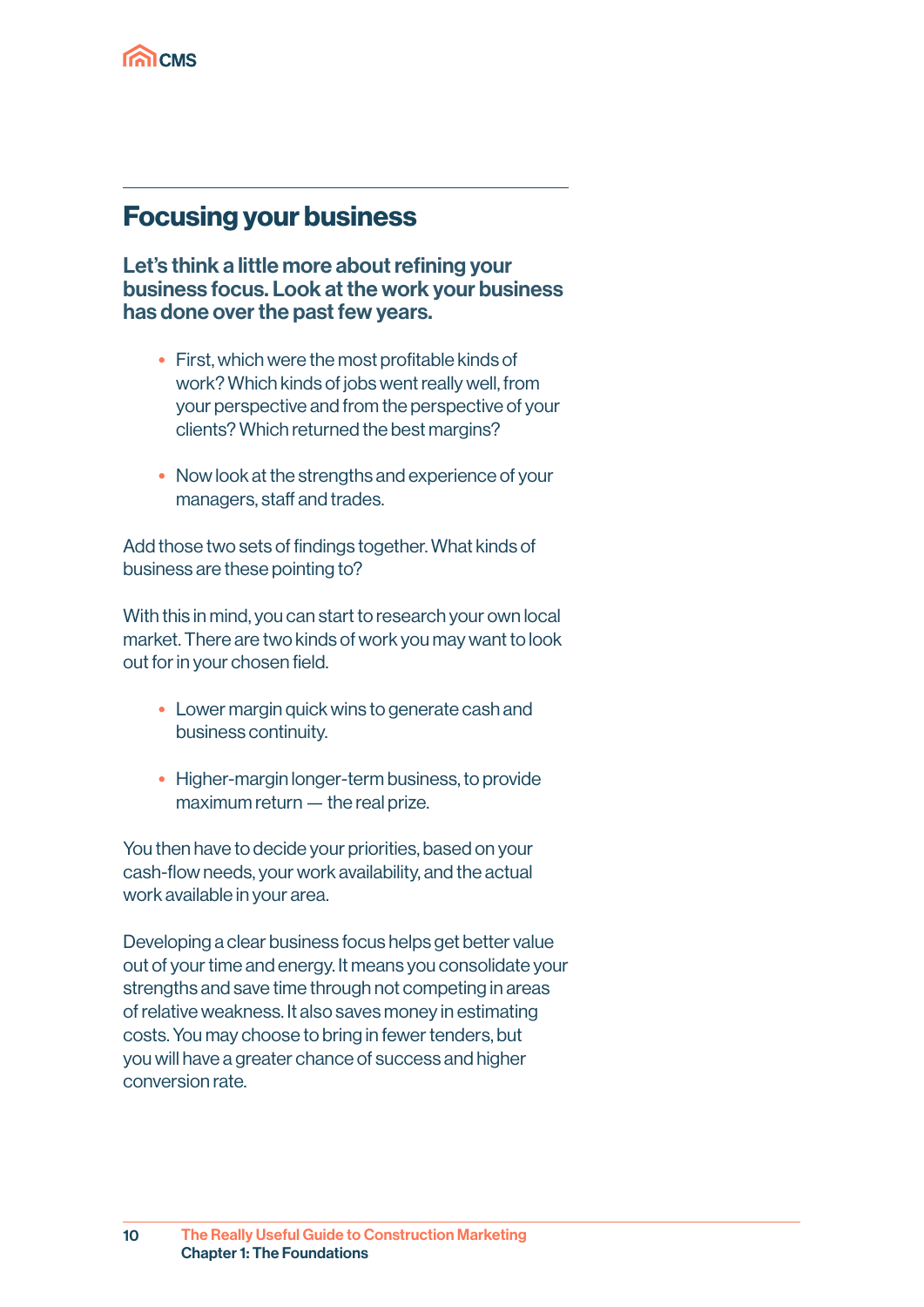

 **"Developing a clear business focus helps get better value out of your time and energy.**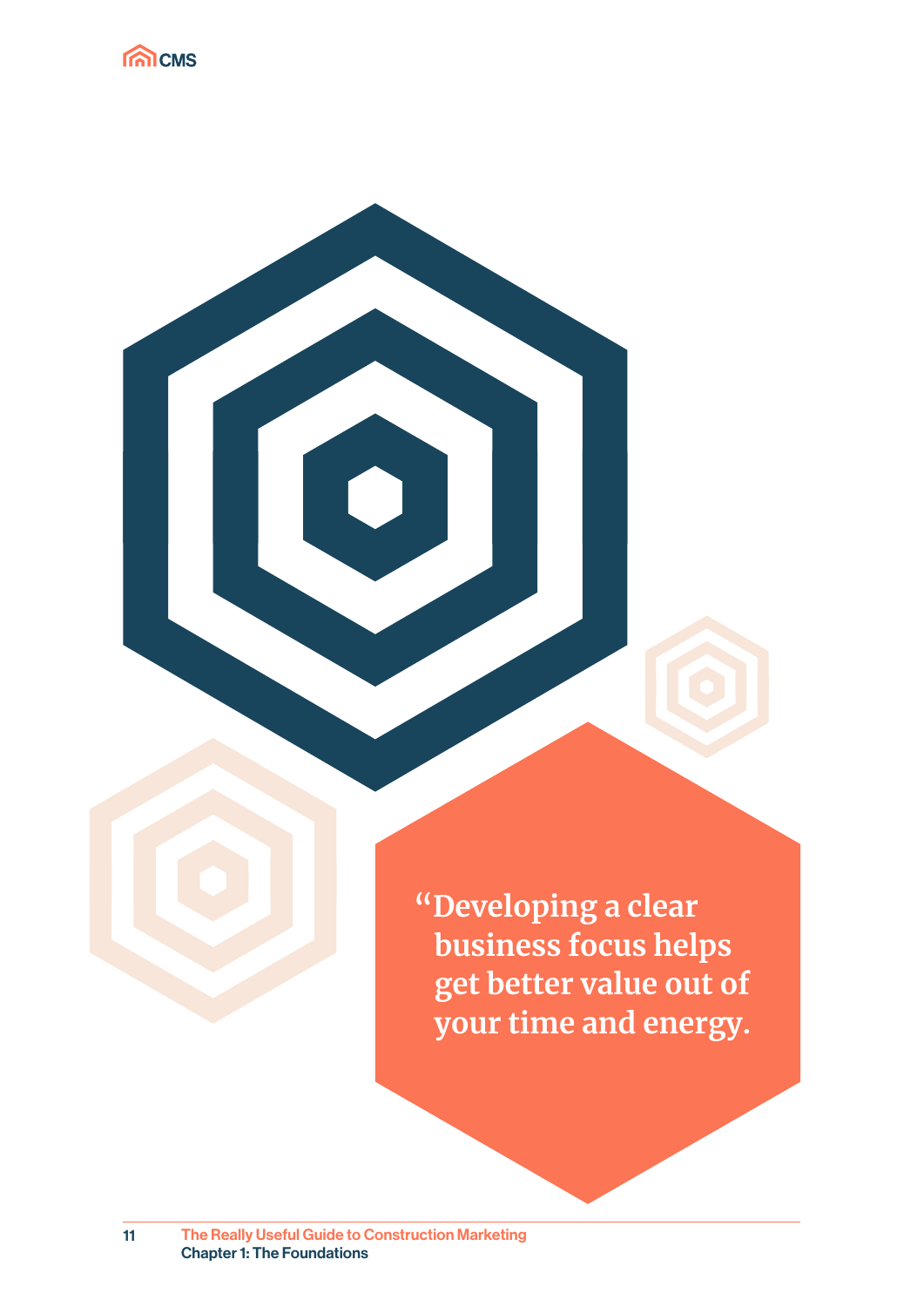

# How to stand out from the crowd

## Competitive differentiation

So you know what you're good at and you've focused accordingly. That's great, but we're only halfway to a solid marketing platform. Imagine you've followed up a great lead and you've got a foot in the door with the prospective client. Then in the course of discussions they ask an awkward question: 'I already use six other contractors: why should I consider you?'

What is your quick, effective answer to make sure they add you to their list of regular tenderers?

This is a crucial part of the marketing process. We call it 'competitive differentiation'. What makes you stand out from the crowd? How do you make yourself different from your competitors and so become attractive to your prospective clients?

Every contractor has a role in the construction marketplace, but you don't want to be in the 'me too' herd. If all you've got going for you is that you're no worse than everybody else, then there's no reason for anyone to choose you. Clients will always prefer a contractor who stands out from the others, who has something special to offer — specific experience, an ability to move fast or a team that's located close to their site.

It's crucial to develop your business to become something special, with qualities that stand out from everyone else in the crowd.



#### **Dangerous** questions

Hopefully the feedback about you will be positive and affirming. But what if it's not?

External research can be painful if people really speak their minds. Don't let it set you back. It's far better to get a bitter dose of reality than to depend on fantasies and then go bust a few months down the line!

You may uncover some weaknesses that you hadn't spotted. Use the criticism to build a stronger, more attractive business.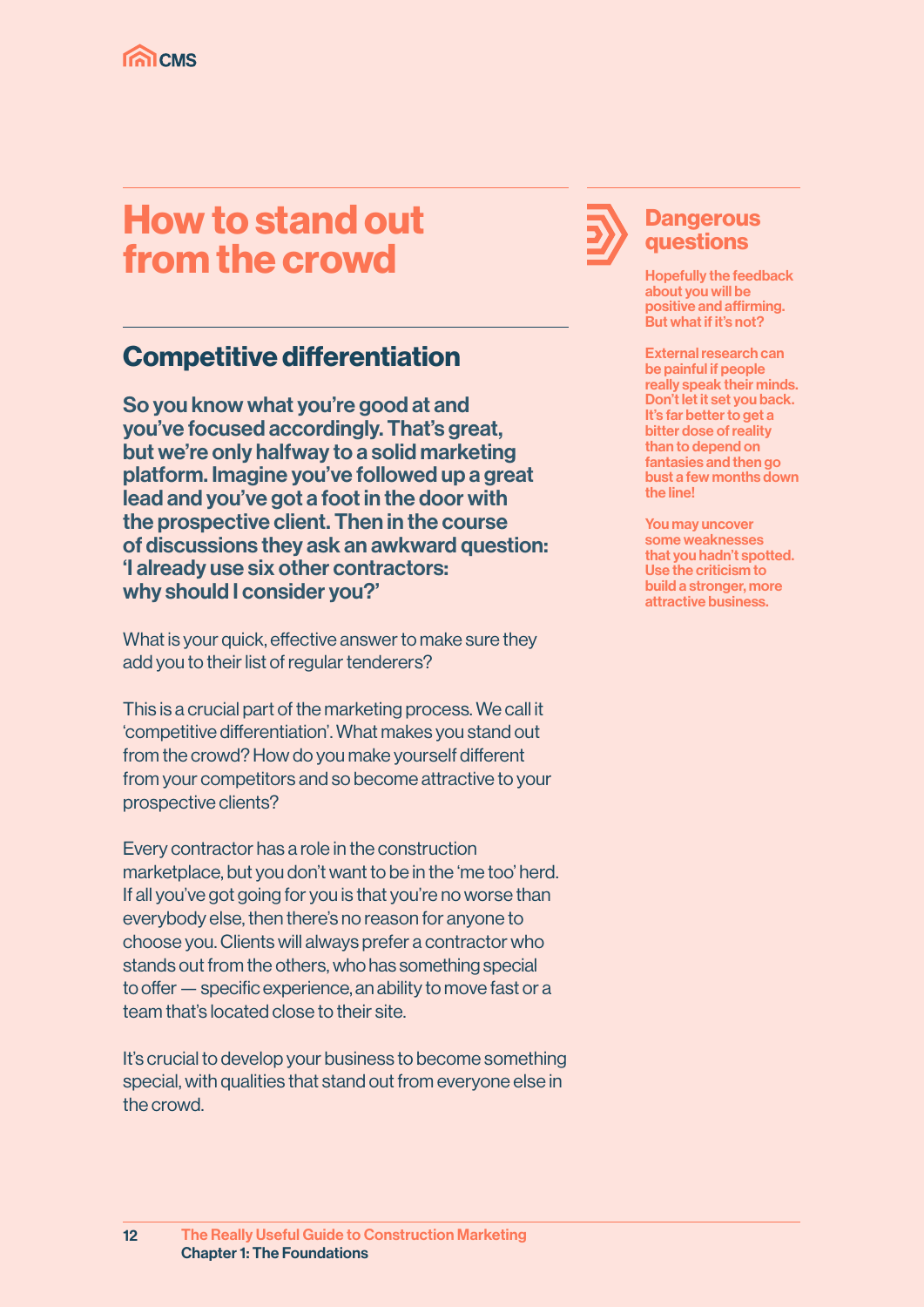

#### Research your distinctives

The first key to market differentiation is simply this: find out what is unique about your business right now. Why do your past and present clients use your services? Why do they keep coming back? What do they see in you that they like?

You can do this in two ways.

*Internal research* — Run a brainstorming session with your staff: what do you do that is noticeably different to your competitors? Remember that it's often the small points about a company that make a real difference. Assemble the results to develop an initial list of ideas about your existing competitive differences.

*External research* — Ask your past and present clients what they think of you. Why did they choose you for their work?

Is there anything special about you apart from the competitive price element? Add this feedback into your differentiation study.

Check yourselves against your competition: how do you differ? That's the first step.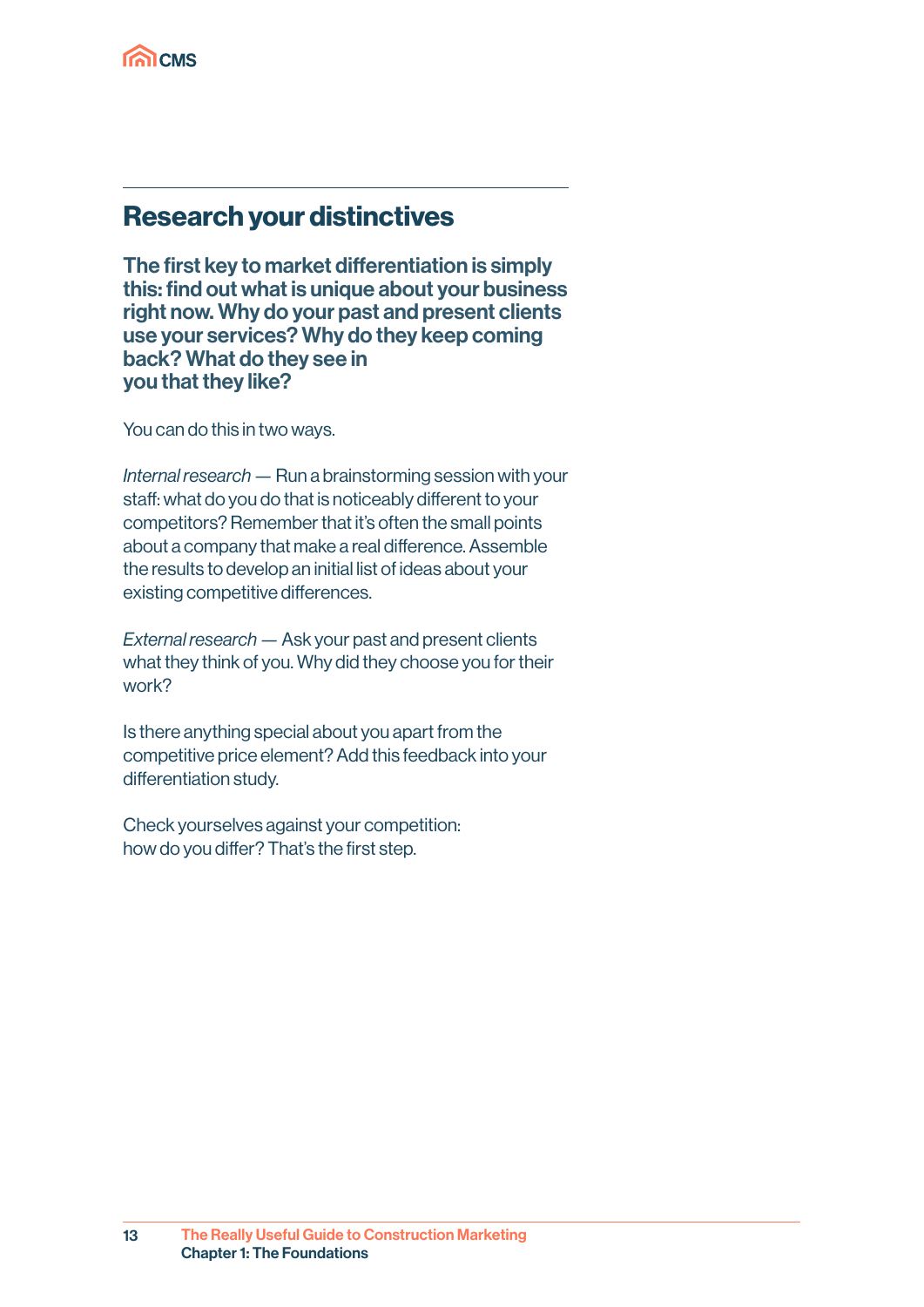

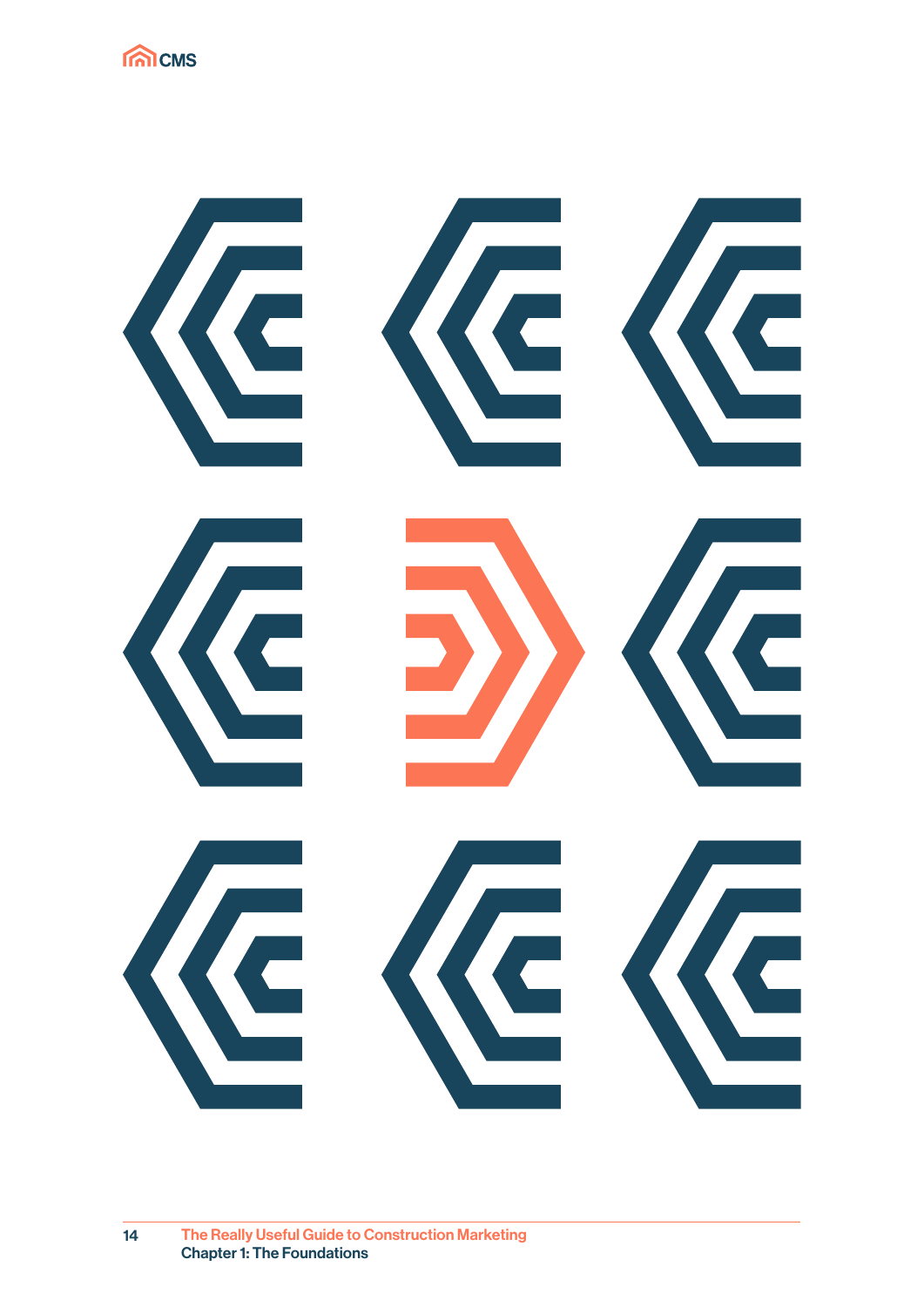

## 15 ways to stand out

After researching your distinctives, the second step to market differentiation is to make yourself different! Be proactive in creating space between yourselves and the competition. Here are some ways you can stand out in the crowded market place:

- 1. You! What is truly unique about your business is of course is you. What do your clients like about you, and how can this be leveraged in your favour? Your positive attitude and friendliness is going to be one of the most important factors in a client's decision.
- 2. Your colleagues! Think about the quality of customer relationships throughout your business. Are you easy to work with?
- **3.** Your focus and persistence in development of sales projects.
- 4. Appreciation and saying 'thank you' for business placed with you. Do clients feel valued?
- **5.** Your corporate attitude to claims, and nonadversarial relationships on site.
- 6. Your corporate identity a sharp logo; literature that makes an impact.
- **7.** The quality of your website.
- 8. The added value you bring to a project or a relationship.
- **9.** Your ability to provide early budget pricing.
- **10.** Your ability to actively add engineering and cost reduction at the tender stage, offering good advice on keeping costs down.



#### The debrief

It's always good to run a short informal interview with your client when a job has completed on site. You can do this yourself, or it's often better to get a third party to run the interview for you, either on the phone or in person.

It's really helpful to get feedback fast. If the client would hesitate to work with you again, you will want to know why and make it right. If feedback is good, pass it on to motivate your staff.

The debrief conversation is good business in itself. It shows you take yourself seriously, that you value your client's opinion, and want to do a good job. It will inspire confidence in your company.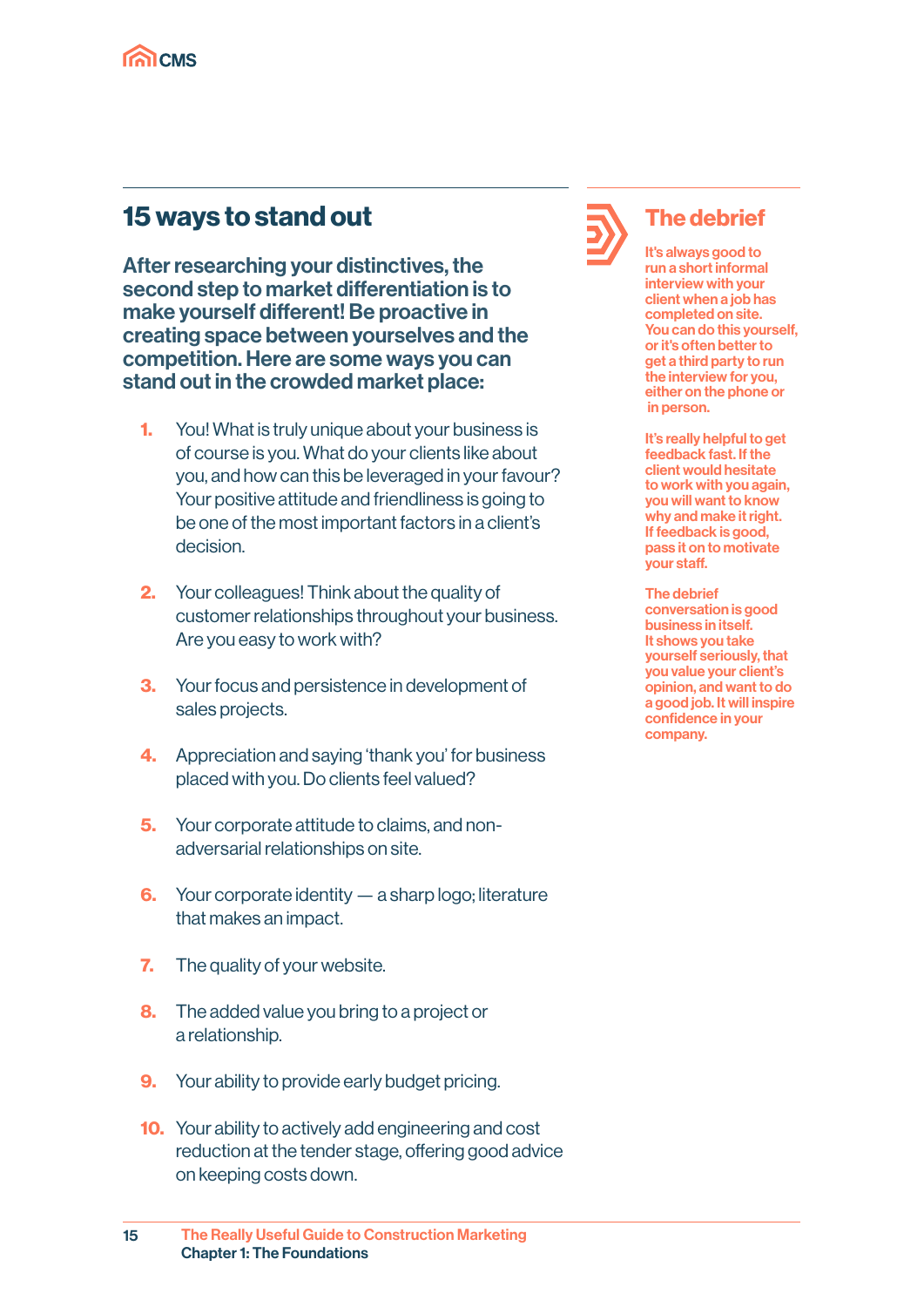

- **11.** Input into early stage site programme development.
- 12. Comment on procurement and lead-in times for materials.
- **13.** Clear communication. Are you easy to get hold of, and is everyone on the same page?
- **14.** Listening skills. How can you show your clients that you understand their needs and concerns?
- **15.** Willingness to learn from client feedback. What would your clients find helpful? And do you invite their comments?

In which of these ways can you realistically differentiate yourselves from the competition? Make your list, develop an implementation strategy, and build it into your marketing plan — starting with your corporate image.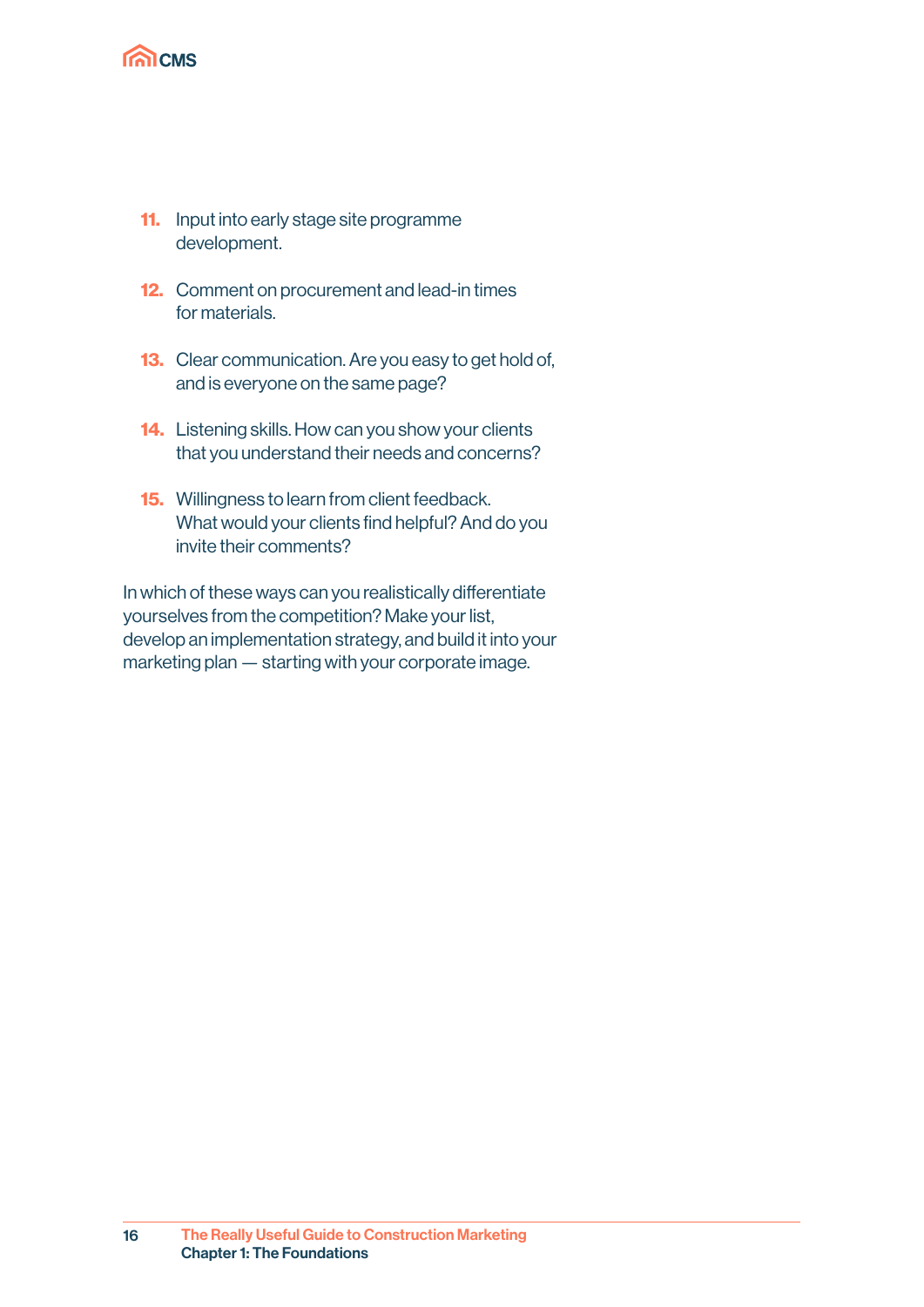# Developing your corporate image

## How are you perceived?

Your corporate image is crucial to your success. And don't for a moment think that you don't have one! Your business already has an image. If it's not one that you've crafted and deliberately communicated, it's one that you've accidentally communicated. Either way, people already have an opinion about you.

They may think you are special, or just part of the crowd. You may be perceived as reliable, or perhaps people think you're best avoided. Their view of you may be accurate or inaccurate. It may be based on experience, or on hearsay and gossip. It may even be based on mistaken identity! But they have an opinion. They already have a mental image of your business.

The important thing for you, in marketing your business, is to take control of your business image and shape it the way you want it.

So the first thing may be for you to find out what your corporate image already is. As we've already discussed, you can do this internally and externally. Ask your staff what people think about your business. Then ask your clients what they think: why did they choose you over the competition? What has their experience of your firm been?

Now get to work on shaping your corporate image positively in your favour.

 **"Ask your staff what people think about your business. Then ask your clients what they think.**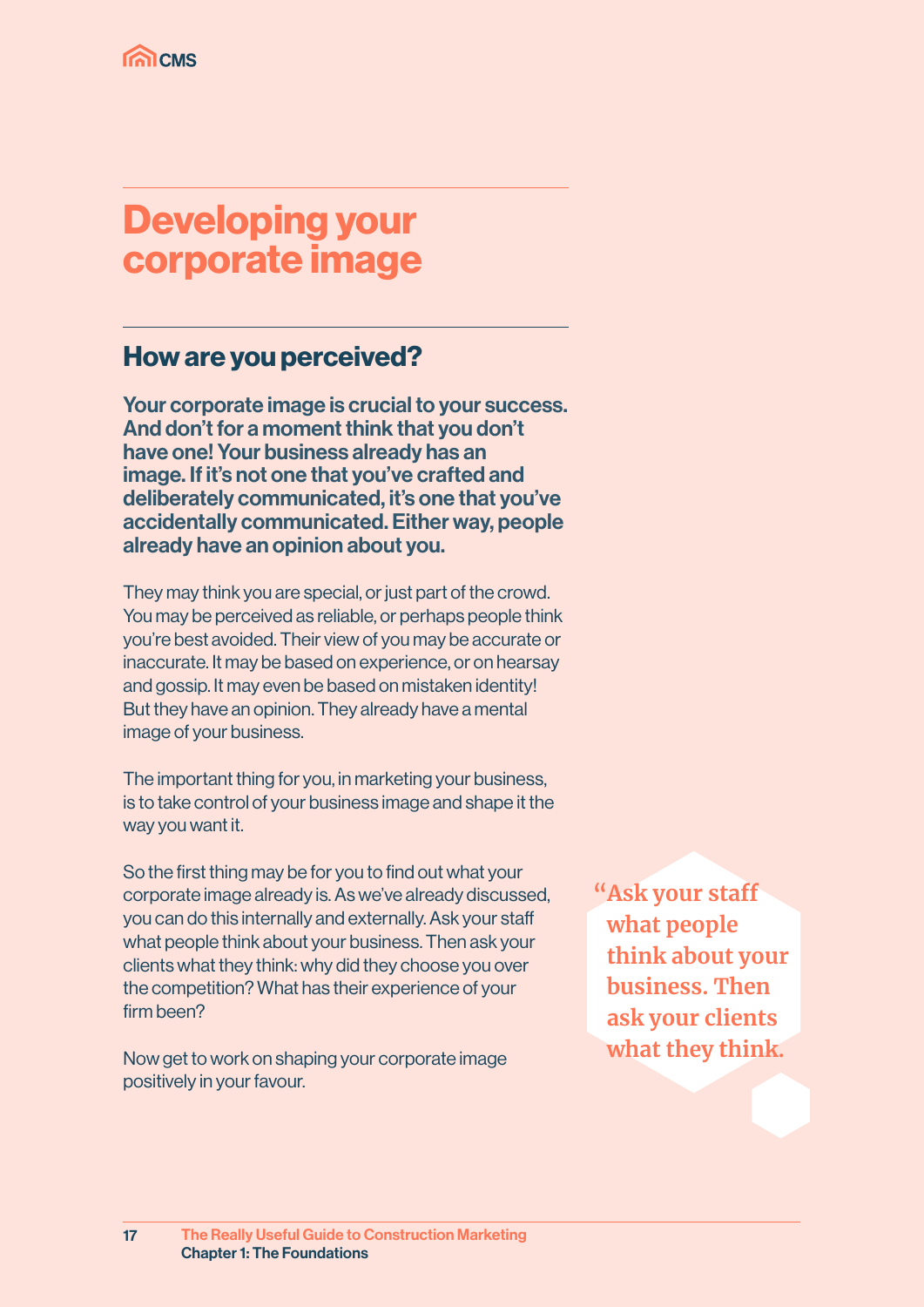

#### The tangible elements of a good corporate image

There are two aspects to your corporate image: the tangible and intangible. Both of them are important.

The tangible elements of your corporate image are the things people can touch or see: your logo, brochures, website, letterheads, vehicle sign-writing and hoardings on site. You cannot overestimate the importance of getting these well designed. The subliminal communication from a good logo, a well written brochure, a coherent website, and a well set-out letter is immense.

Don't underestimate the negative impact of an off-theshelf logo, a badly written letter or brochure, or a website that is hard to use. These may lose you the business before the potential client has read a single word.

Some might dismiss expenditure on design as an indulgence, something that can be easily cut to improve the bottom line. But just think about your own role as a client: how many of your purchases are influenced by good or bad design and packaging? How often are you put off by something that is poorly presented? Which would you trust more, a generic 'no-name' product or a branded one?

Good design does not happen by accident. It is usually the end of a long process, but it is worth investing in. It doesn't have to be flashy, but get it done professionally. Good design makes you more memorable, and it communicates reliability and helps to build trust.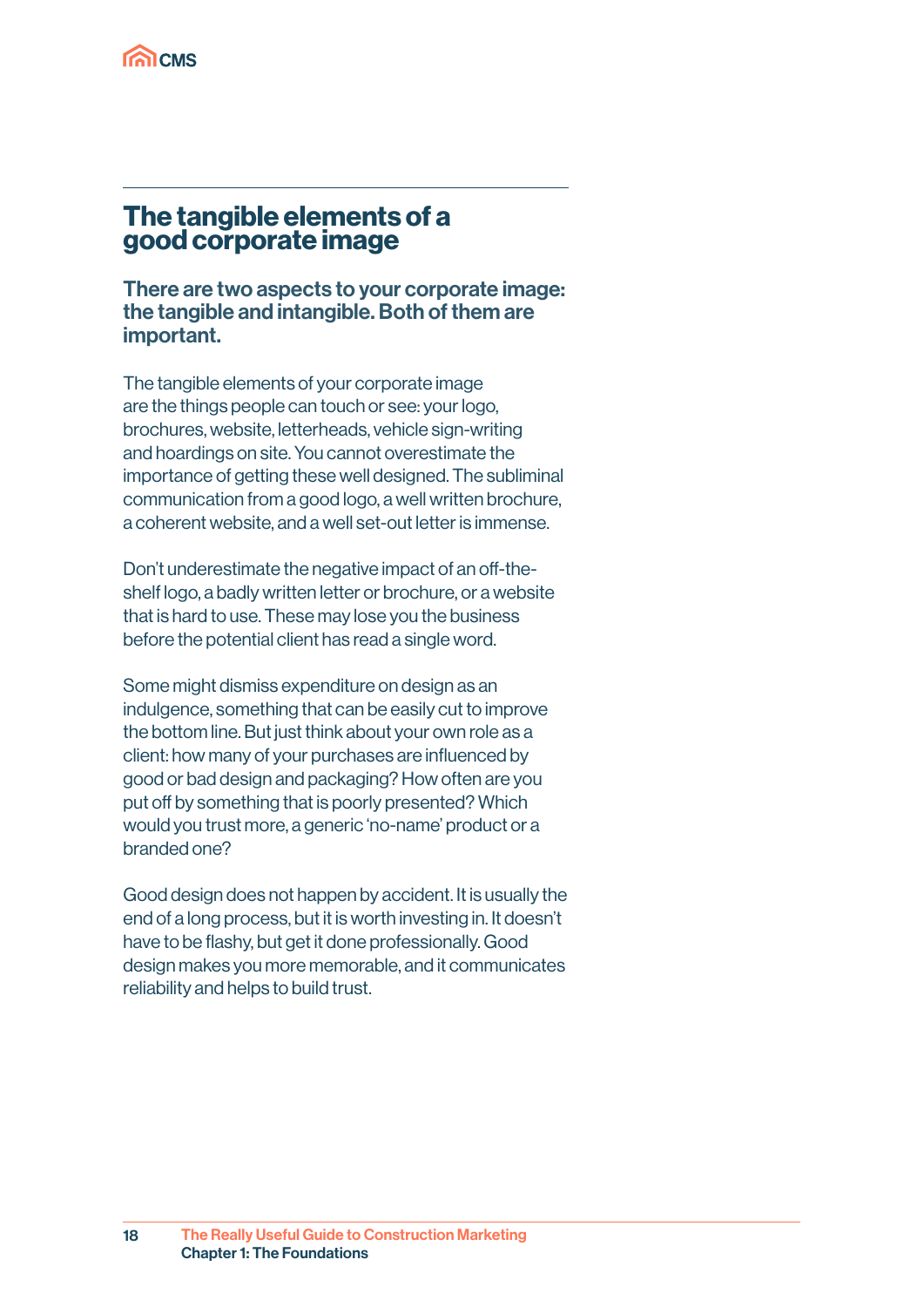

#### The intangible elements of your image

Your corporate image is the sum total of how people think about you. It is partly shaped by your logo and brochures, website and so on. It is also shaped by people's experiences of dealing with you, and by the gossip of others who have worked with you.

This is why it's so vital to get everyone in your firm on board with your marketing strategy, as we'll come to later. Your receptionist is on the front line of marketing. First impressions are essential and how they answer the phone and deal with visitors powerfully impacts their impression of your firm, for good or ill.

It's not just the receptionist. Every member of your staff affects your corporate image every day. Do they answer the phone politely? How promptly do they deal with queries? Are they true to their word? What kind of impression do they make on site visits? Do they manage the contracts well? Do they know what they are talking about?

A good experience for clients leads to a good corporate image. A good image will help clients to be willing to trust you with their business, and that in turn will lead to repeat business.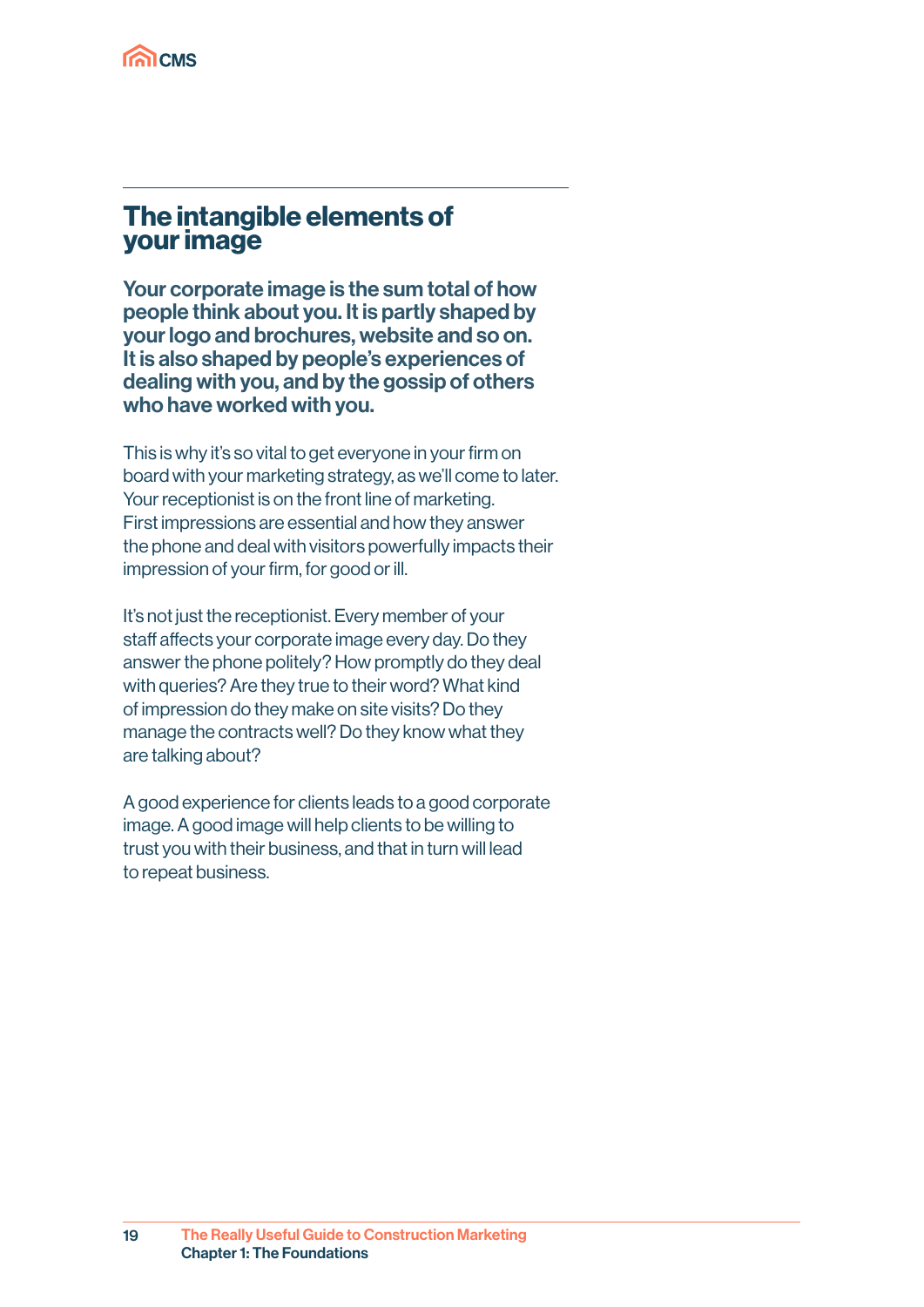

#### Who would you like to be?

As you work on developing your corporate image, you need to be looking ahead. Don't just focus on developing an image that reflects the business as it is now. Think ahead to where you want to be in three or four years' time. Make that the target of your image development. Start to project the image of the firm that you want to become, and then grow into it.

Of course, the image you project has to be honest! Don't pretend to be something that you're not. You will be rumbled, and you may never recover the ground. But equally, don't stand still. Be ambitious. Develop a clear idea about your business direction, what kind of business you are seeking to become — and then use your corporate image development as a tool to help you become that kind of firm.

Remember to work for consistency across all your different forms of communication: vehicles and sitehoardings as well as logo and brochures. Match up your office décor and your website, so that visitors know who they're dealing with. Make sure any press coverage and customer events, invoices and letterheads are all working together to communicate who you are.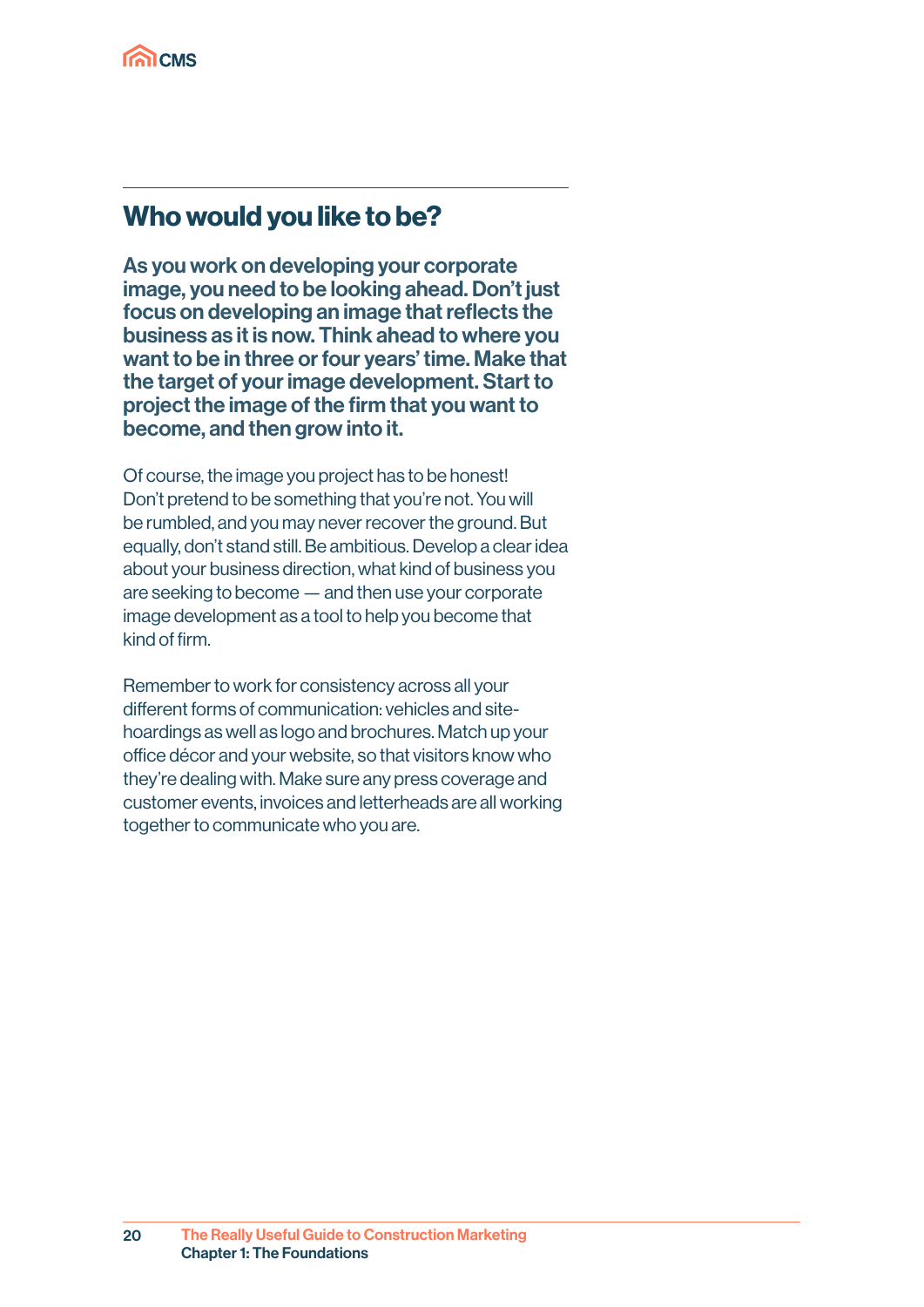

#### Marketing materials

Speaking of brochures, it's worth mentioning marketing materials. It can be tempting to throw money at glossy brochures and flyers, and larger companies may want to go down that route. Smaller companies should focus first and foremost on a great website.

Get professional help for your website. Make it easy to navigate and clearly branded. Provide examples of your work, and longer case studies that can be downloaded — these can also be emailed after personal telephone conversations.

When you do produce a brochure, pay for a good designer and print it on good stock, so it makes an impression when it arrives. Since people get too many emails, a well targeted mail shot may get some attention, especially if it follows an introductory phone call.

One other thing: well-presented tender documentation, spiral bound and with an acetate front cover, is an easy way to convey professionalism and build trust.

 **"Get professional help for your website. Make it easy to navigate and clearly branded.** 

#### We've covered a lot of ground already.

We've looked at the basics of marketing, and the need to focus on service and consultation — you're there to help your customers succeed. From that foundation, we've looked at how to clarify your focus, and how to make your company stand out from the competition.

If you've got this far, you'll have a strong marketing platform to work from. Now it's time to get proactive and start chasing down the work you want to grow your business.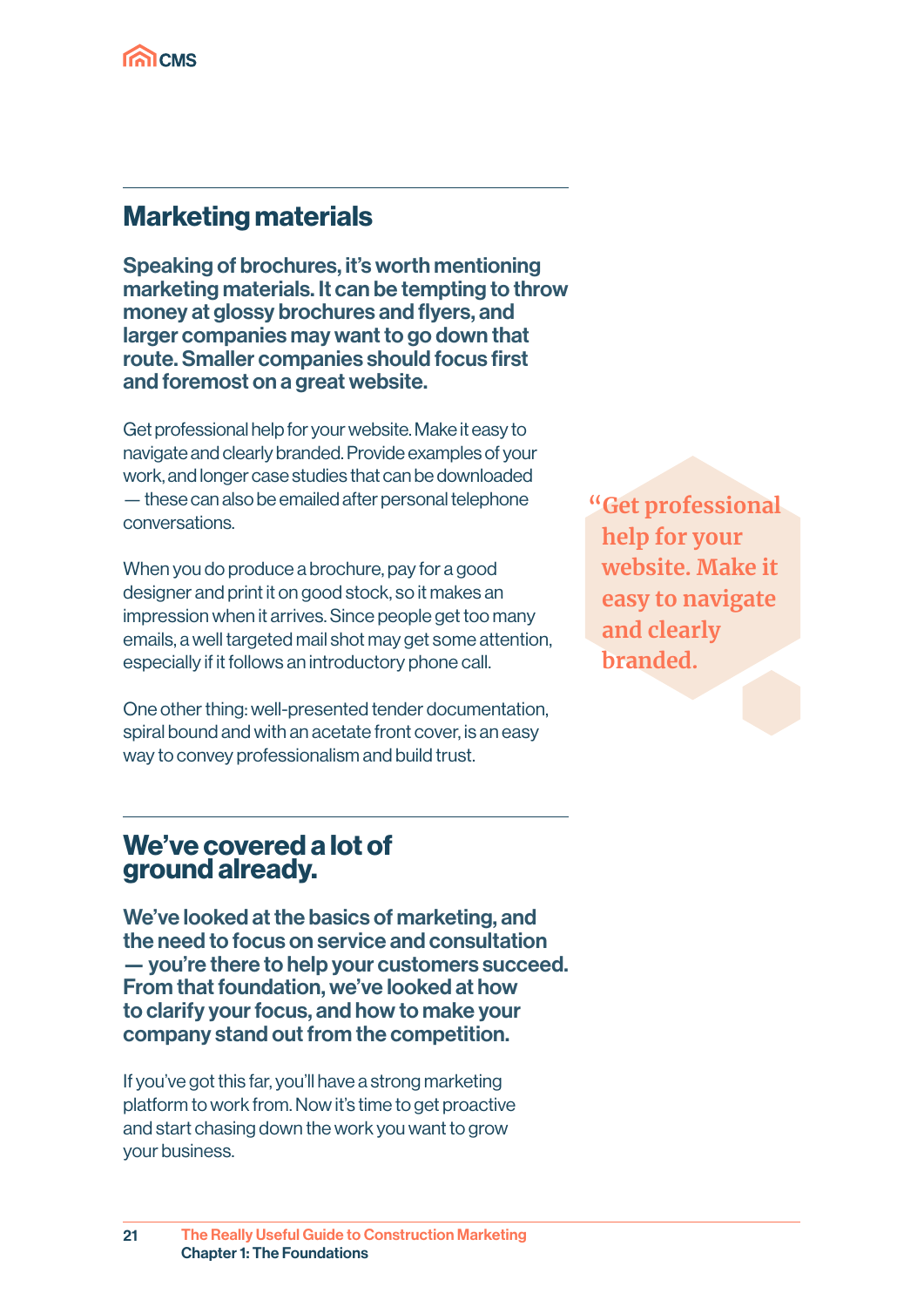# Chapter 2 Getting Started in Sales

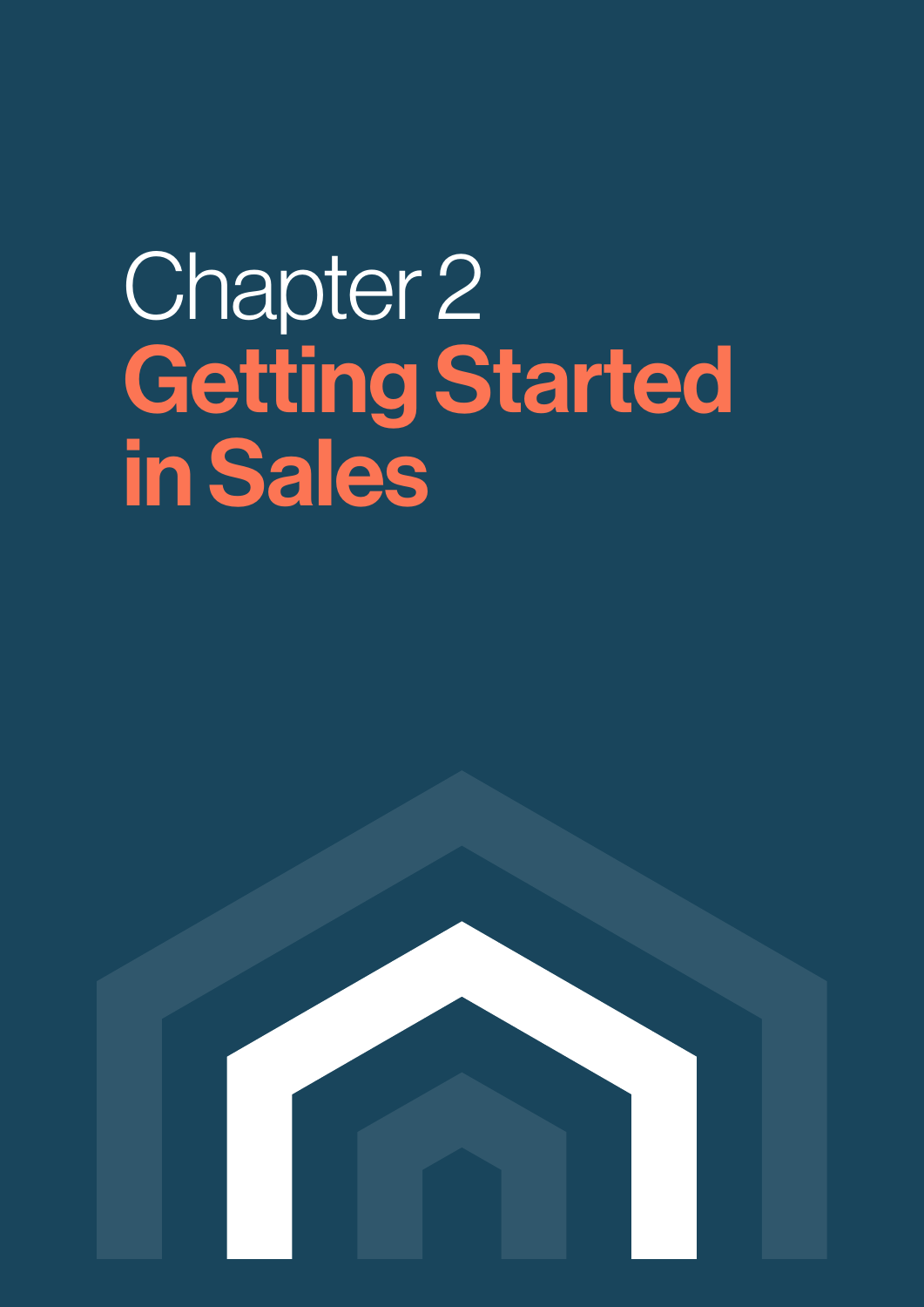

# Developing a sales strategy

#### Everything we've looked at so far is foundational.

It's all been about working out who you are and communicating it to others. Without these basics, you're going to struggle in a crowded marketplace. If you've got those foundations in place, you can really start to build your business more proactively. That leads us from broader marketing principles into the more specialist world of construction industry sales.

If you're aiming for long term growth and profit, you'll need all the basics in place. Then it's time to start developing an intelligent, effective strategy that will target the best tenders.

#### What a good sales strategy can do for you

Developing an effective sales strategy for a small or medium-size building contractor is not difficult — and implementing it does not have to be expensive.

To give you an idea of what it involves from a tactical perspective, one of our CMS sales hunters would be able to deliver results for your business through one concentrated sales day per week. From this day of sales hunting we'd expect to generate one or two appointments for the directors with targeted potential work providers. We'd be looking to secure 3 – 5 tenders a month.

Sounds good, doesn't it? A small company can achieve serious growth from just two to four dedicated sales days a month, and by the end of this guide you'll know how to do just that.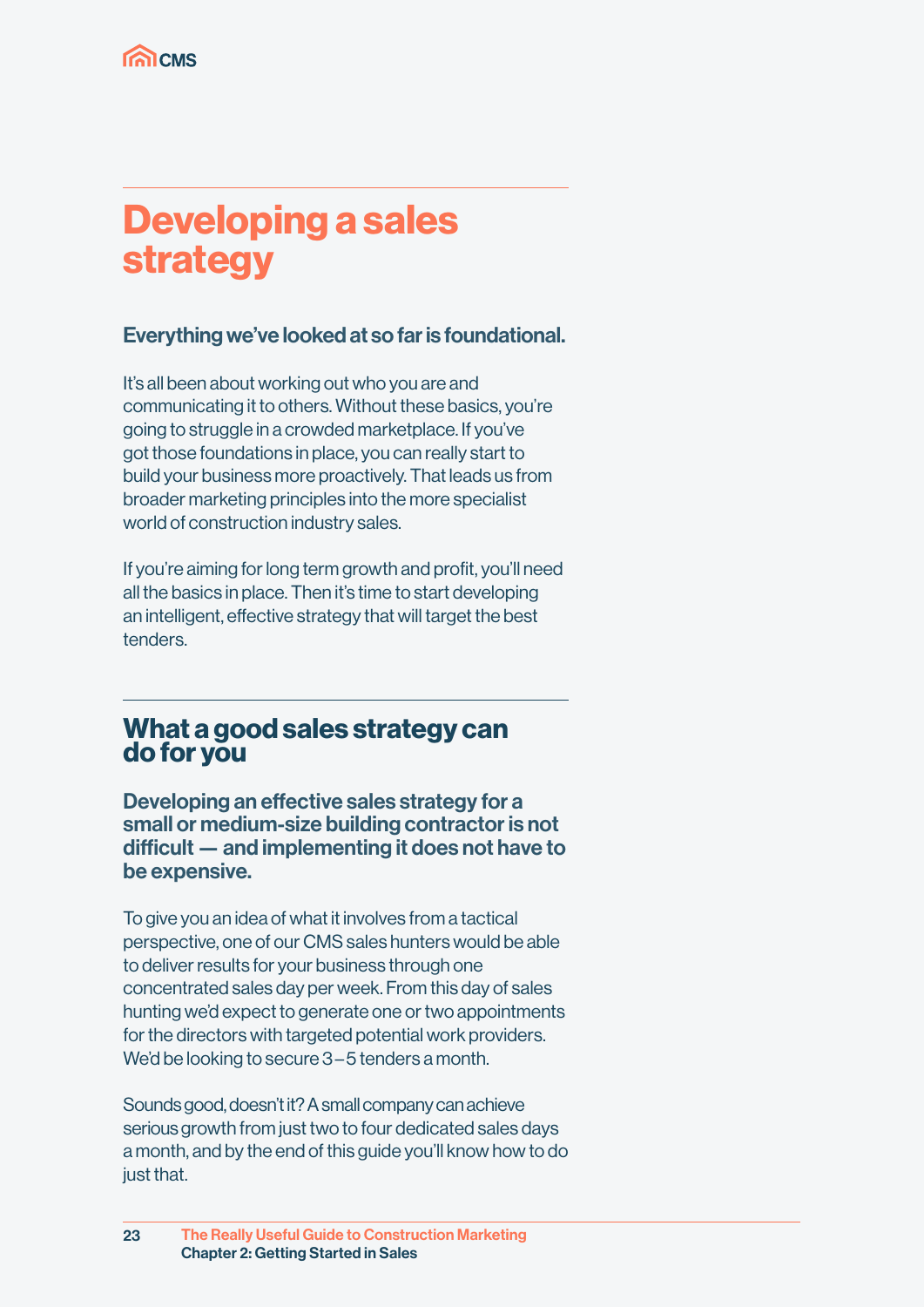

To get those kinds of results, you're going to need the right tools for the job. Your marketing toolbox will need to include:

- A serious, long-term commitment from the directors and managers to the active sales strategy. Growth doesn't happen overnight.
- A strong, attractive and effective corporate identity, as we've already discussed.
- Clear thinking about the company's market focus, so that your salesperson can prioritise and target the best and most appropriate business.
- Effective marketing resources for introducing the company and following up contacts — i.e. a brochure, website, email material, case studies, etc.
- Great market intelligence that means among other things a well selected set of project sales leads to work from — and we'll come to these next.

 **"To get those kinds of results, you're going to need the right tools for the job.**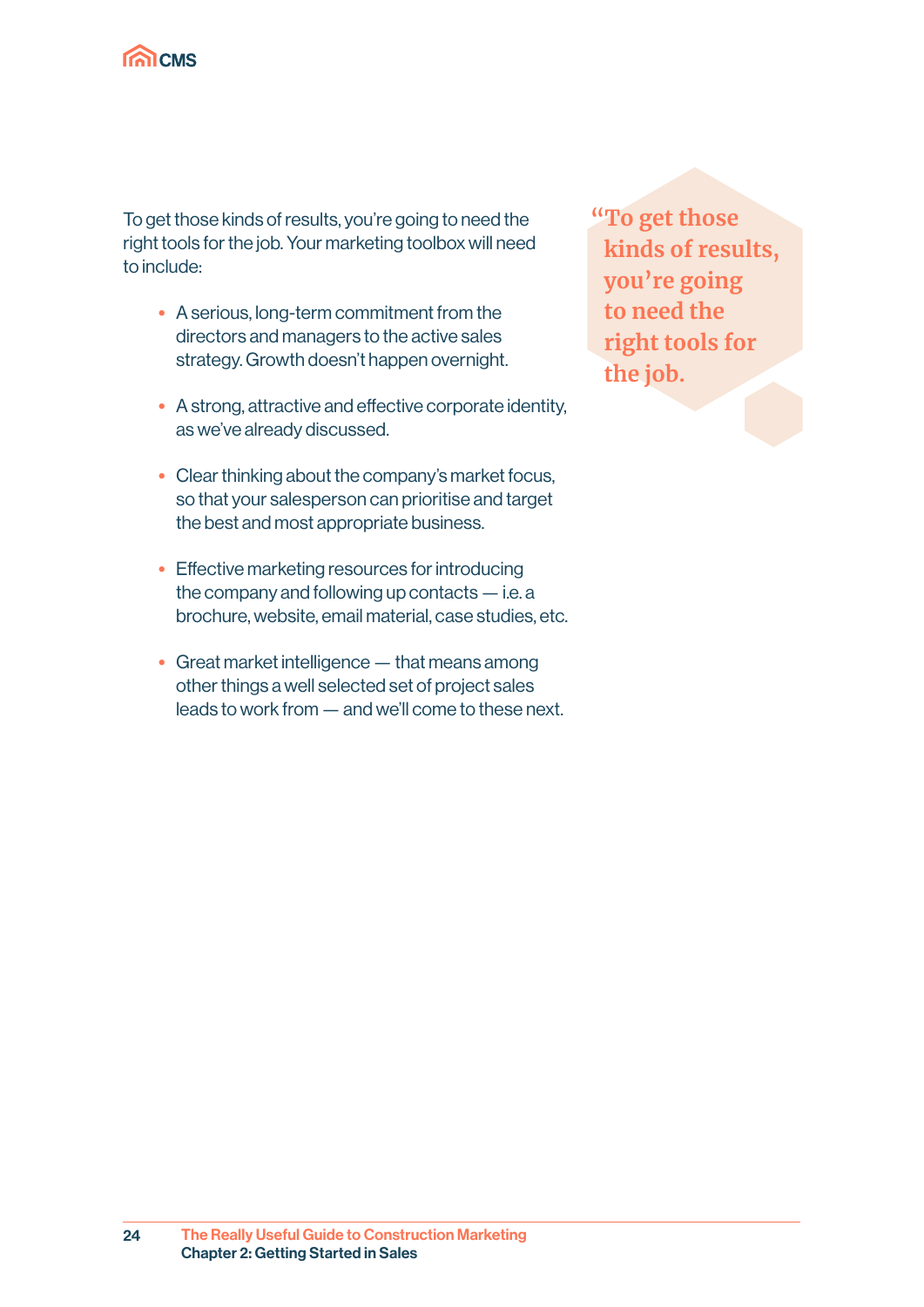

## Using market intelligence

We are amazingly well provided with market intelligence in the UK construction industry. The trick is knowing how to use it.

Thanks to the UK planning system, we know in advance about almost every construction project of any value. Out of this mass of information, the two leading market intelligence providers — Barbour ABI and Emap Glenigan — pick out and detail over 250,000 projects a year. They focus on the ones over £100k, with smaller projects listed in summary. Planning Pipe is another similar service.

In addition, over 5,000 major projects each year are researched through the tendering to planning stages by ABI and Glenigan again, but also by the Builders' Conference. The potential value of these sales leads for your sales strategy is enormous. Properly used, they allow you to:

- Identify specific projects that are of interest to you
- Get information early enough to chase opportunities
- Identify key work providers so you can build long-term relationships
- Easily identify new companies in your area
- Use intelligently targeted direct mail and email shots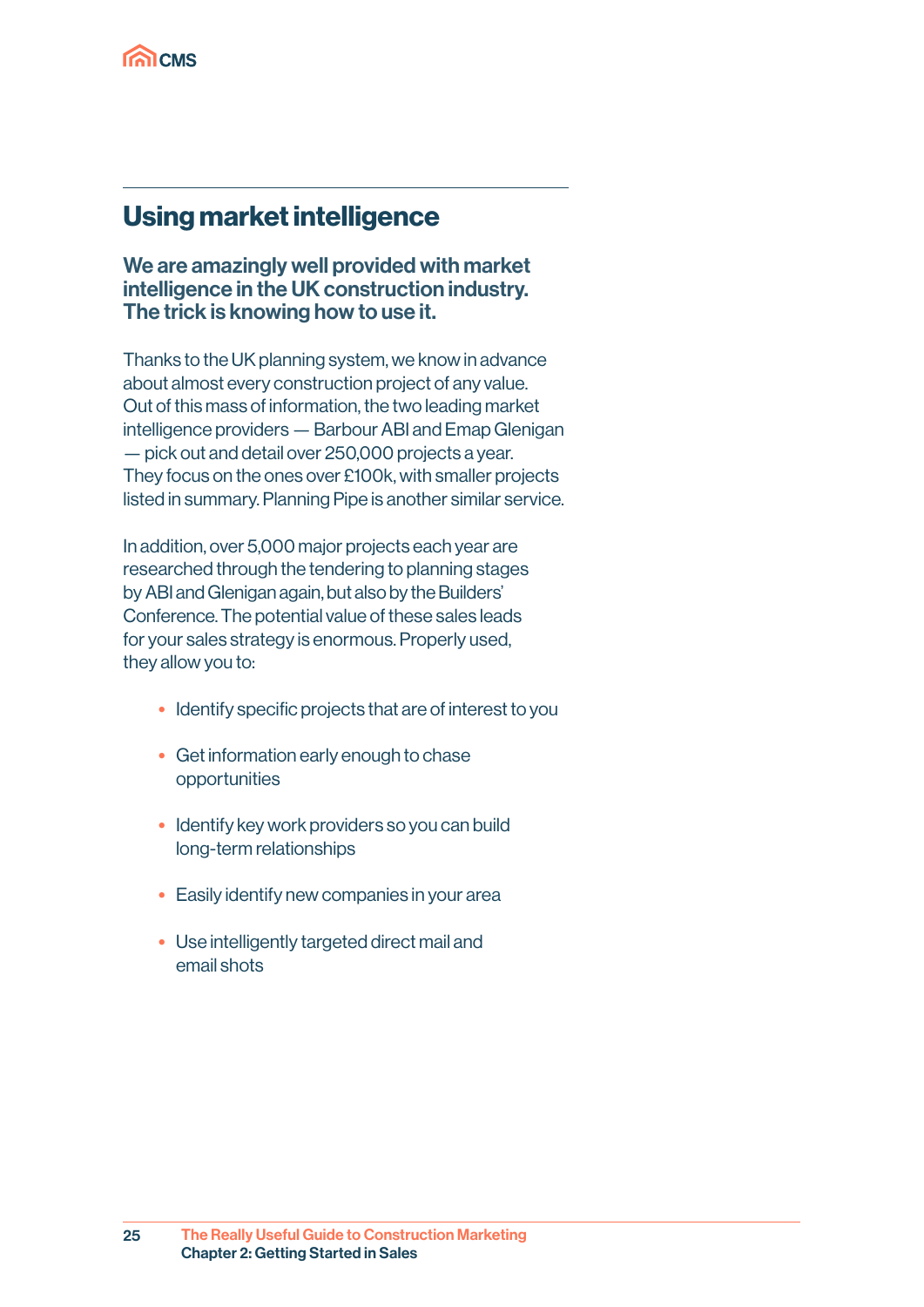

#### Using market intelligence to target your sales

Using market intelligence is a key to targeted marketing. It allows you to seize immediate opportunities to help with cash flow. At the same time it enables you to work on long-term relationship building that will lead to repeat business, stability and growth. Good sales people deliver immediate work, and keep an eye on the future too, looking for upcoming projects and potential work providers.

Barbour ABI, Planning Pipe and Glenigan leads are excellent ways for you to identify all the possible building projects that may be of interest to you. That means you can focus on the kind of work that you like doing and that you are good at — or the kind of work you would like to move into.

It also means you can focus on the geographical areas that are most convenient for you. In addition, it means you identify the projects that promise the best margins, or ones that will fit the gaps in your schedule.

Market intelligence will also give you the details of key people you need to talk to: the main contacts and decision-makers in the firms. These are the people you'll want to invest in and develop a good working relationship, building trust and giving a great impression of your company.

The information is there to be used, and if you're not using it, your competitors will! So let's get into the detail of sales leads.



#### Help!

Construction Marketing Services are experts at handling sales leads and gathering market intelligence. We could be doing it for you! Give us a call if you would like some advice or support: 01256 475880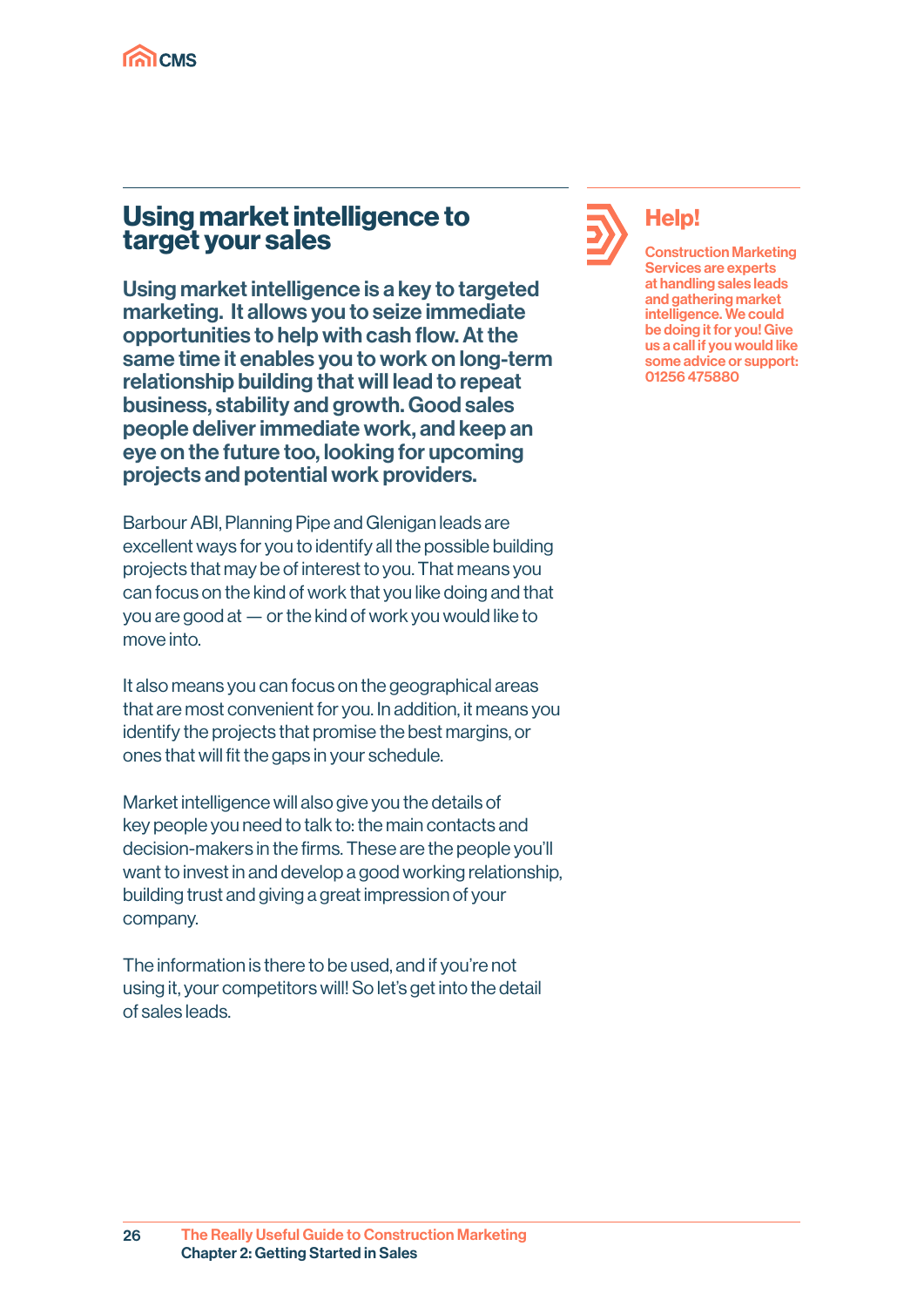

# The five types of sales lead

The market intelligence from the planning system is an exceptionally powerful tool. At the heart of almost every successful construction firm is a marketing team that knows how to use it well.

At first glance though, it can appear that there is actually too much information! You're going to need to narrow it down to find the projects most relevant to you. There are five different stages of lead, and not all of them will be useful to your company's skills and specialities. Once you've understood the five types of sales leads and where your business comes into the process, that mass of projects will look much less daunting.

## 1. Pre-Planning Leads

These are very early leads (usually to more major developments) that come up in the press — a company relocation, for example.

Pre-planning leads are most useful to property companies or major contractors with longer-term key account development interests. A company move would also be of interest to office furniture or fit-out companies. Sometimes architects, surveyors or other professional firms will want to get in right at the inception of a scheme.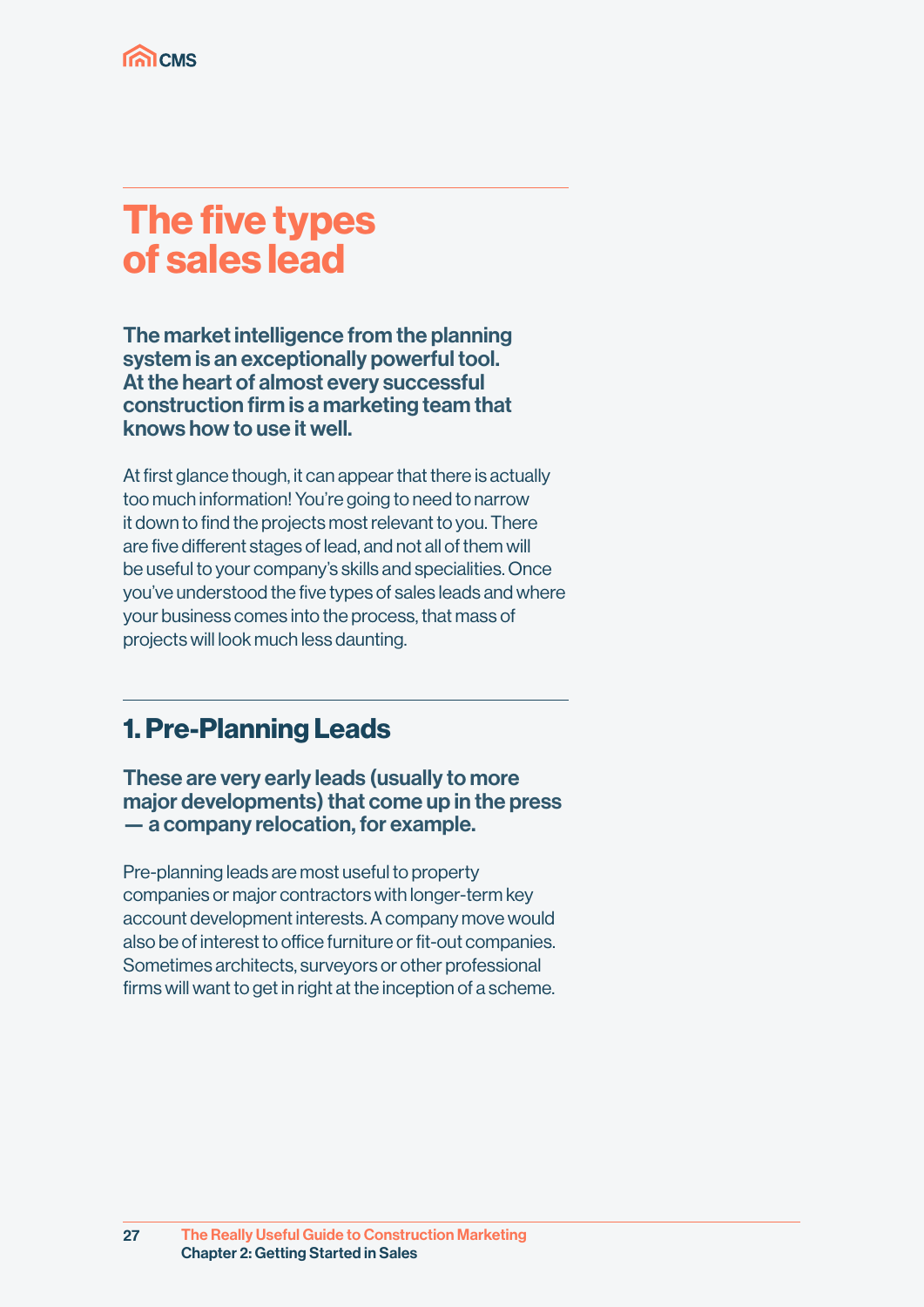# 2. Outline application and approvals

Still early, but now you have a definite project to lock onto. People don't submit these lightly given the increasing cost of planning applications.

This stage is most interesting to local property firms and developers with an interest in site acquisitions. Builders who offer design and build services or other specialties will want to get in early, but this stage is usually too early for most building firms. Consulting engineers and surveyors may not have been appointed yet, so some professionals may find these leads useful.

#### 3. Detailed planning applications and approvals

The first two stages are more niche, but once you get into the detailed planning application stages, you are now into the key area for almost every mainstream builder.

This stage is where building contractors will want to get involved. Builders should get in touch at planning application stage, as some jobs will proceed fairly quickly once planning officers have given an informal nod and a wink to the scheme. If you haven't made contact, another contractor is likely to be already in and talking.

We always suggest that builders select the projects they chase carefully. It's better to do a really good sales job on a few well selected leads than attempt to chase too many. Develop a simple scoring system on key criteria if you need to. You need to make a gentle and courteous contact at an early stage; keep talking at the times they suggest. It's imperative to build the beginnings of relationship quickly and effectively with well-judged personal contacts. Secure your 'foothold' in the project early on and track it through tenaciously.



Generally speaking these leads are too early for subcontractors. However, if the application is by a builder, developer or housebuilder, it may be moving forward quickly after securing planning permission.

A project that goes this route won't have a tendering stage, so if you're interested, you'll want to get in touch.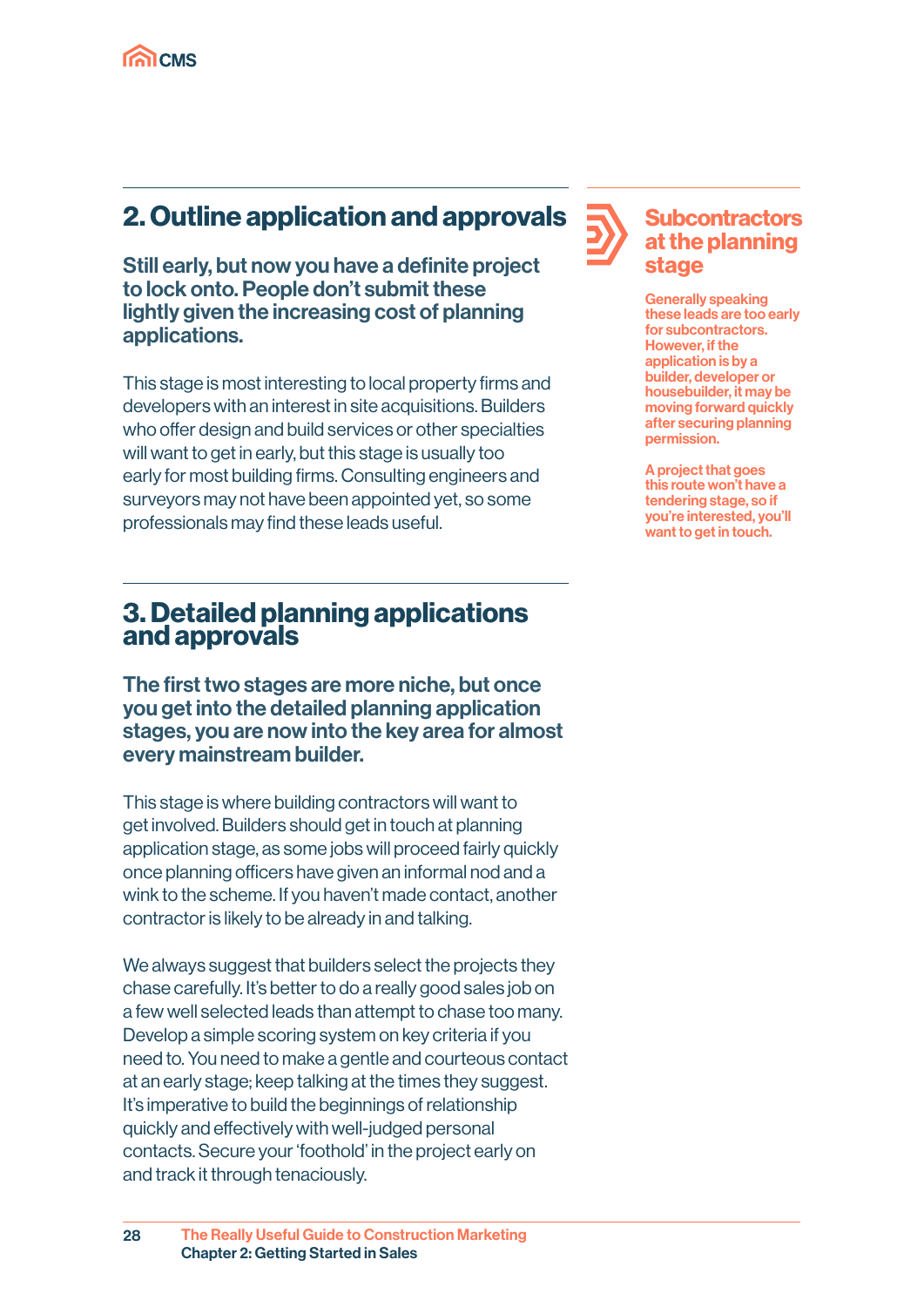

As a builder, you'll naturally be tracking the project through to client instructions, working drawings, building regulations and then to the tender list assembly. Don't lose contact through the process. If you go quiet for too long, it's very easy for the architect to get the impression that you may not be too interested after all and for your competition to make the running instead.

Besides builders, the other group who will want to look out for these planning leads are building material suppliers. This is where they should make their approach. The project will soon be moving on to building control and working drawings, making this the ideal time to get your products specified by the architect or user.

## 4. Tender stage

The client will be looking at main contractors now, and those contractors will be pricing up the work and making their bids.

The tender stage is where the subcontractors can start to pick up the trail. It's almost always too late for main contractors, but a good time for specialists to make sure they're in the running for subcontracts — especially those first on site, such as groundwork or demolition companies. If you're a subcontractor who gets their business from contractors, you need to be in right away. The tender stage last only three to four weeks in most cases, so don't wait around!

Building material suppliers are still in with a shot here too, whether they've secured specification from the architect or not.

Remember that the main contractor may only have a one in three or one in four chance of winning the work, depending on how long the shortlist is. That means there's no certainty of getting the job and some subcontractors prefer to hold off until the contract is awarded. However, long experience shows that it's well worth engaging with builders at the tender stage.

#### When to make your move

Since up to 25% of schemes are refused, some builders save time by waiting for planning to be granted before they get in touch. There are big downsides to this. As sales professionals we always prefer to make contact at the actual application stage.

Most projects do get through first time, even if they take ages. If you waited and the client was keen to proceed, you've missed your chance. Better to get in early — have a quick chat with the architect and then hold back for two or three months if required.

Secondly, if permission is refused, it may be resubmitted. By being early, we can stay with the project even if it goes to appeal, while competitors will fall away. The success rate in getting a tender with jobs that are delayed is usually much higher than with those which move quickly!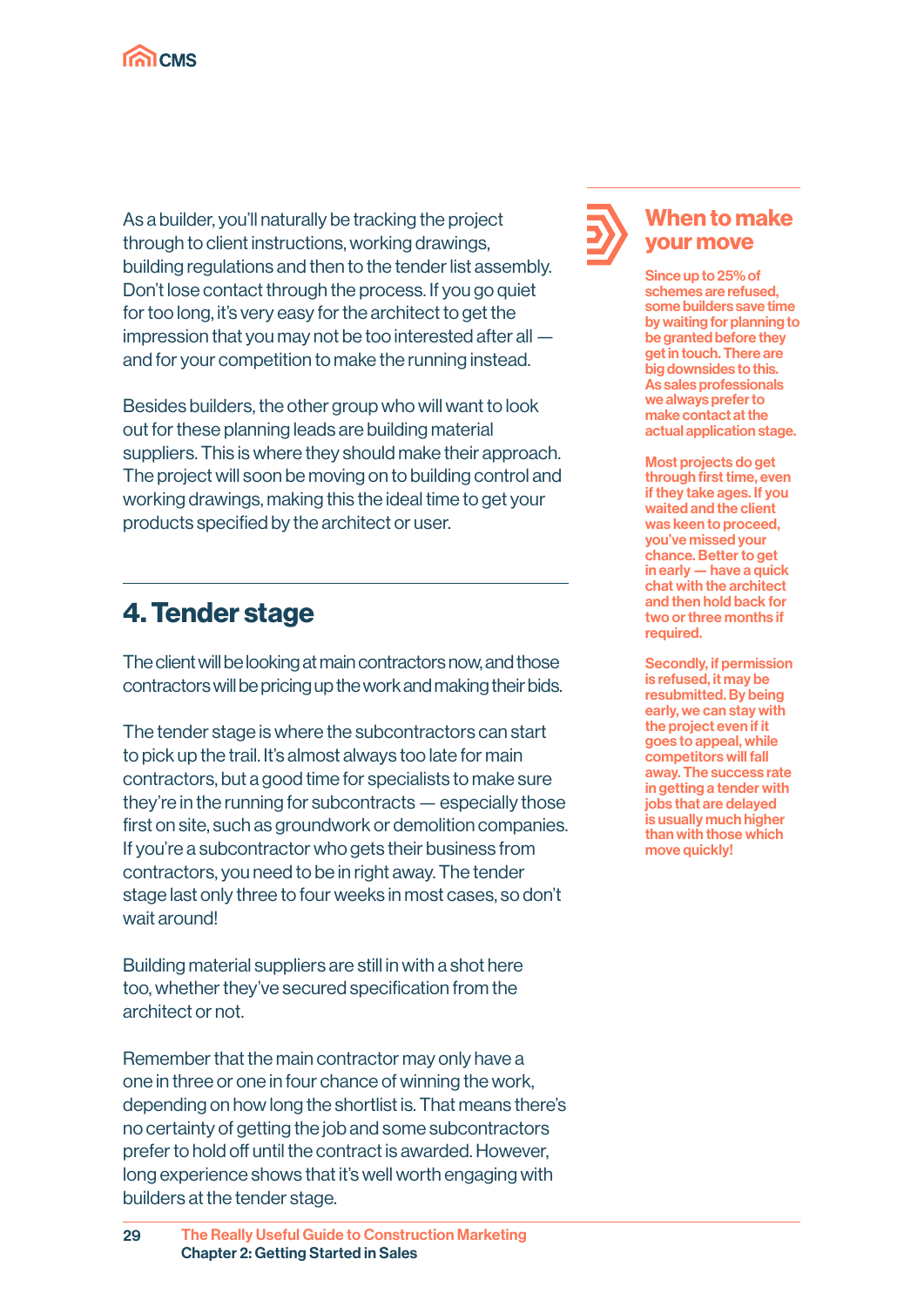

Builders know that subcontractors would prefer to discuss actual jobs won, but they still need competitive subcontract prices at tender stage. They will frequently want new subcontractors to prove their interest and stickability by pricing enquiries at tender stage. Don't see this as a waste of time, see it as a way to build relationships and prove your good faith.

That's actually no inconvenience, if you are a subcontractor who has access to good tendering information. It can actually be a very effective way to generate more new contractor contacts and relationships very quickly. One tenderer you price for can easily lead to two or three others within days, and they are always happy for you to copy your price across.

The real prize is to track it right through to the contract award and make sure your price is under consideration. And of course, your courteous and friendly tracking of the job through numbers of contacts over perhaps six to seven weeks does you a huge amount of good in terms of the relationships you're building all the time.

#### What if there isn't time to quote?

Even the best researched leads from Emap Glenigan or Barbour ABI can come in a little late. Quite often there is not enough time to quote for your particular trade.

Don't be deterred these leads are still good intros and a lot better than 'coldcalling'. Every estimator you talk to will have a stream of tenders coming though. There is almost always upcoming interest for you.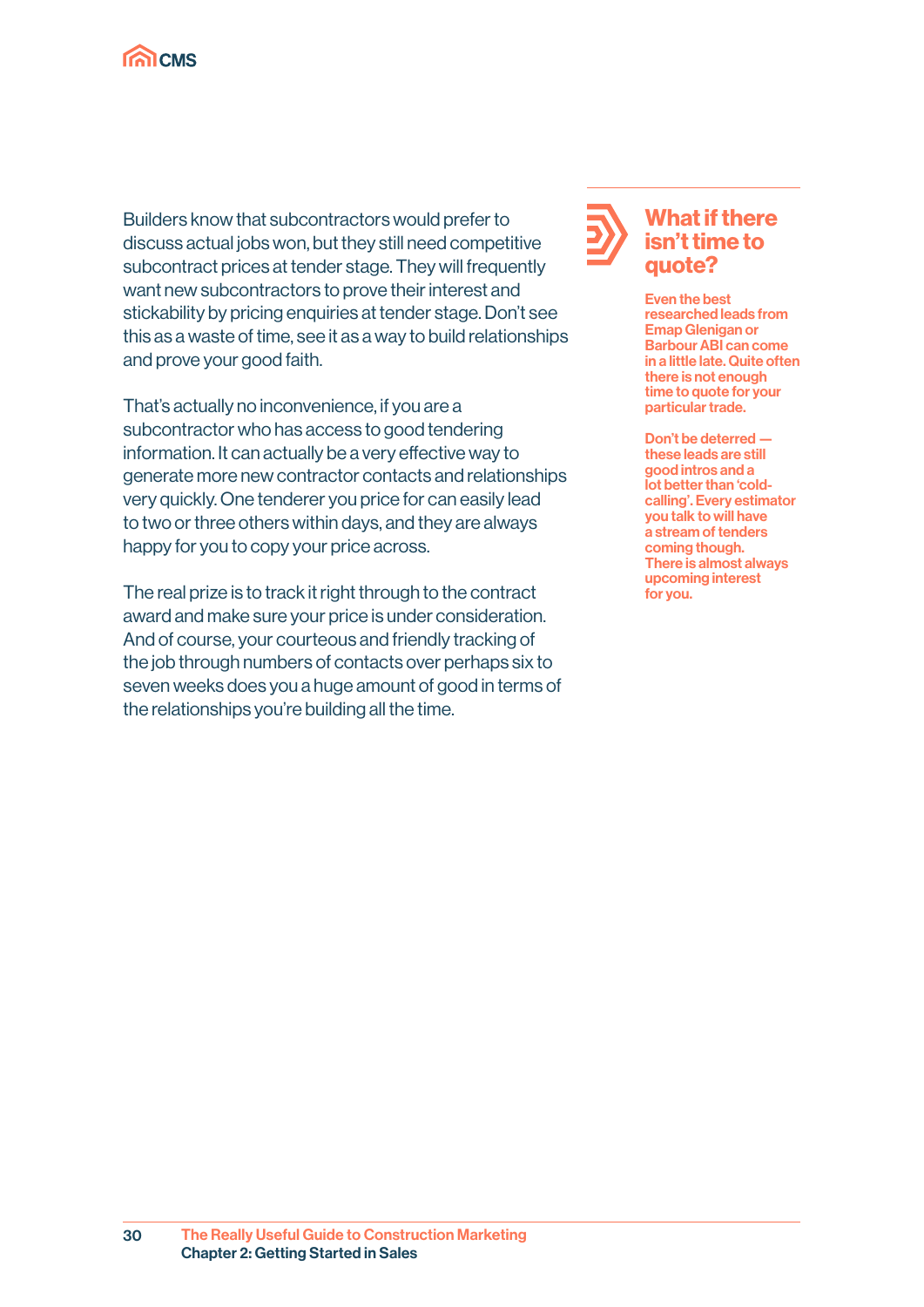

## 5. Contract award stage

The final stage of the sales opportunity pipeline: the main contractor has now been appointed, and they're getting into the detail of who's going to be doing what.

This is the preferred stage for most subcontractors, and those specialising in the early trades — brickwork, roofing or plastering should get in touch now. Trades that come in once the shell of the building is complete, (for example electricians, joiners, painters and decorators) might want to hold off for a week or two. You'll avoid the rush of calls that inevitably happens once a main contract is awarded.

It's a little late for site services, as these tend to be booked in very quickly, but always worth a call. If you don't get this job, it's an opportunity to ask about what's coming up next. Material suppliers who sell to subcontractors can also use these leads.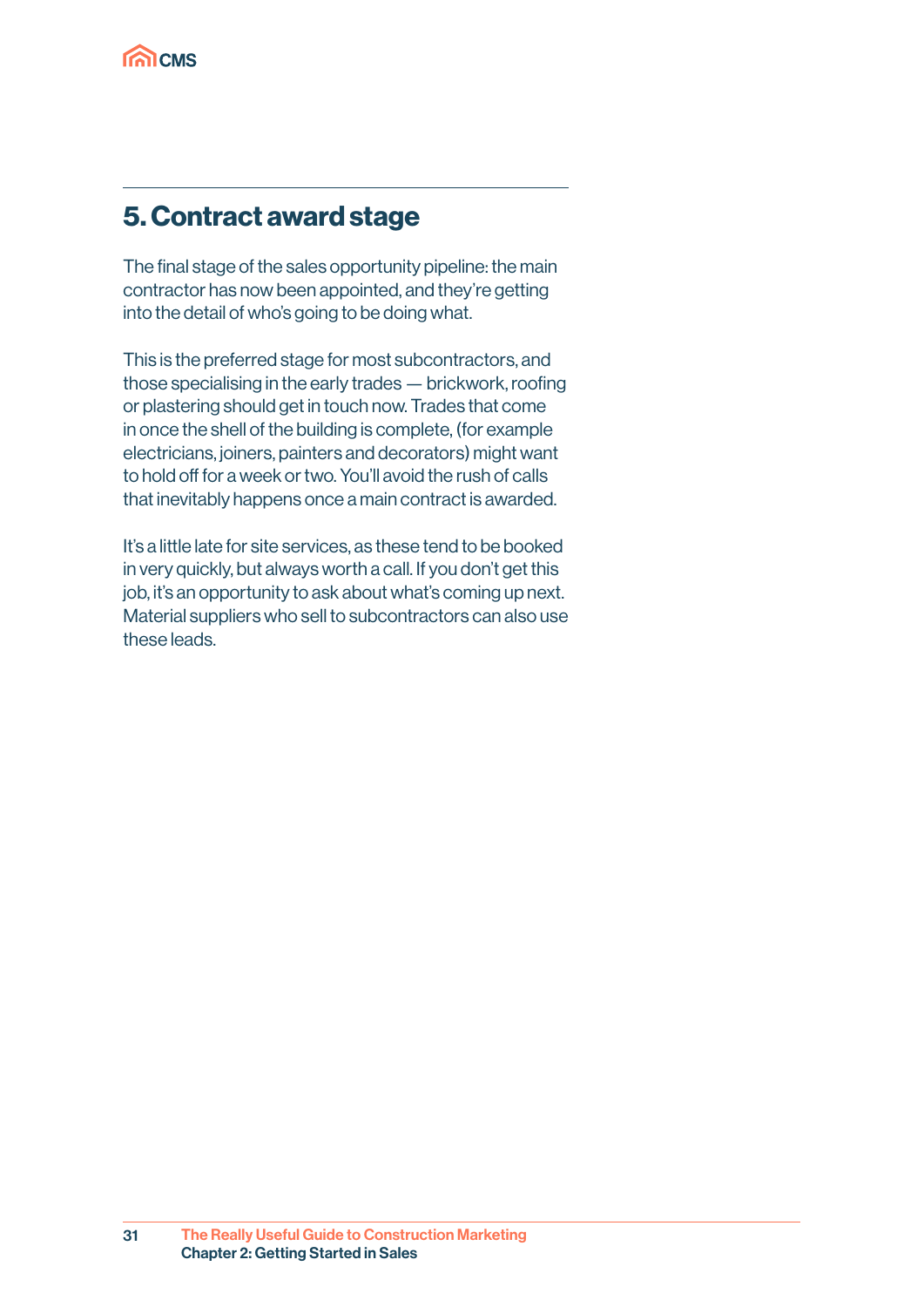# Being really effective on the phone.

## Pick the phone up!

So you know what a sales lead is and which ones are most relevant to your company. But what's actually involved in following it up and chasing a lead? First, pick up the phone.

The phone is the single most powerful marketing tool at your disposal, and if you're going to make the most of your sales leads, you'll need to use it. If you're not comfortable with cold-calling, hire a marketing professional who is, even if it's just for a day a week.

Choose the A\* leads to call first, the jobs you want most. Then make the call and introduce yourself. Say who you are, and what you're specifically interested in. Mention your experience, and make sure the person on the other end of the phone knows where to find out more about you and how to get back in touch.

#### This is important!

Remember that how you sound is as important as what you say — you want to come across as warm, interested, and the kind of person people want to do business with. The way you project yourself on the phone is critically important, especially in the first four or five seconds of the call. Think about it: if someone calls you and they sound interesting, dynamic and warm, you'll instinctively respond in a positive way. If they sound dreary, boring and monotone, you may switch off and find an excuse to end the call.



#### The Rule of Seven

Research shows that larger sales take an average of seven contacts of one kind or another — from the initial call through to the follow-up and then on over some months if required — telephone calls, emails and maybe a personal meeting. Yes, you can hit the jackpot in two or three calls — but it can sometimes take ten or more. The contractor who stays the course is the most likely to secure a tender.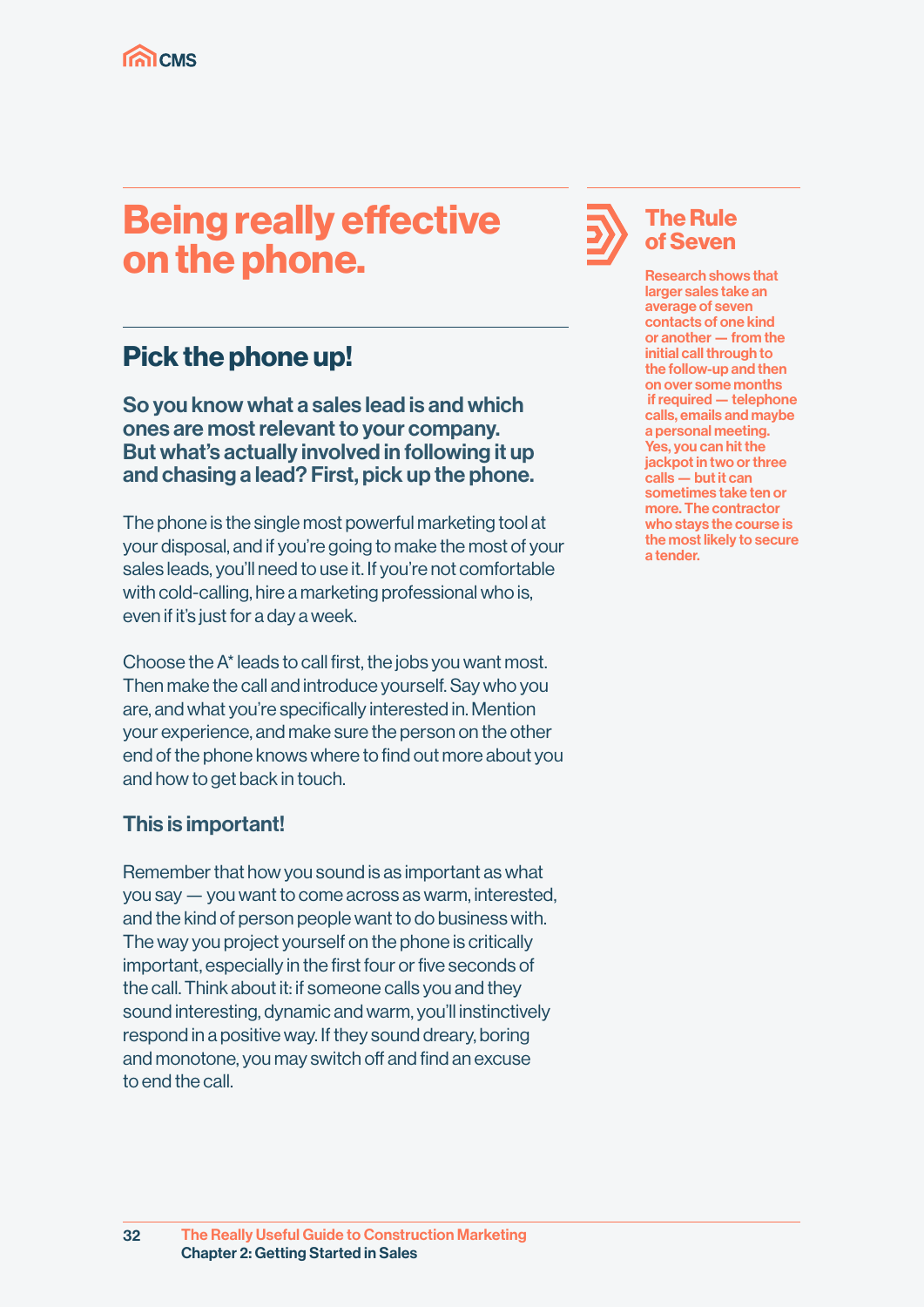

A cheery warm "Good morning" (or afternoon) helps right away! You may occasionally hit the jackpot, but generally speaking you shouldn't expect wonders from the first phone call. It's relationships that primarily lead to appointments and tenders, so you'll need to call back. Be persistent, but not pushy.

#### When to call back?

There's no need to second-guess when to make a second call. Confirm that this is a job you can handle by saying you're keen to stay in touch, and ask THEM when you should call back. It's rare to get a 'don't call back' at this point. They will suggest the best time for you to call back, and you're up and running.

> **"It's relationships that lead to appointments. Be persistent, but not pushy.**

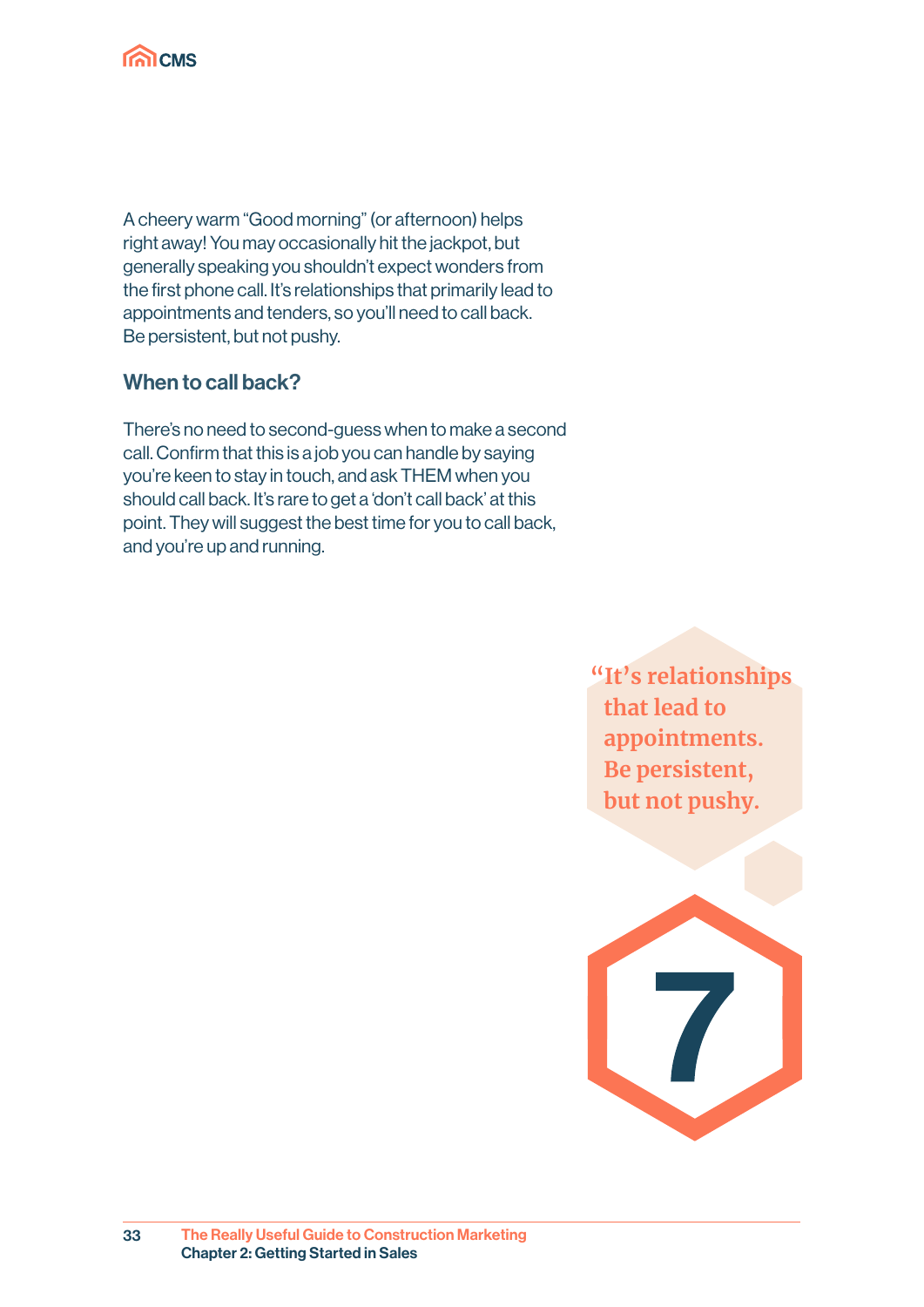

#### How to use the phone to develop new business

Great leads will give you the information about the project and who to call, but there is considerable skill in using the phone well and making sales.

First, you need a dedicated and skilful operator. Many people don't like making cold calls. Unsurprisingly, they don't tend to be very good at them either. A marketing professional will be well versed in the art. With experience and confidence, they can use cold-calling to build relationships that lead to appointments and tenders.

Secondly, you need persistence. Lots of builders will call up prospective sales leads, but far fewer will make the next call. The quality and dedication of a true marketing professional is the second and third call — and more. It's that friendly persistence that slowly builds relationships. At this point you may be aware that your company might not currently have the skills, leads or persistence in-house to achieve effective telephone marketing. One solution is to bring in a CMS sales hunter. We are dedicated, skilful operators who enjoy cold-calling and are very good at it. We also help you select the best sales leads to help your business grow. And we are amazingly persistent and effective in building long-term relationships with your work providers.

We can achieve all this for you through just one concentrated sales day per week. Give us a call now and see how we can help your business to grow.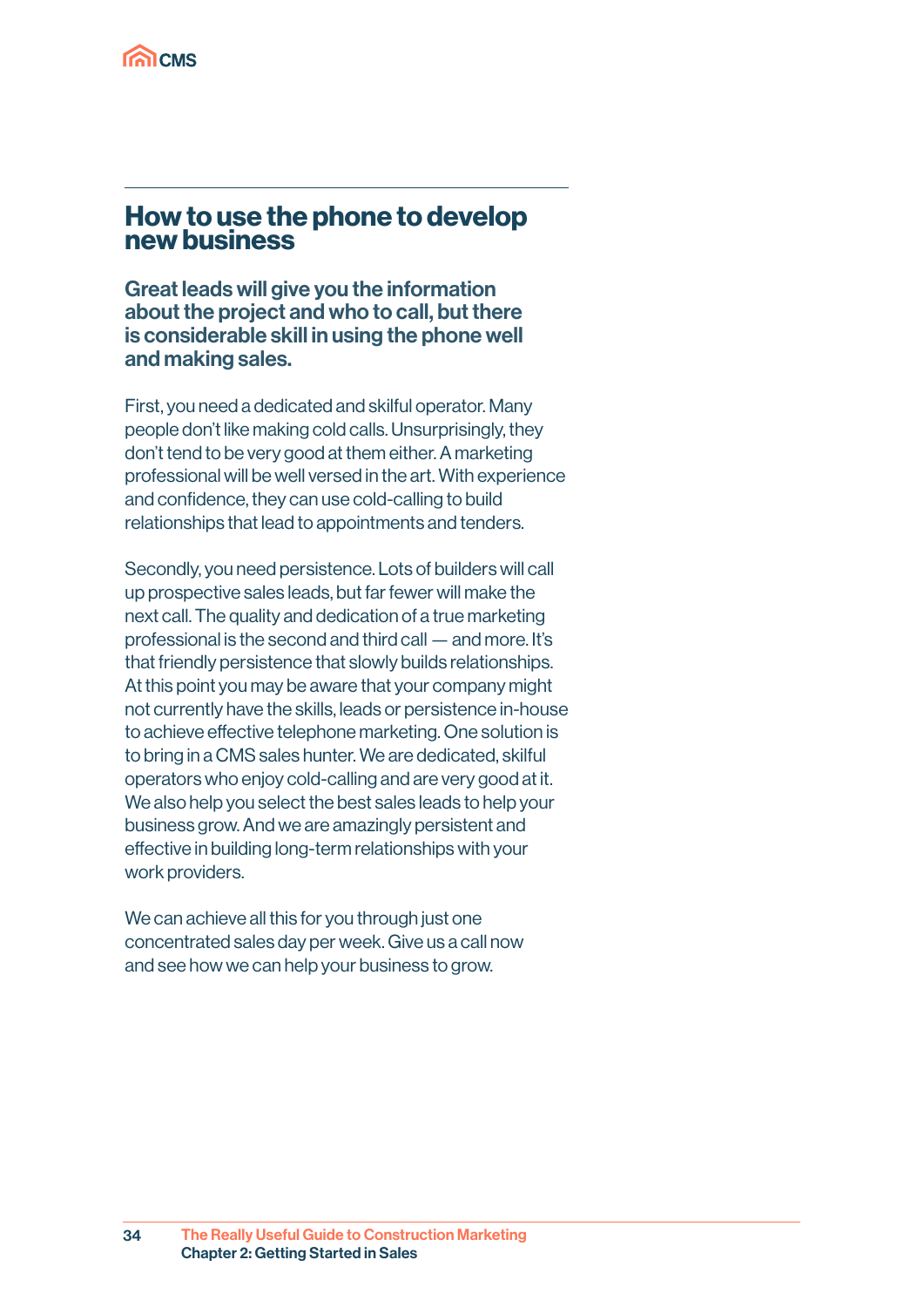

#### The importance of systems

As you get to work on the phones, you'll soon realise that there's something else you need: an efficient sales admin system and a good contact management database. You're going to need to record and keep permanent access to your contacts, conversations and projects of interest. This helps the marketing professional to be fully briefed and competent in developing ongoing leads and relationships.

Both your sales admin system and your sales database need to be efficient and easy to use. There's a good reason why — you may easily end up with hundreds of contacts and conversations. You want to be able to access each of them quickly and easily, getting up to speed for the next call.

Data entry and reporting can take up a lot of time, but you want your sales professional to spend as much of their day as possible on the phone! Keep it efficient and streamlined with a web based system, accessible 24 – 7 and without the restrictions of a local network or a single-user.

There are several heavyweight construction CRM databases on the market — though these are built for larger companies. Or alternatively CMS has a much simpler but very easy to use relationship CRM system online. Get in touch if you'd like more information about that.

To recap, you've got your leads. You've got your sales agent who is confident on the phone. They're going to make calls and keep making calls, and keep track of all the progress you're making in the system.

But what happens after you've had your first successful conversation?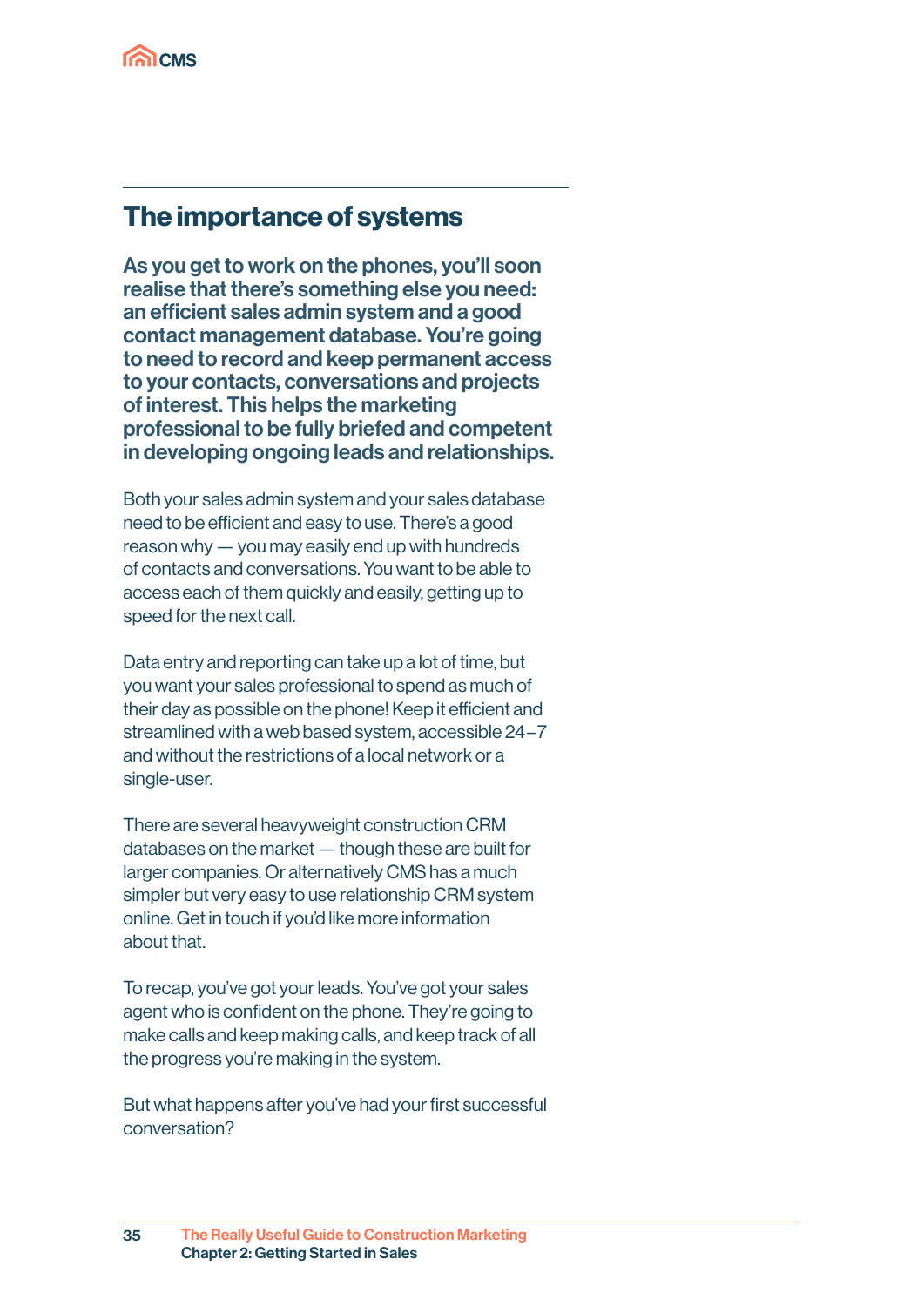

# Following up

## Following up by letter

It's important that you follow up a successful phone call with a well-crafted email or letter. You've done the hard work of cold-calling, making a connection with the secretary, getting through to the decision-maker. Now what?

Hopefully, you've remembered at the end of the phone call to mention that you will follow up the call, and asked what the best way to do this might be. It's important to ask what the client prefers. Some busy architects get so many emails every day that they'd much prefer a hard-copy letter. Others go paperless!

The follow up letter or email is not just a way of confirming what you have said. It also starts to establish that you are someone who keeps their promises. This is a key part in establishing trust, which, as we have said in earlier postings, is fundamental to long-term relationships.

Write in a conversational style, as if continuing the conversation you were having on the phone. Refer to the original contact you had, and any promise you made to write. Then set out what you want to say in clear, easy words: not more than 20 words in a sentence and not more than four or five lines to a paragraph. Make sure the letter is well set out, with plenty of white space.

Writing well is a skill. It is easy to be long-winded and unclear. You need a letter that is brief and clear, and you should expect to revise it a few times — or call in someone with professional writing skills to help you.



#### The easy way to a good letter

How to structure a letter with Aida:

Attention: secure the reader's interest in the first paragraph. What have you got to say or to offer that is really important to the reader?

Interest: the second paragraph builds interest. Give reasons why your contribution to the client's project will be significant.

Desire: the third paragraph provides evidence of your suitability for the work: references, examples of similar jobs, etc.

Action: finally, state the action you will be taking, and that was agreed in your phone call. (And remember to follow it up!)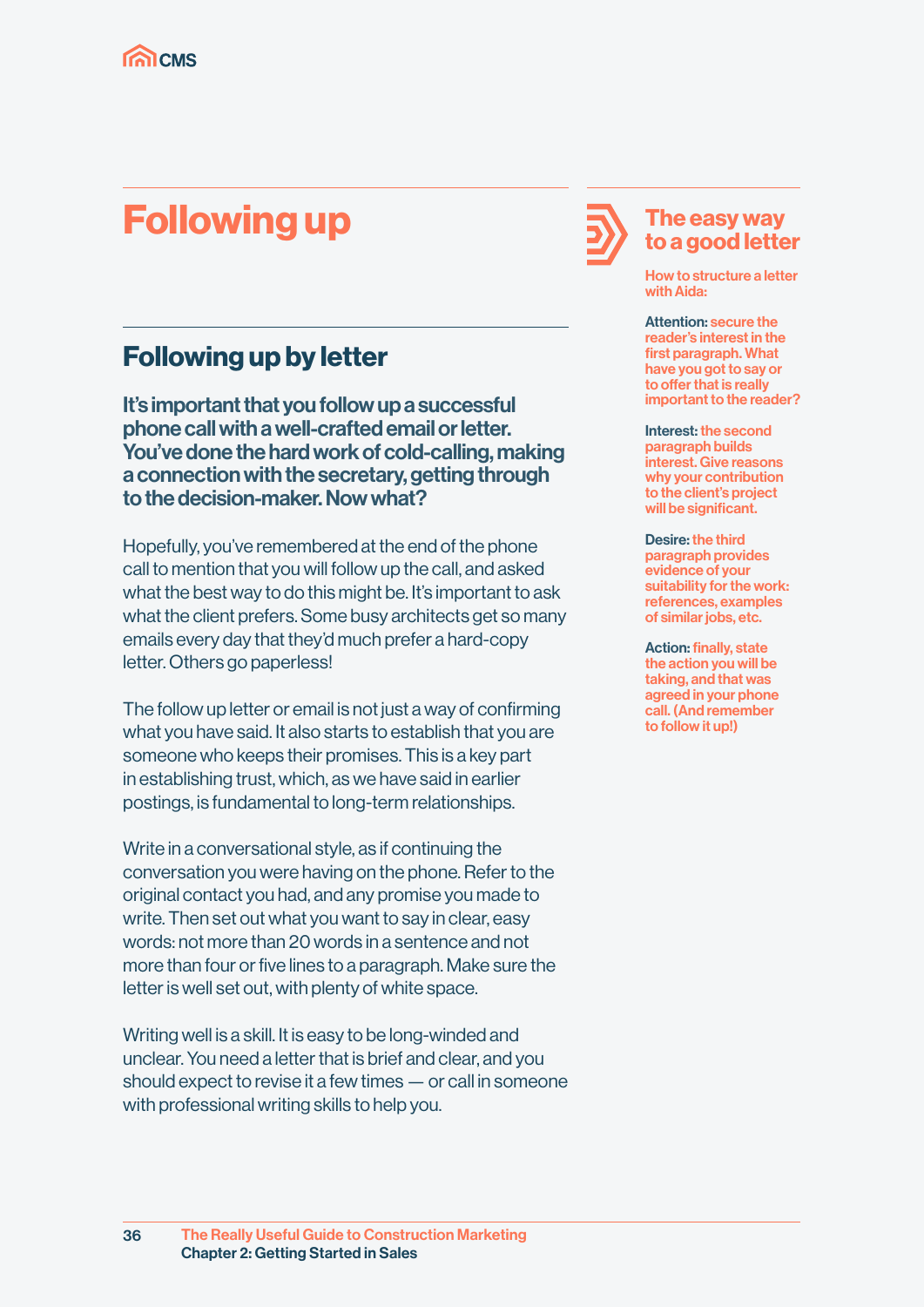

## Appointments and presentations

After all the hard work of phoning and writing, you're going to be aiming for an appointment in person with the key decision maker. Whether this is a formal or informal presentation, it is critical that you get it right. The first impression is important, and you only get one chance to make it.

It's often said you should allow a ratio of 10:1 in the amount of time you spend preparing for a presentation. Ten hours of labour to get a one-hour presentation right. That sounds like a lot, but you need to take preparation very seriously. You are investing in a potentially valuable long-term relationship. As with any investment, you need to look at it very carefully before you commit. Of course, once you've got a great presentation, you can easily re-use or adapt it for the next time.

There are four key components in an effective presentation. This is equally applicable to a simple one-to-one appointment.

- 1. Show that you can meet the customer's key criteria for delivery of the service. Find out what those criteria are in advance, so you can communicate clearly that you understand the client's concerns, and that you have appropriate solutions.
- 2. Provide evidence that you will be of real value to the client.
- **3.** Demonstrate facts and added value that distinguish you from the competition.
- 4. Motivate your client to employ you. For example, identify some potential benefits and values that you can add that either they have not thought of, or your competitors may not have. Leave them in no doubt you're interested!

Because presentations are so important, we'll come back to the topic in more depth in the final section. Before we leave the subject of sales, let's bring everything together by looking at a day in the life of a construction industry sales hunter.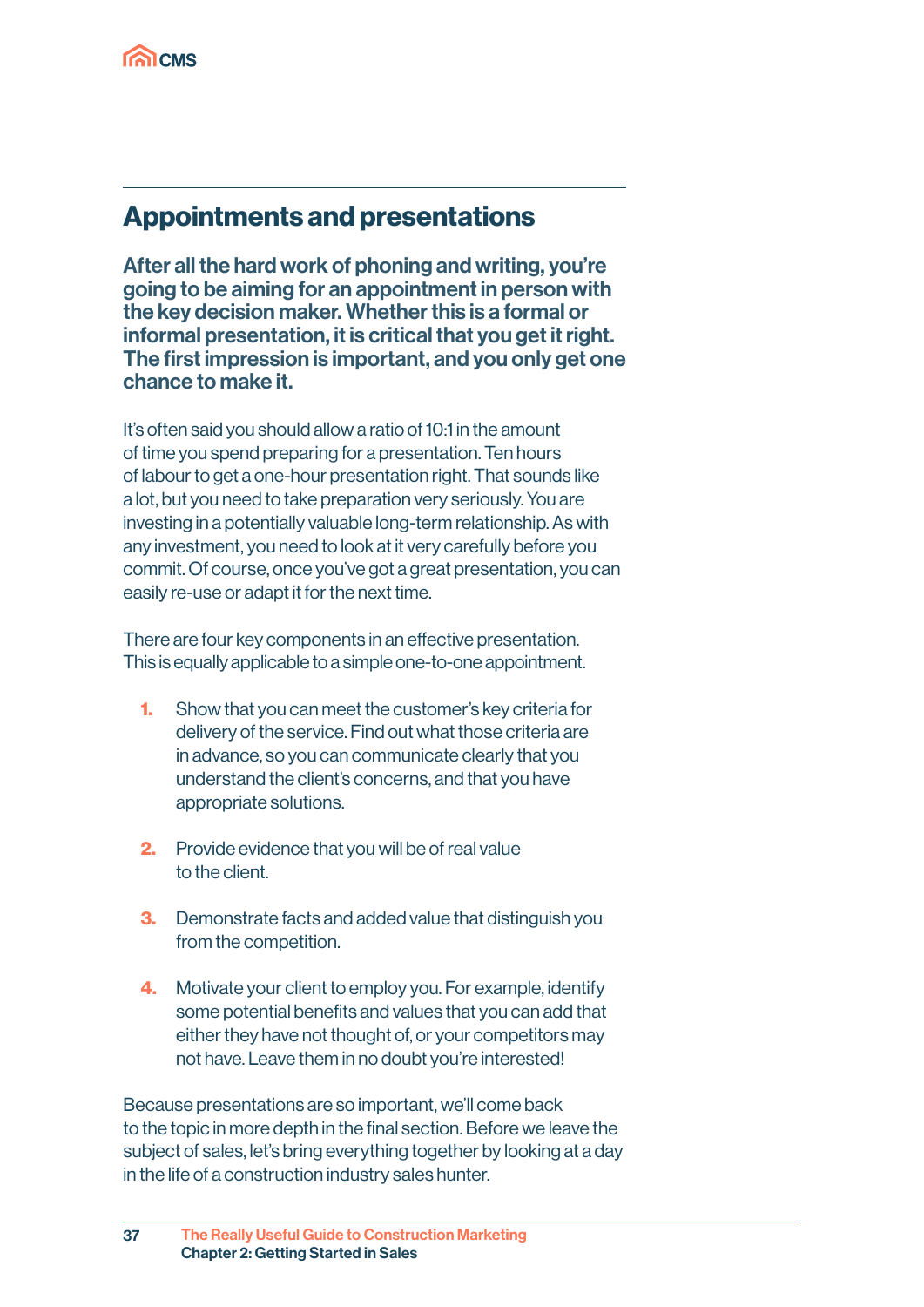

# A typical day in the life of a Sales Hunter

#### What would it look like to have an experienced CMS Sales Hunter for a day a week working in your office, helping to grow your business?

The day starts early with a short briefing with the MD or a Director. They review the last week's activity and calls, or any appointments that the director may have followed up. Together they agree on the new project leads to follow up that day, and the priority recalls for projects already under development.

Typically, we find that the ideal and most productive use of the day is to commit up to one third of the day to new leads — generally around 6 – 8 brand-new project leads from Glenigan, Barbour ABI or Planning Pipe.

The larger part of the day — up to five or six hours is given to the regular and dedicated follow-up of the high-quality project leads under development. That's in the region of 14 – 16 projects per day. This one third/two thirds split has always proved an ideal way to generate the best results while keeping the sales topped up with good new projects.

Of all the leads handled, around 10 – 15% will be A\* projects and given highest priority, with another 20 or so A leads to follow up. The next 50 – 60% will be of genuine B-level interest, and will be followed up assiduously. The remainder may be worth mailing, if there is time left at the end of the day. To stay focused, we run a strict discipline where we make the call, write it up on the online CRM database and get the email done before moving on to the next call.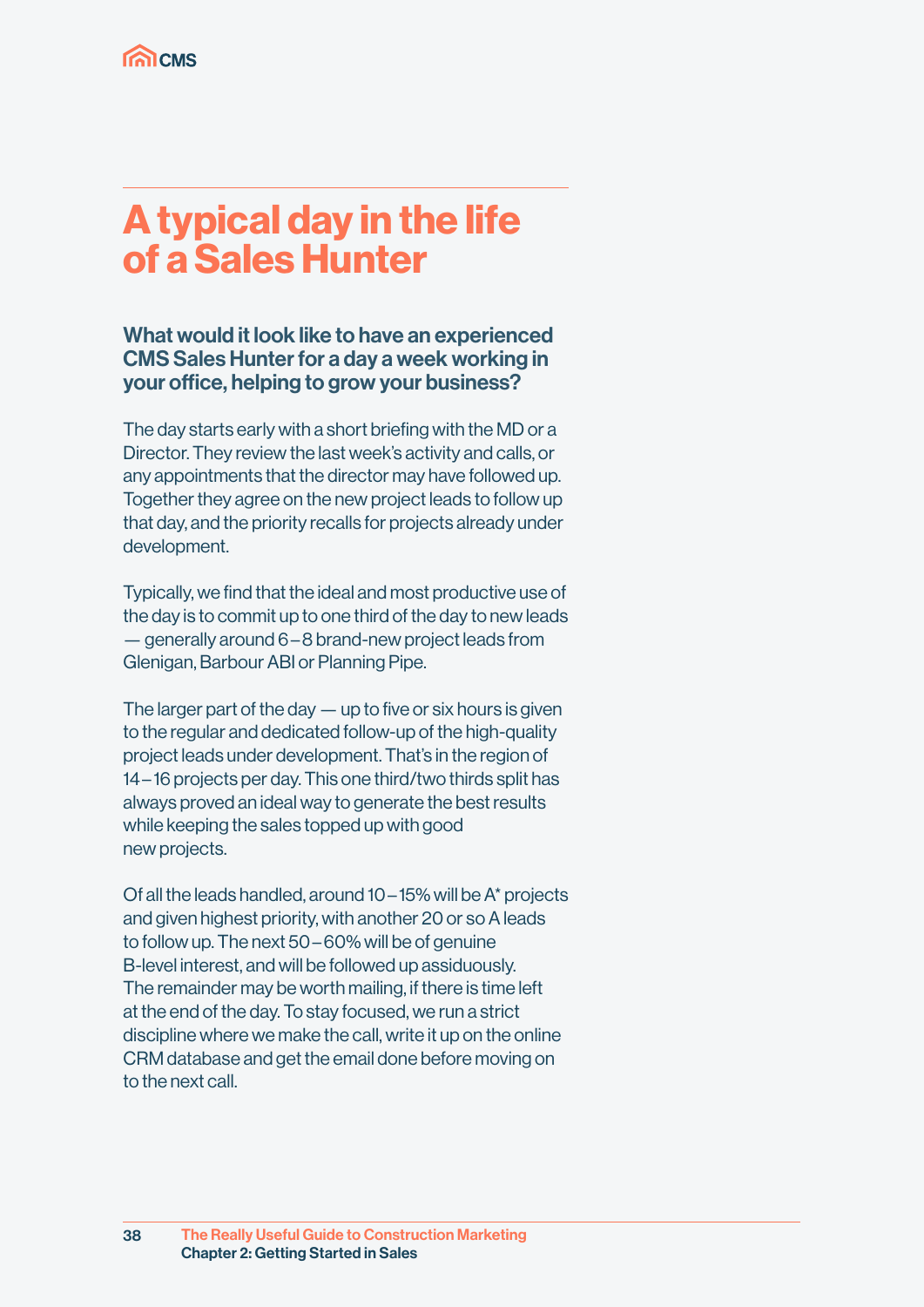

Overall, the Sales Hunter will spend 6 hours or more on the phone, developing upward of 24 projects, either new leads or recalls. Out of this we would expect one or two highly targeted sales appointments where there are specific projects to discuss. This type of activity will also represent 1 – 1.5 highly targeted tenders brought in over the course of time. With other calls it will be a matter of keeping in contact, and building longer-term relationships for when the next project goes live.

After phone tasks, time may need to be spent preparing letters to follow up the calls, and carrying out research for the appointments that have been set. The day ends with a debrief, and always some genuine cause for satisfaction.

#### Interested? Give us a call on 01256 475 880.

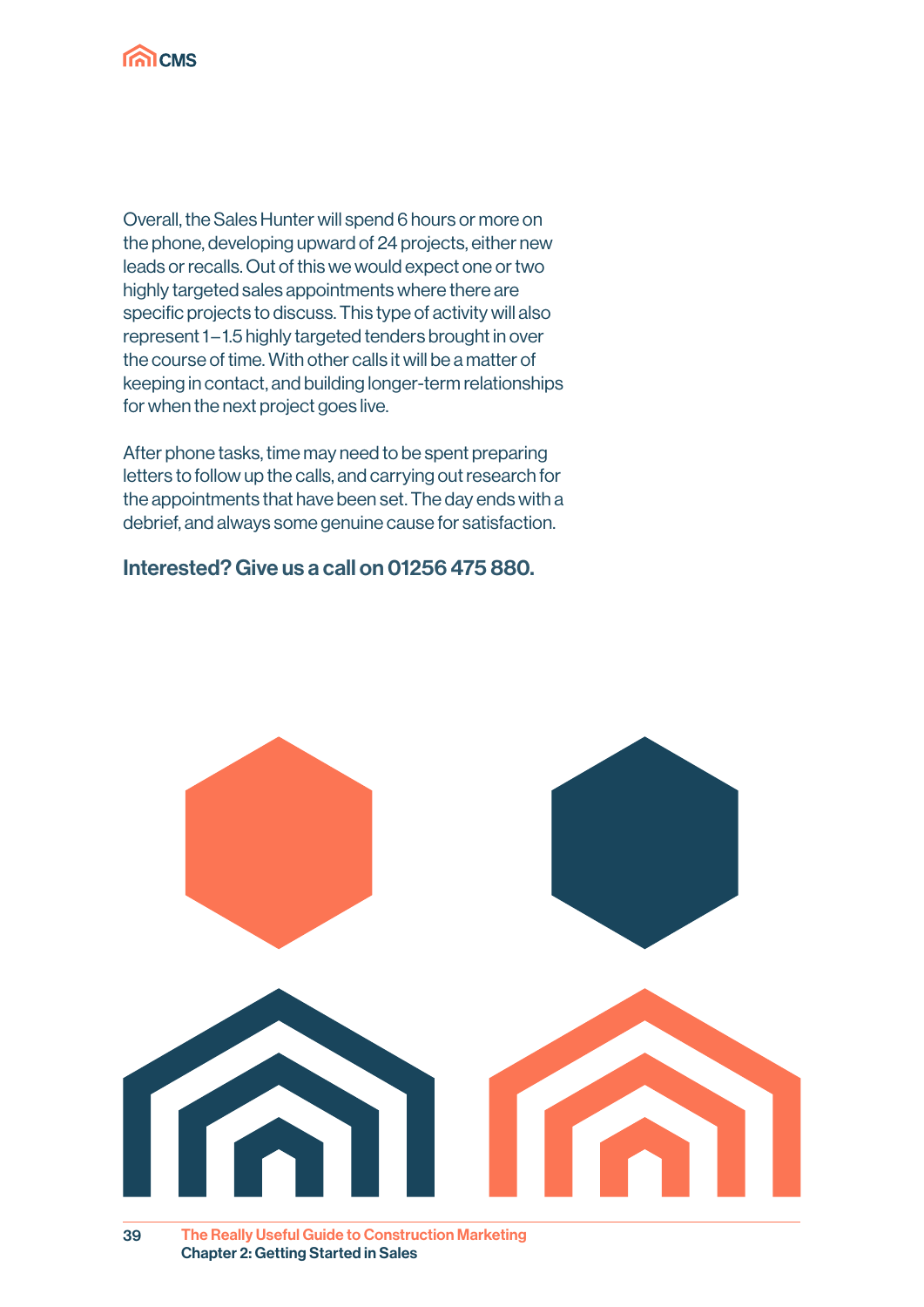# Chapter 3 Building Competence

With a great sales professional working from a solid marketing base, you can expect to be securing new work. But there's more you can do to embed good practice in your company and really build towards the future. This final section of the guide is all about expanding your capacity, getting everyone involved, and becoming really good at construction marketing.

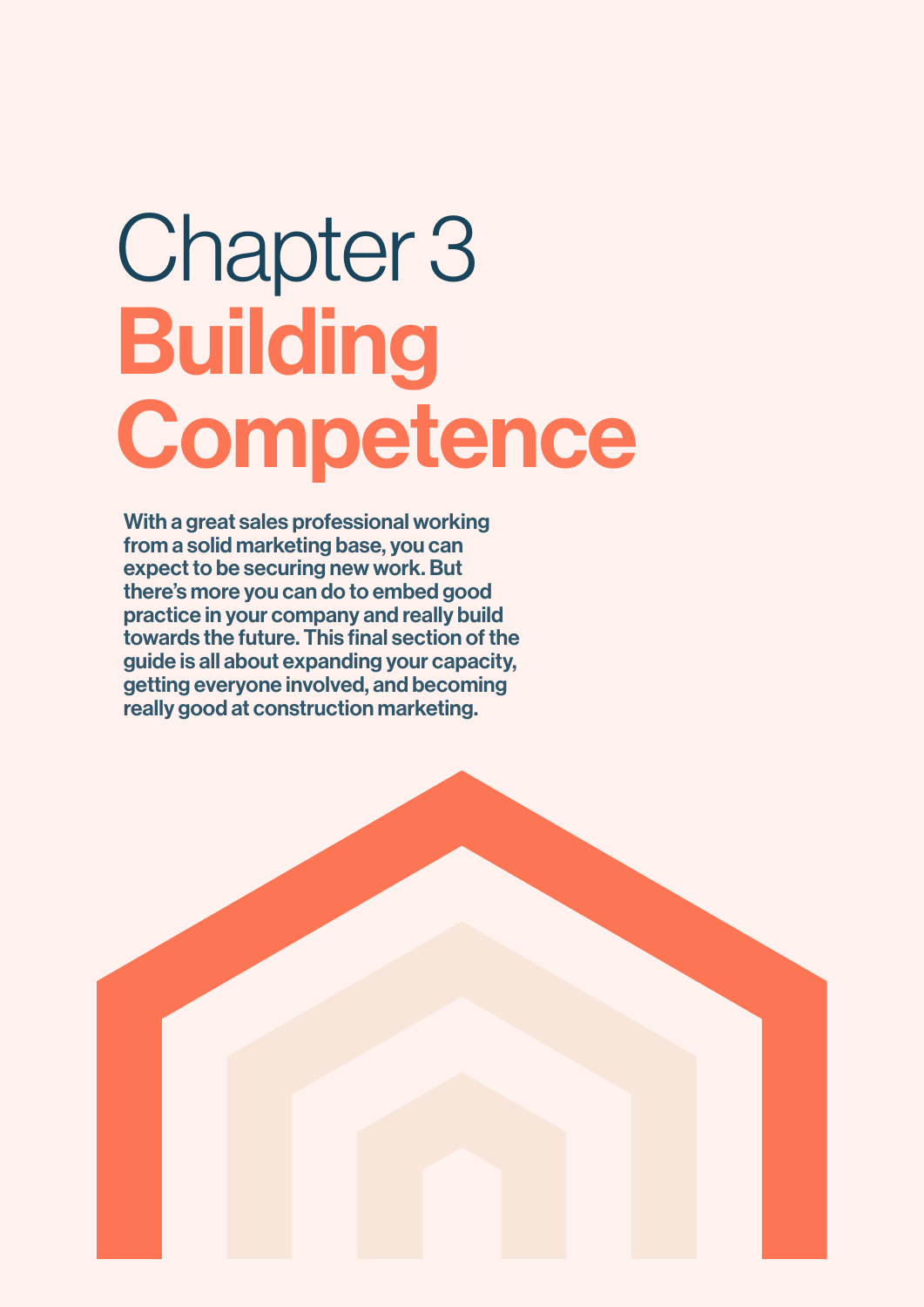# Getting everyone in your business involved in marketing

# Starting with the receptionist

Yes, you have a marketing department, or you bring in marketing consultants. But they won't do you much long-term good until everyone in the company, from the receptionist to the managing director understands their own personal place in marketing the business.

Help your staff to get away from the idea that marketing is only about brochures and advertising. Marketing at its core — is about building successful long-term relationships with clients and about satisfying their needs profitably.

That's why the receptionist is one of your key marketing specialists. Because, for many of your clients, the receptionist is the first person an incoming caller will talk to. They will create the first impression, and we all know how important that is.

Everyone else in the business needs to get on board with marketing too. Whether they work on site or in the office, whatever they do for a client or say to a client can affect that relationship for good or bad. Good relationships are good marketing, and make for good business. If they are positive and helpful, that goes a long way.

If you want long-term profitable business, change the way your staff think about marketing. They are all involved.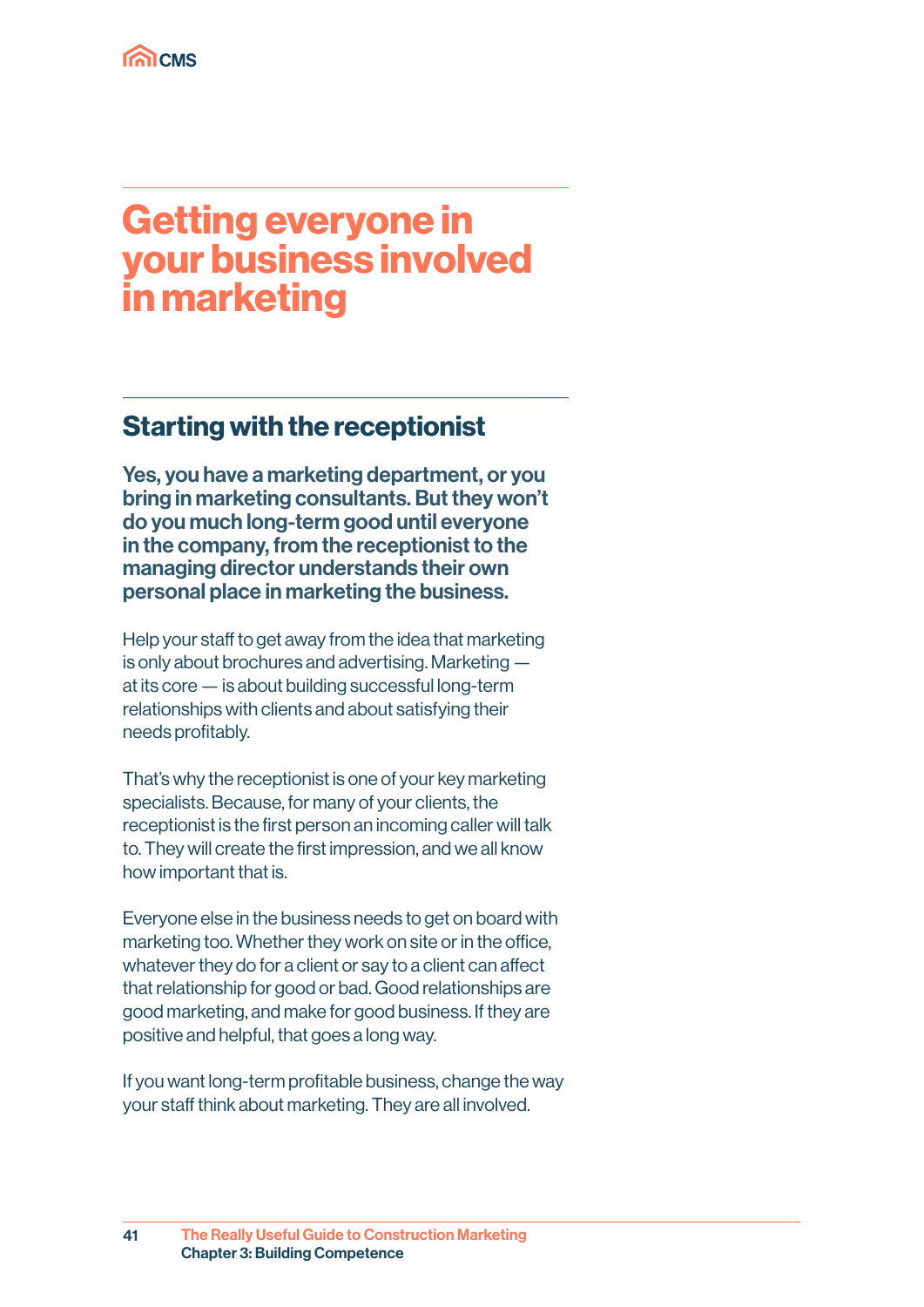

#### Care for your corporate image

While we're on the subject of involving the whole company in marketing, it's worth stressing that everyone is involved in projecting the corporate image.

You will hopefully have done some of the groundwork and developed a coherent corporate image that reflects your values and expertise. Hopefully the mental image that people have of your company aligns well with what you are trying to communicate. The biggest factor in that alignment is the experience of dealing with your staff.

Every member of your staff impacts the image of your company every time they deal with a client. They could be damaging the image of your business through being offhand on the phone, writing a sloppy letter, or failing to do what they promised in a timely manner.

Or more positively, they may be helping to improve the image of your company by their cheerful manner, their friendly helpfulness, their knowledge and professional skill, and their reliability in doing what they said they would do.

Every company has a corporate image. Make sure yours is a good one by helping your staff to be aware of their vital role in marketing your business — building good relationships with your clients.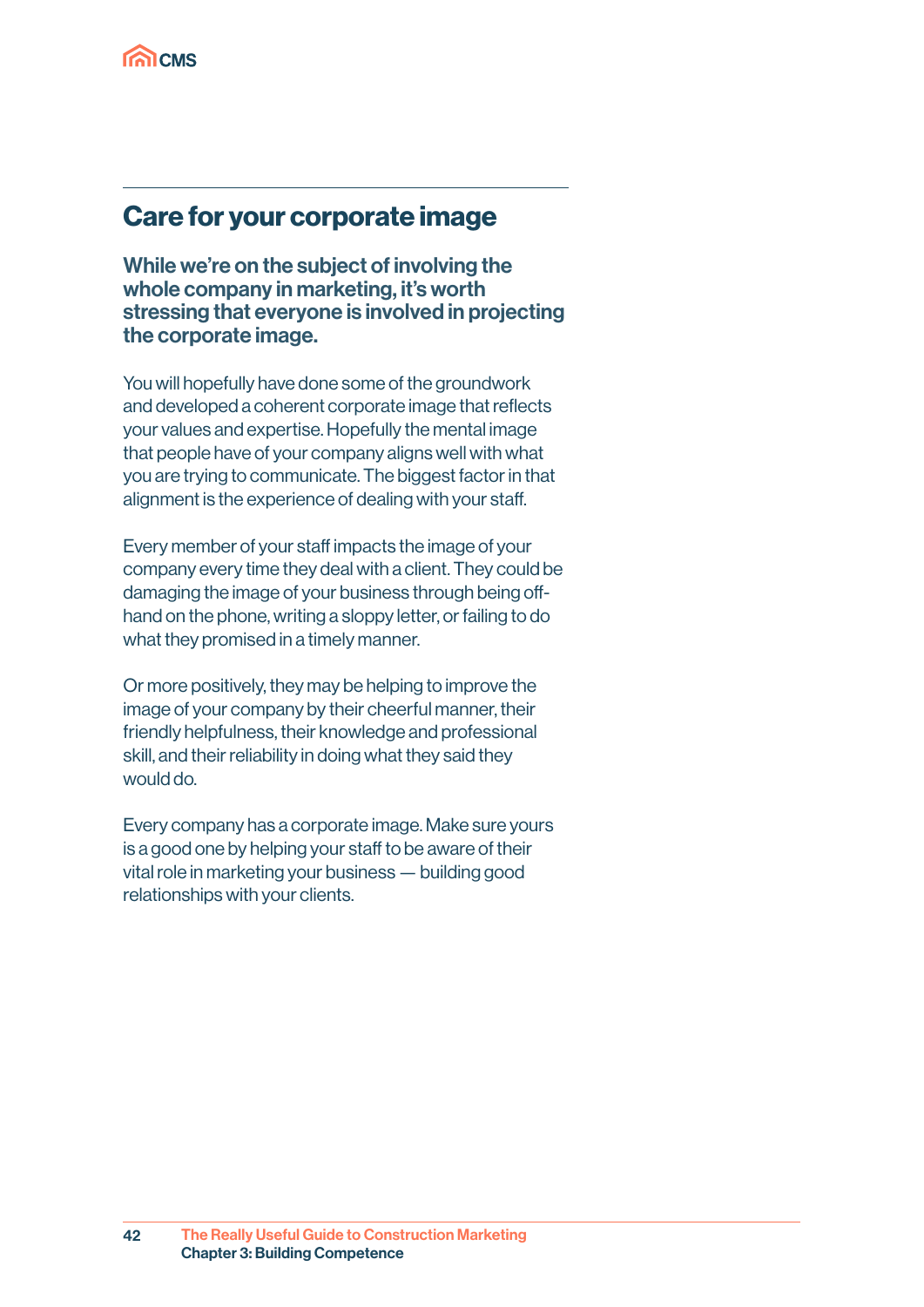

#### Everyone is a sales spotter

Every employee needs to remember how their behaviour can affect, for good or ill, the image of your company, and your long-term relationship with clients. But more than that: every member of your staff is a potential sales spotter.

Potential sales leads can come from all over. Sales experts make use of Glenigan, ABI and Builder's Conference, but other members of staff may pick up hints from clients during the course of the day. Chatting over coffee or on the phone, a contact may mention an upcoming project, or a new company they have come across. Don't let these go to waste: these can be high potential contacts.

First of all your staff need to understand their role as sales spotters. They need to be able to recognise a potential sales lead when they see one or hear about one. And they need to know to pass it on.

Some companies have developed a tiered reward scheme to encourage staff to feed in sales leads. These can be very effective — provided you are careful to follow up the leads, and communicate the results back to the source.

> **"Every member of your staff is a potential sales spotter.**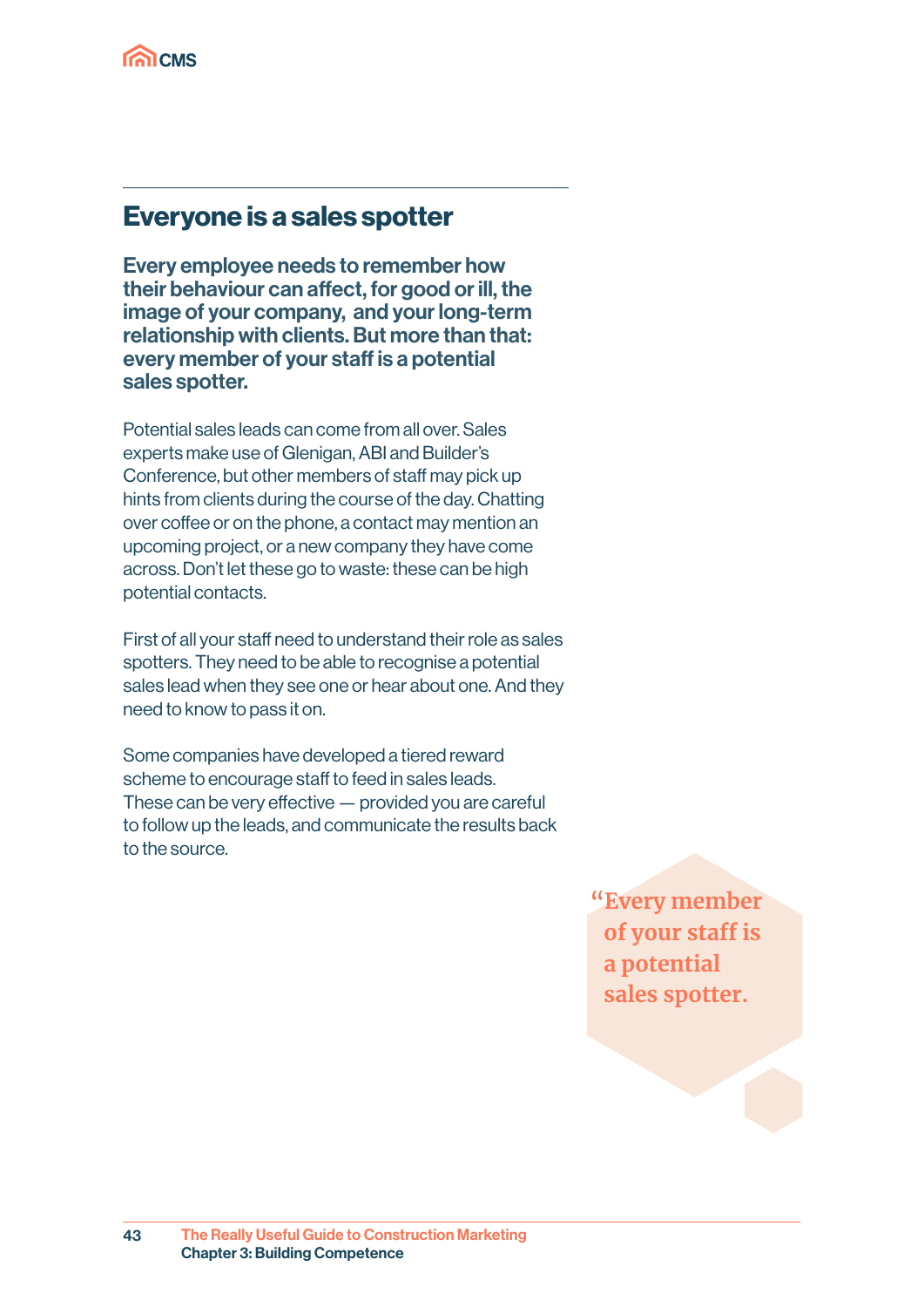# The personal skills you need

# The importance of courtesy

People tend to buy from people that they like. And, as we know, effective long-term relationships develop with the people we get on well with.

Having the skills and expertise is not enough for marketing. You need to be genuinely friendly, outgoing, and pro-active. Above all, you need to be courteous.

Courtesy and thoughtfulness make a real difference. Instead of just launching in with your pitch, how about being sensitive to someone on the phone? 'Are you busy? Is it OK to talk for a moment?'

Courtesy means that you do take 'no' for an answer. Occasionally, it's worth pushing harder to see if the 'no' is based, for example, on a misunderstanding. But take the longer view: don't argue the toss. When you call back, you want them to remember you as someone who is polite and sensitive to their needs, not someone who showed themselves to be selfish or even manipulative.



#### Sales and personality

You may be reading about phone skills and wondering if you're not really cut out for this kind of work. Don't worry — even quieter introverts can succeed in sales. After all, listening is a key skill in understanding a client's needs, and introverttype people do this well. Extroverts might even talk too much and get less real selling done!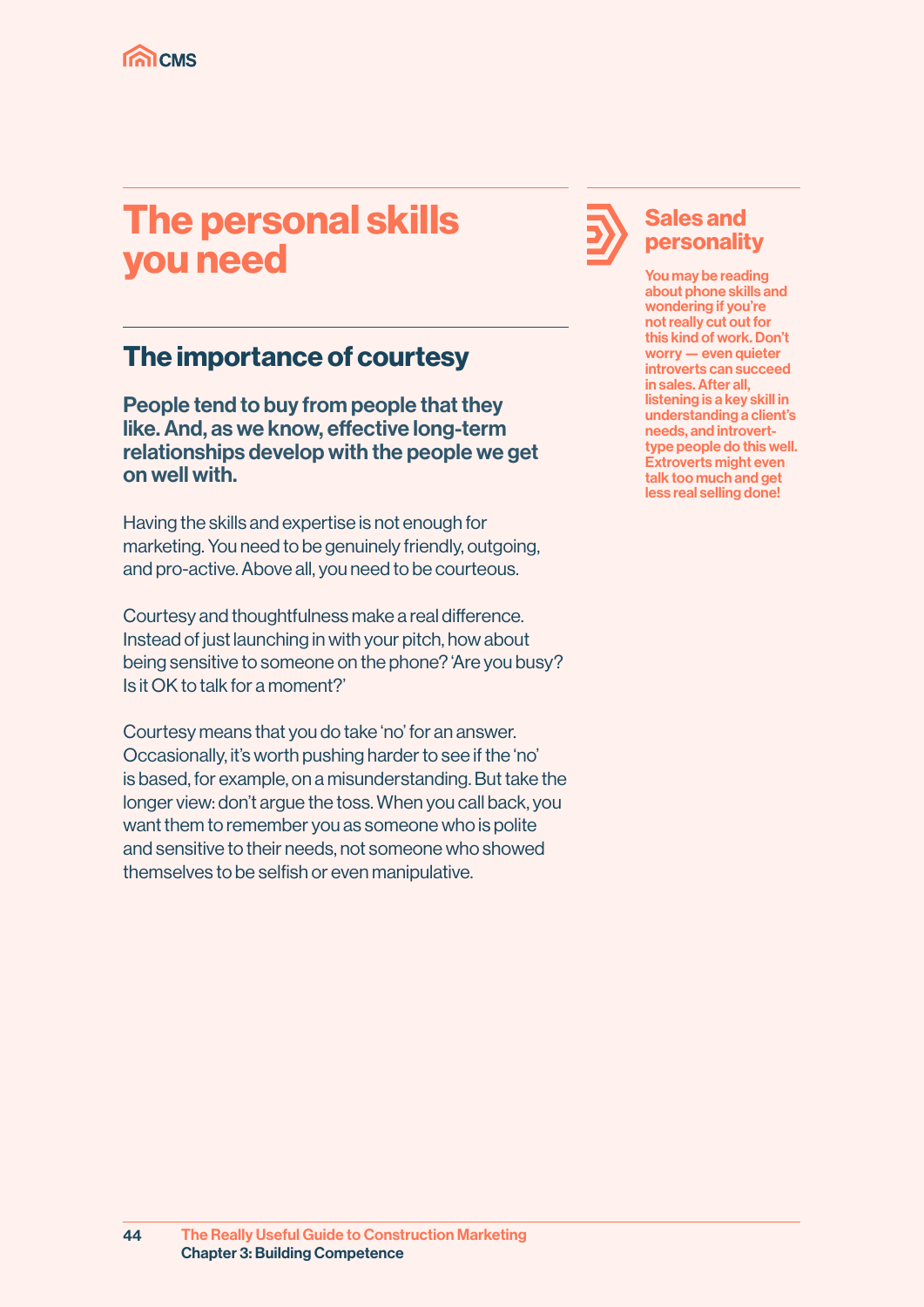

### Honesty really is the best policy

An open, honest approach is always appreciated, and will win you friends. It's natural to worry that if you are honest about the things you can't do, or own up to a mistake you have made, people will think badly of you. But that's not the case.

We tend to be suspicious of people we don't know are they telling us the truth? The whole truth? Sadly, some marketing people have been known to be more than a little flexible with the truth when it suits them.

So when people come across obvious honesty it can be quite refreshing. Your integrity can differentiate you from the competition.

If you are honest about the jobs that are really just a bit too big for you, or that will stretch you too far, you might lose a bid in the short term — but in the longer term you will gain so much more. Honesty communicates confidence, and it builds trust — something money can't buy.

If you are honest about what you can't do, people will believe you when you express interest in jobs you really do want. Honesty is a key building block in developing long-term relationships. And they in turn lead to repeat custom and a sound income stream.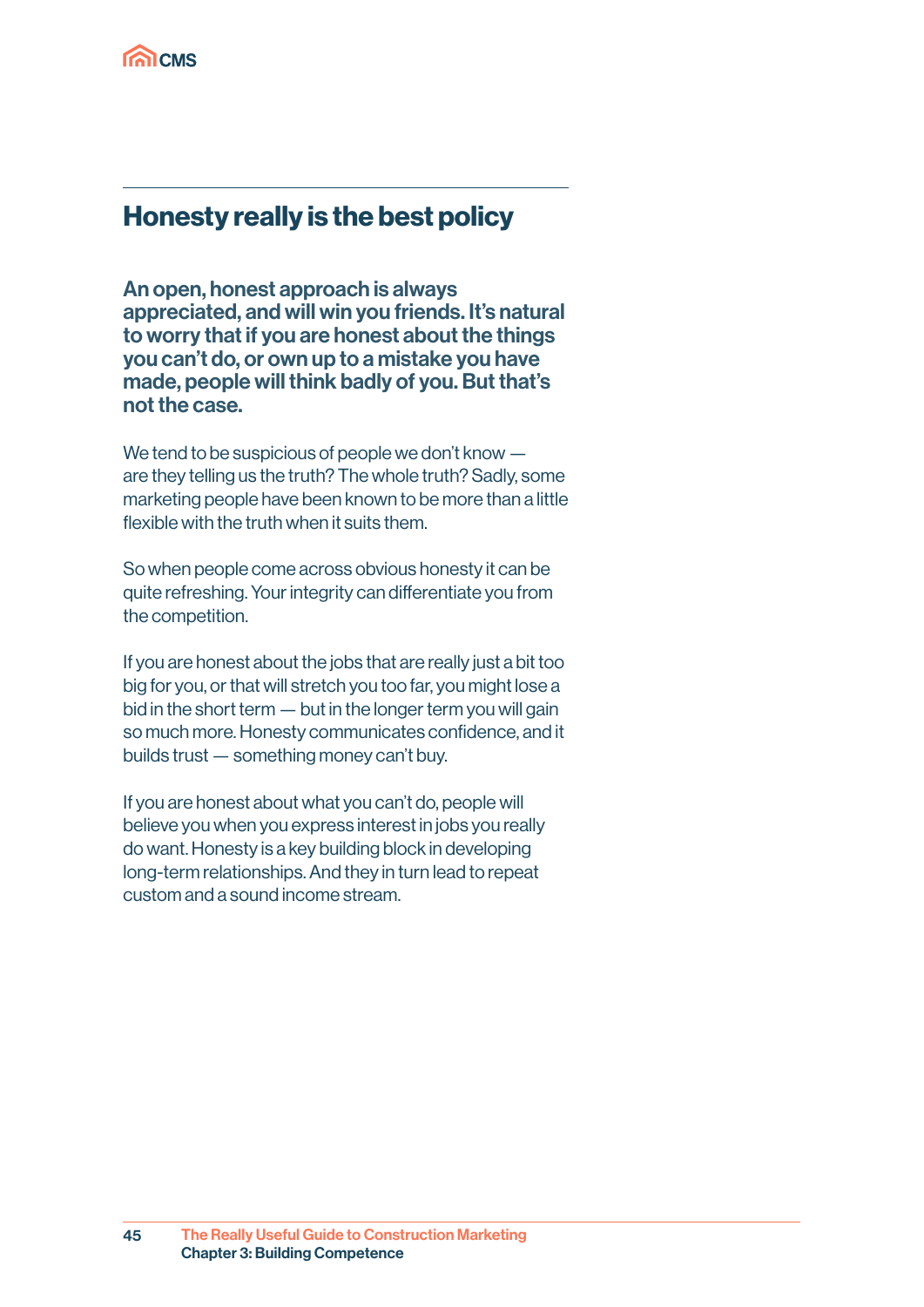

#### Develop your ability to listen

Listening is so important, and we are often so bad at it. We can assume we know what the other person is going to say, and then we switch off listening and focus on what we want to say. We might make the mistake of thinking that getting our point across is more important than hearing the other person out.

Good marketing is based on good relationships. Just think for a moment how you feel when you have had something important to say but the other person obviously couldn't be bothered to pay attention. Depending on your personality, your thoughts may focus on how the other person is being rude or foolish. You may focus more on how hurt you feel. Either way, it doesn't make for a good relationship!

If your client (or your potential client) is talking, make sure you are listening — I mean really listening. Try to follow it up with a relevant comment or question. Listening shows respect, and it shows intelligence.

And by listening, it is amazing how much you learn. I well remember something a former boss of mine used to say: 'You have two ears and one mouth. Use them in that proportion.'

> **"If your client is talking, make sure you are listening — I mean really listening.**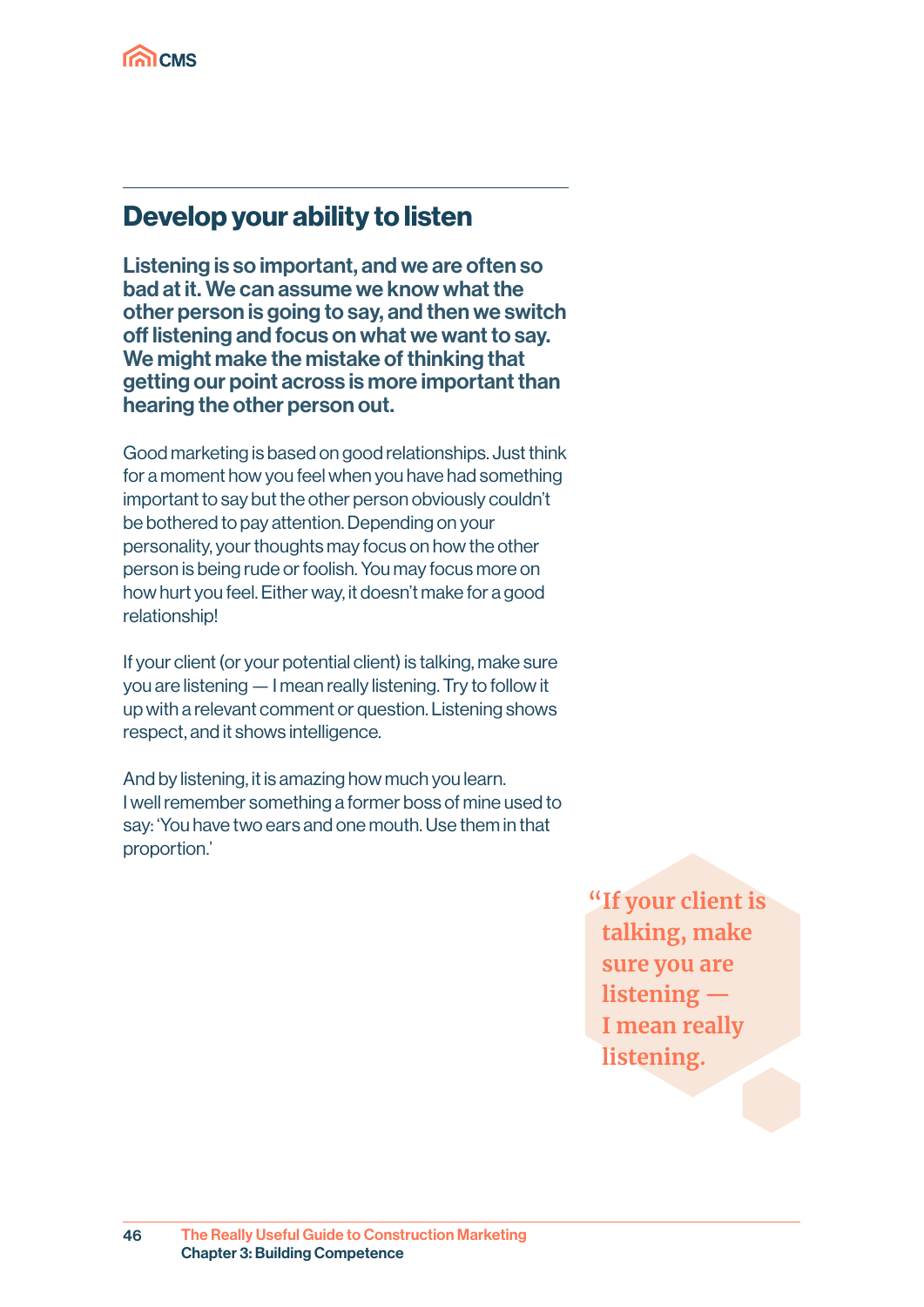

## Ask incisive questions

Much successful construction marketing has a journalistic edge to it. A good journalist has a nose for a story, and asks penetrating questions to find out the truth. A good marketer has a nose for good business opportunities, and asks relevant questions to find out more.

A good marketer always listens carefully to the other person. It is amazing what you can learn if you pay attention. You may pick up innocent personal details about the other person — when their birthday is, what they like to do on holiday — which you can feed back into the conversation at another time. This is not just a ploy: it shows you are taking your client seriously as a real person, and it sets you apart from much of the competition.

Listening well and asking intelligent questions also helps you get under the skin of the other person. You find out how they think, what they are concerned about, what their priorities are. This in turn helps you to develop your own set of solutions to help them.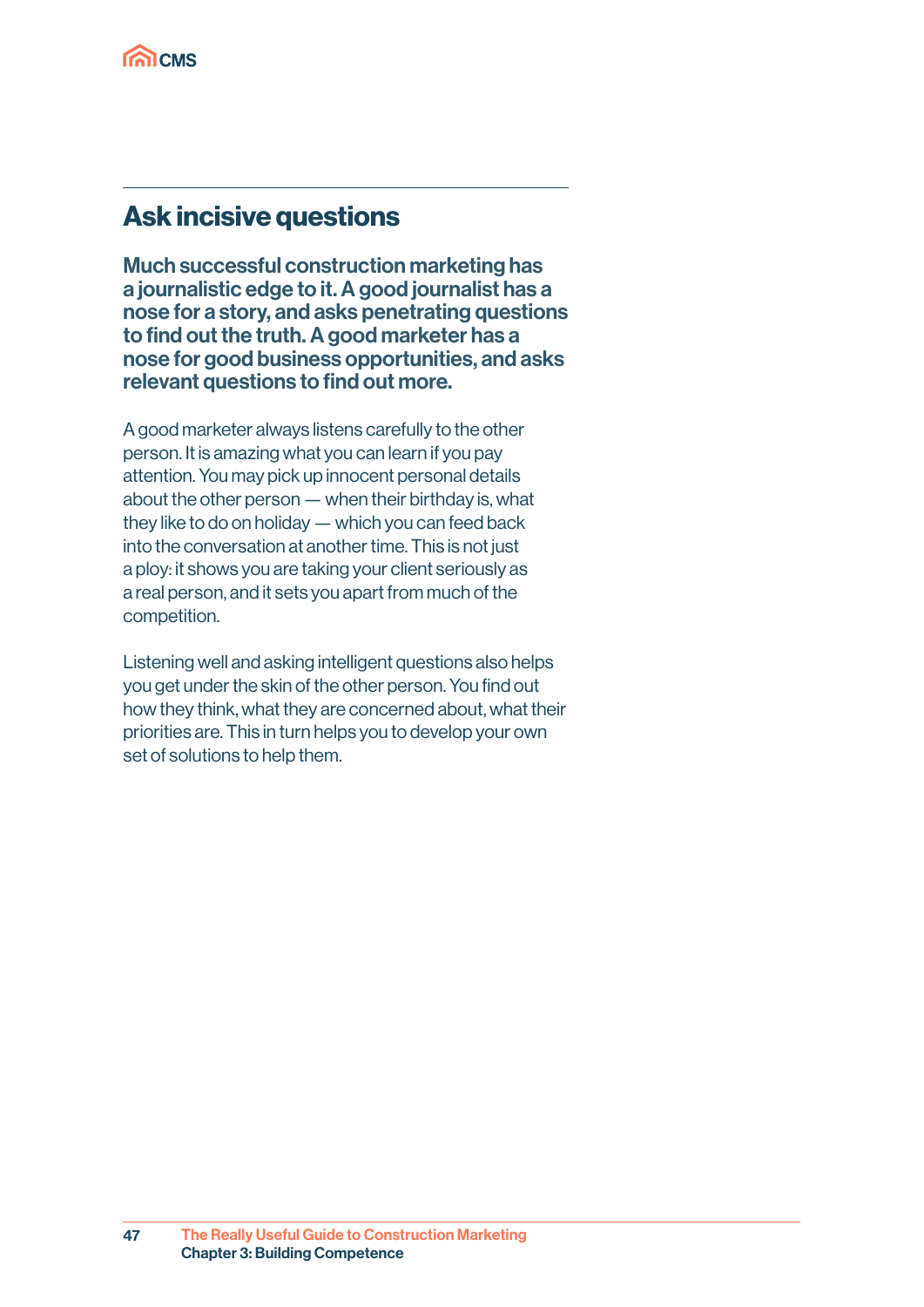# Delivering great presentations

# Preparing to meet the people

So you've worked the phones and built the relationships, and it's time to meet the client. Making a good impression is vital, and we'll look at how to do that in more detail. Get this crucial step wrong, and all those sales calls will be in vain!

A good presentation is based on thorough research. Start preparing early, probably a fortnight in advance, because there's a lot to find out. Remember: 10 hours of preparation for one hour presentation is a good rule of thumb — if you're going to a more informal sales appointment, you still ideally need at least an hour of preparation.

First of all, find out about the people. Who are you going to be meeting? What are their roles and responsibilities? Use the Web and LinkedIn to find out as much as you can about them.

What kind of firm is it? What are their values? Get the company brochure, and see what they say about themselves. Call up some of their employees and chat to them about what kind of firm it is. Talk to other colleagues who may know the firm.

Check what other projects they have done. Use Barbour ABI and similar data. What is their agenda likely to be for this project? What do think will be essential? What do you think they will regard as desirable but not essential. Prioritise accordingly.

Try to get into their way of thinking. Marketing, as I have said before, is about understanding the needs of your client, and meeting them.



#### Sales appointments and sales presentations

This section deals with substantial sales presentations where you and usually one or more of your colleagues will be meeting a potential client. That may be one person or more.

The more informal sales appointments we usually set are really mini versions of a full sales presentation. Much of the same advice applies, so read the key points and apply them to your own upcoming meetings.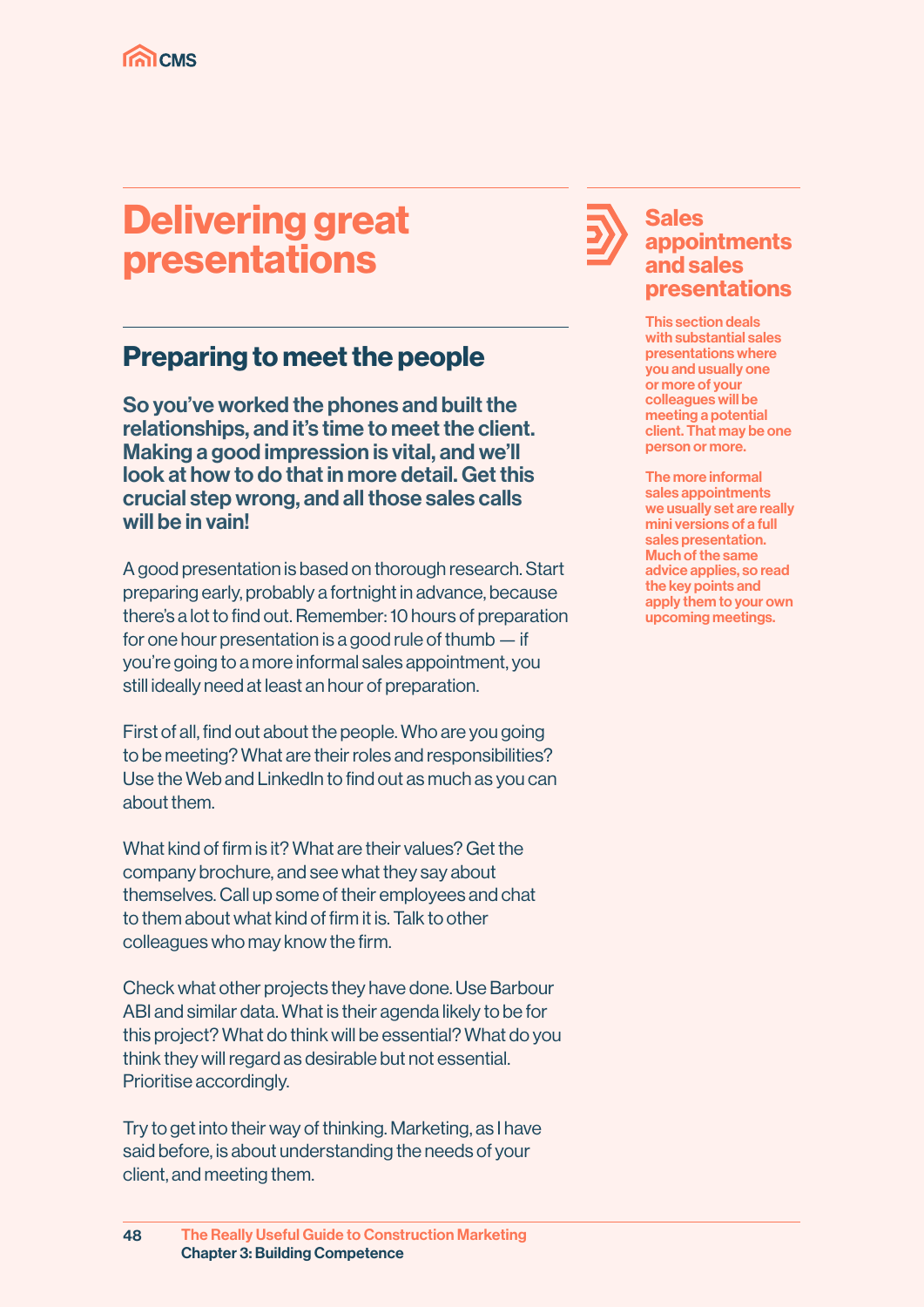

#### Anticipating and pre-handling problems

For a successful presentation, you obviously need to demonstrate that you really understand the project and your client's needs.

As you research the project in detail, discuss it together within your team, so that you can identify the problems that you will be facing if you are successful in the tender, and develop solutions. Talk to others who have handled similar projects. Use the Web to look for solutions.

Your presentation will demonstrate your professionalism, as you have anticipated the problems and already come up with sensible, cost-effective solutions.

In your discussions within the team, identify what additional value you can bring to the project. We've talked about differentiation, and this is where it really matters.

Remember that the client will be listening to your presentation just after someone else's presentation, and just before a third one. What sets you apart from the competition? Why should the client choose your firm in particular? What can you offer the client that no one else can?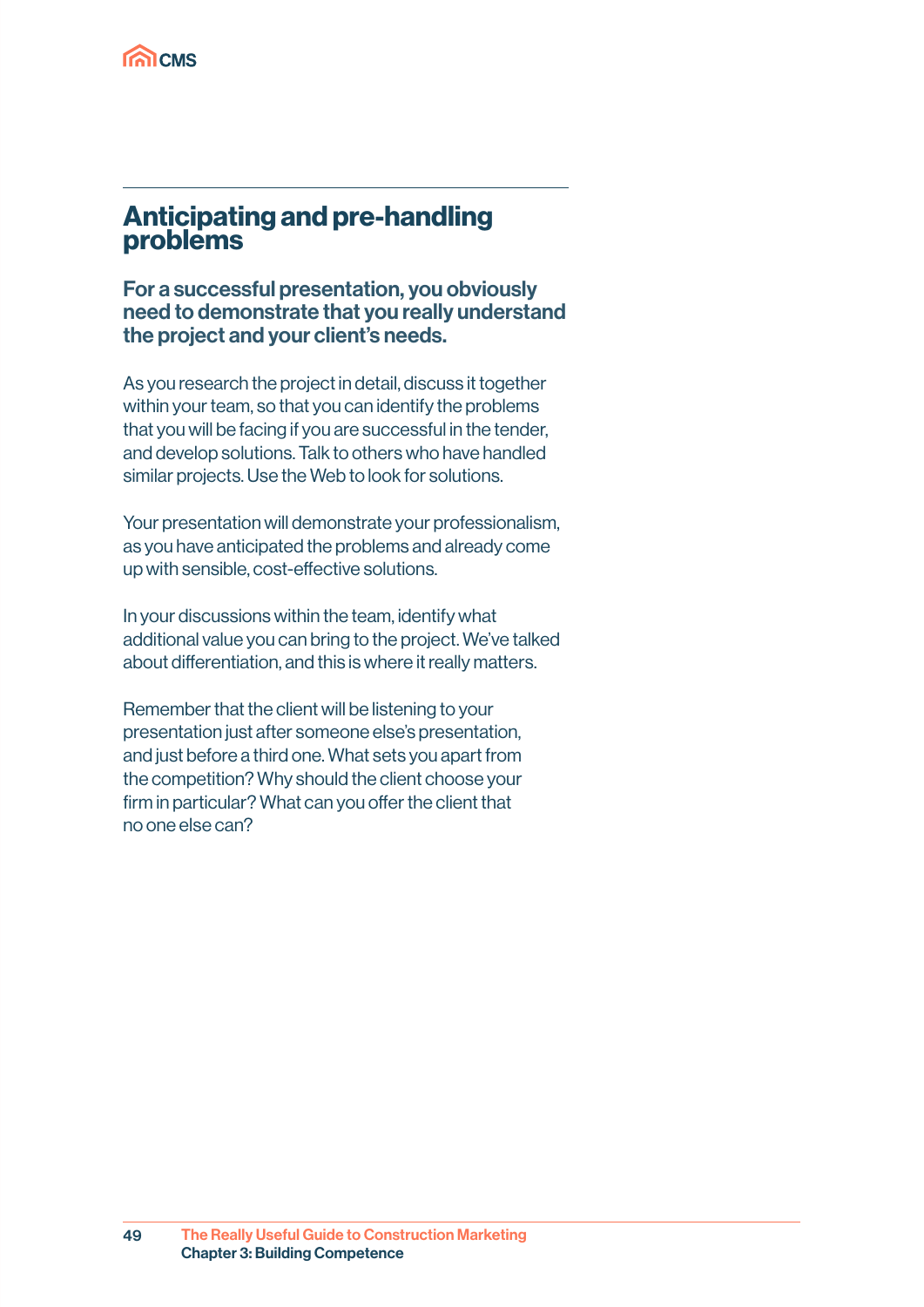

### Preparing your team

A successful presentation is a team effort — and the success of the team depends on the weakest member. So make sure the whole team is thoroughly prepared.

You've already made a start on this with your discussions about your project. Now, as you plan out the presentation in detail, be very clear about who is doing what.

Who is responsible for the opening? You know that awful moment of doubt when everyone looks at each other, and no one is sure who's going first. If that happens, you might as well leave straight away! Who's leading the team? Who is greeting the client? Who is doing the introductions? A little bit of planning and briefing here will save any embarrassment.

Then be clear about who speaks to each section, and who is going to do the summary at the end.

Prepare all the documentation and the PowerPoint slides. Check if you need any other visual aids, and run through your technology requirements. Do you need to take a projector, or does the client provide one? Then practise!

> **"The success of the team depends on the weakest member.**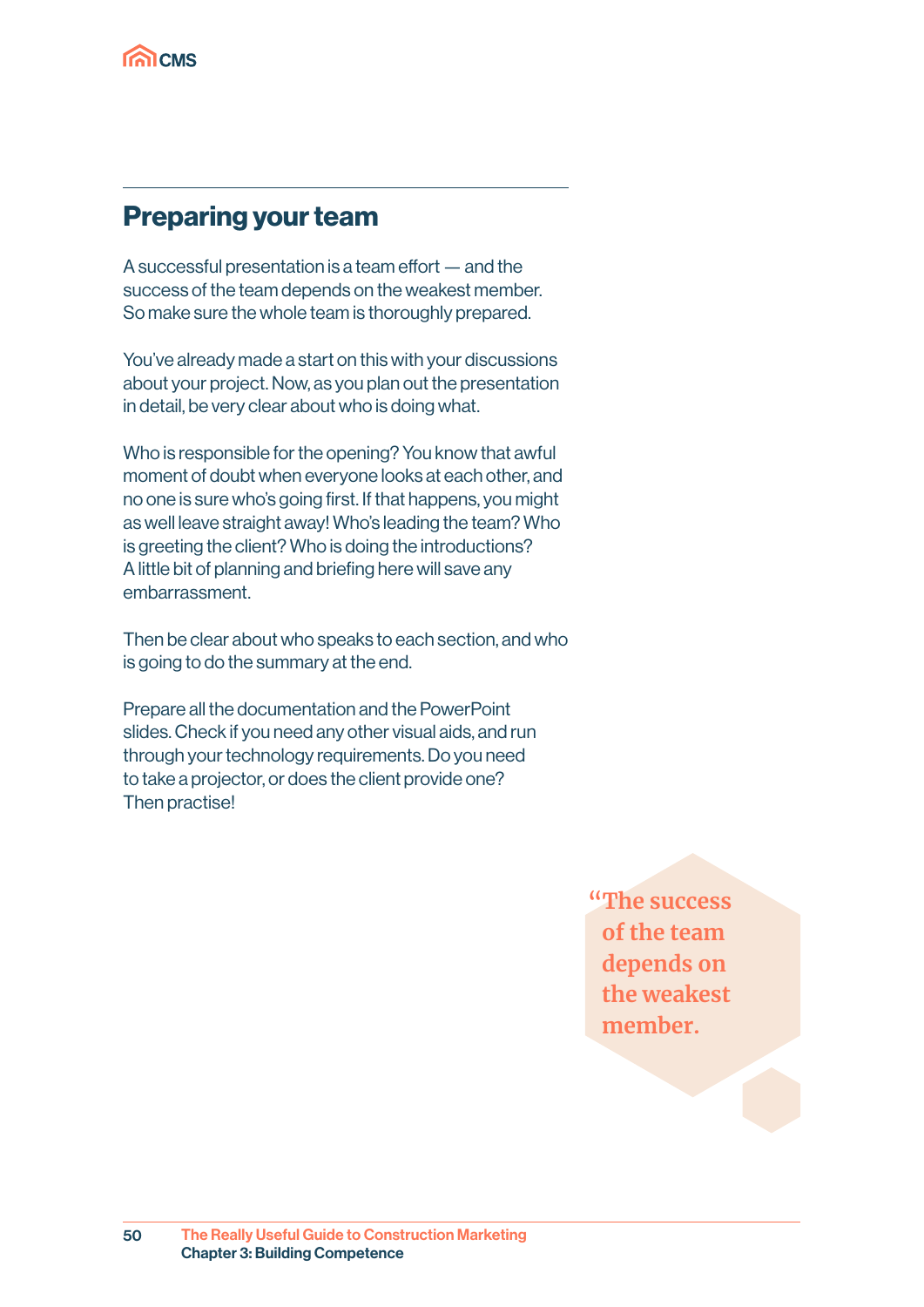

#### Rehearsing a presentation

Some people are uncomfortable with roleplaying or making a 'pretend' presentation to an empty chair. But that discomfort is as nothing to the discomfort you feel when the wheels come off your presentation in the presence of your prospective client!

So practise.

Get a couple of people to take the role of the client, and literally walk and talk your way through the whole presentation, all the way from handshake and hello to handshake and goodbye.

The first time through may well be awful, embarrassing, excruciating. But don't get angry, or upset. That is precisely why you practise.

Practice sessions help you to find out where things are not working, and give you time to fix them. Perhaps the argument does not flow. Some information may be missing. The order of the slides could be improved. Maybe you may feel there is too much information and you need to use fewer words, or fewer slides.

Maybe you need to swap roles within the presentation. Perhaps someone needs to firm up their handshake!

All these things come to light while you practise. Through practising, you can radically improve the quality of your presentation so that, when you come to do it for real in front of your client, you are really impressive.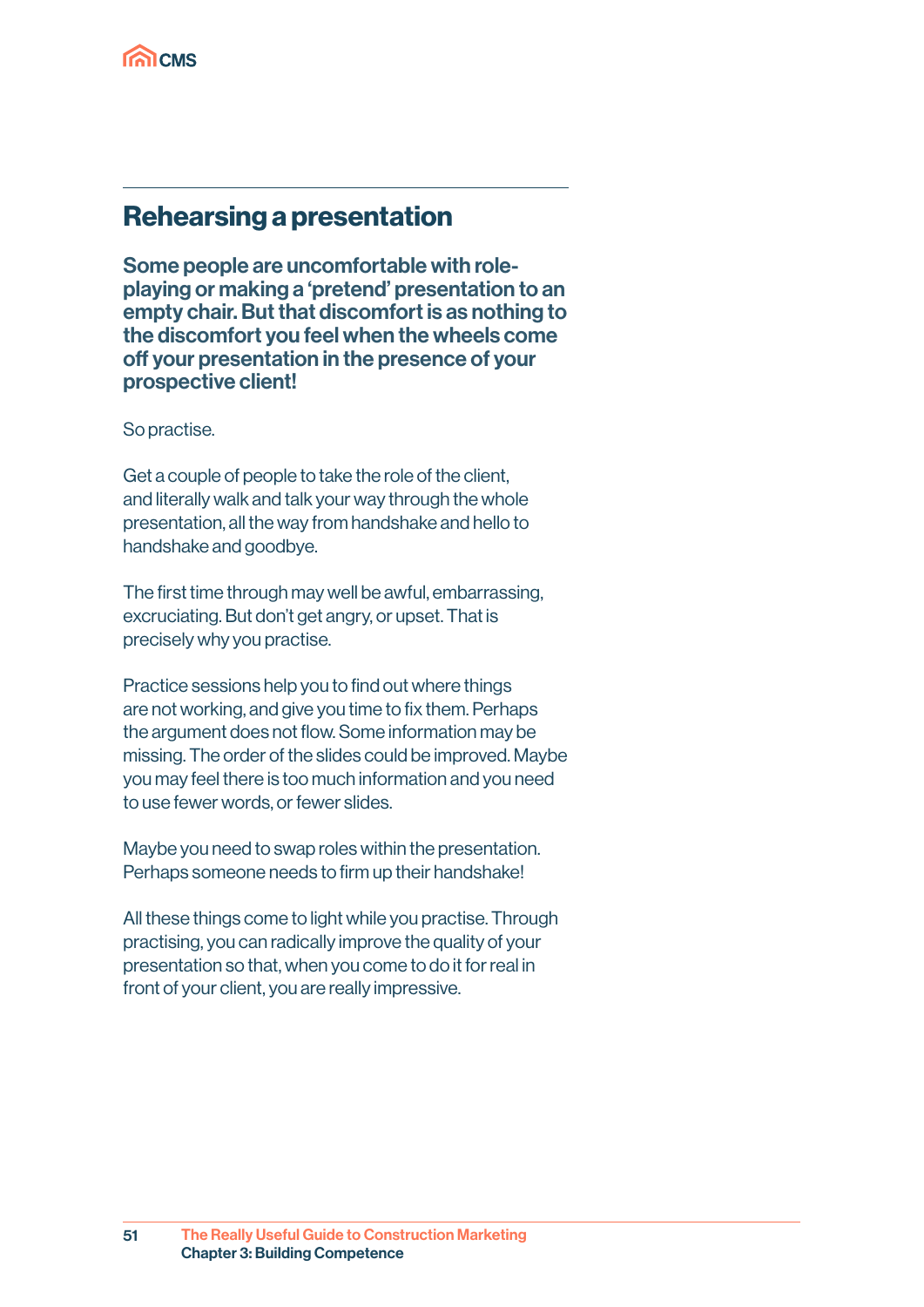

### Making the presentation

#### A good presentation, like a good story, has a beginning, a middle and an end. You need to ensure that all three are really strong.

The opening is short  $-$  two minutes at most  $-$  but essential to build personal communication and trust. Pay attention to eye-contact, direct and clear speech, and confident delivery. Say thank you for this opportunity to meet. Introduce your team: their current roles, experience, and what their roles will be if you win the job. Confirm that you're positively interested in the work, and suitable to take it on. Show that you understand the project and what the client wants. Move on to a quick introduction to the areas to be covered in the presentation.

See why you need to practise? You need to deliver all that, confidently, clearly and succinctly, in one-to-two minutes.

Then comes the presentation itself, for which your team have thoroughly prepared and practised.

At the close, reiterate your thanks for the opportunity to meet. Reinforce your positive interest, and summarise your key strengths that make you distinctive and especially suitable for this job. Confirm what the next action will be after the presentation — on both sides.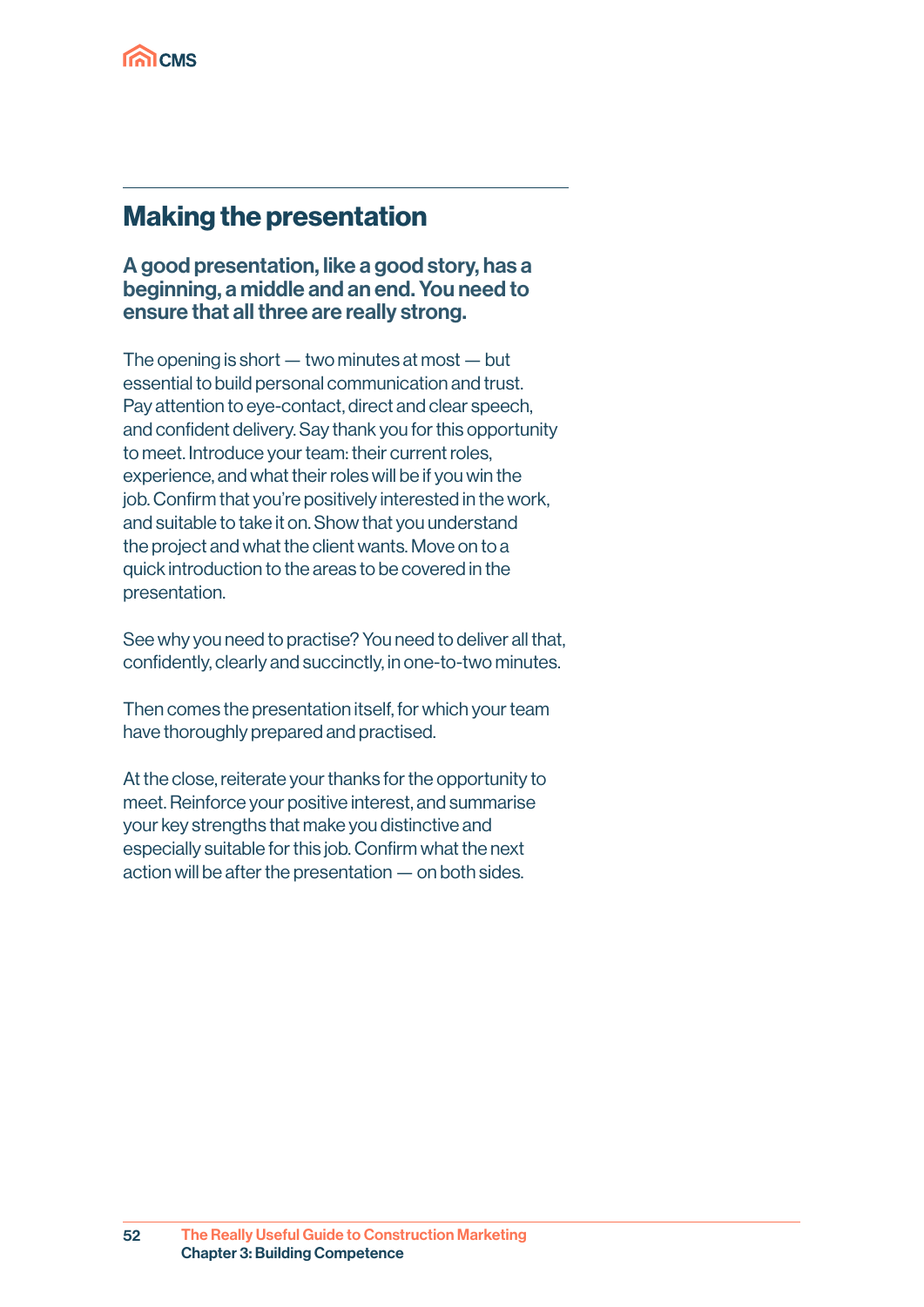

## After the presentation

At the end of the presentation, there are still at least two more things to do. Shaking hands and saying goodbye is not the end!

Firstly, if appropriate, write or email to say thank-you again for the opportunity to make your presentation. State your appreciation of the client's time and hospitality.

Secondly, get your team together to debrief. Make sure you learn for the future! Get everyone to contribute: What went well? What could have been done better?

This may involve some painful moments, if mistakes have been made. Although it sounds like a cliché, it is really true: handled properly, mistakes are a great way to learn. Be honest, let people say and hear the truth, and give everyone the opportunity to learn and do better.

Debriefing shouldn't be all negative, of course. Congratulate people for the things that went well, and if you used new ideas, make sure you note them down so that they can be used again and built on.

Encourage your team, and move on!

 **"Make sure you learn for the future! What went well? What could have been done better?**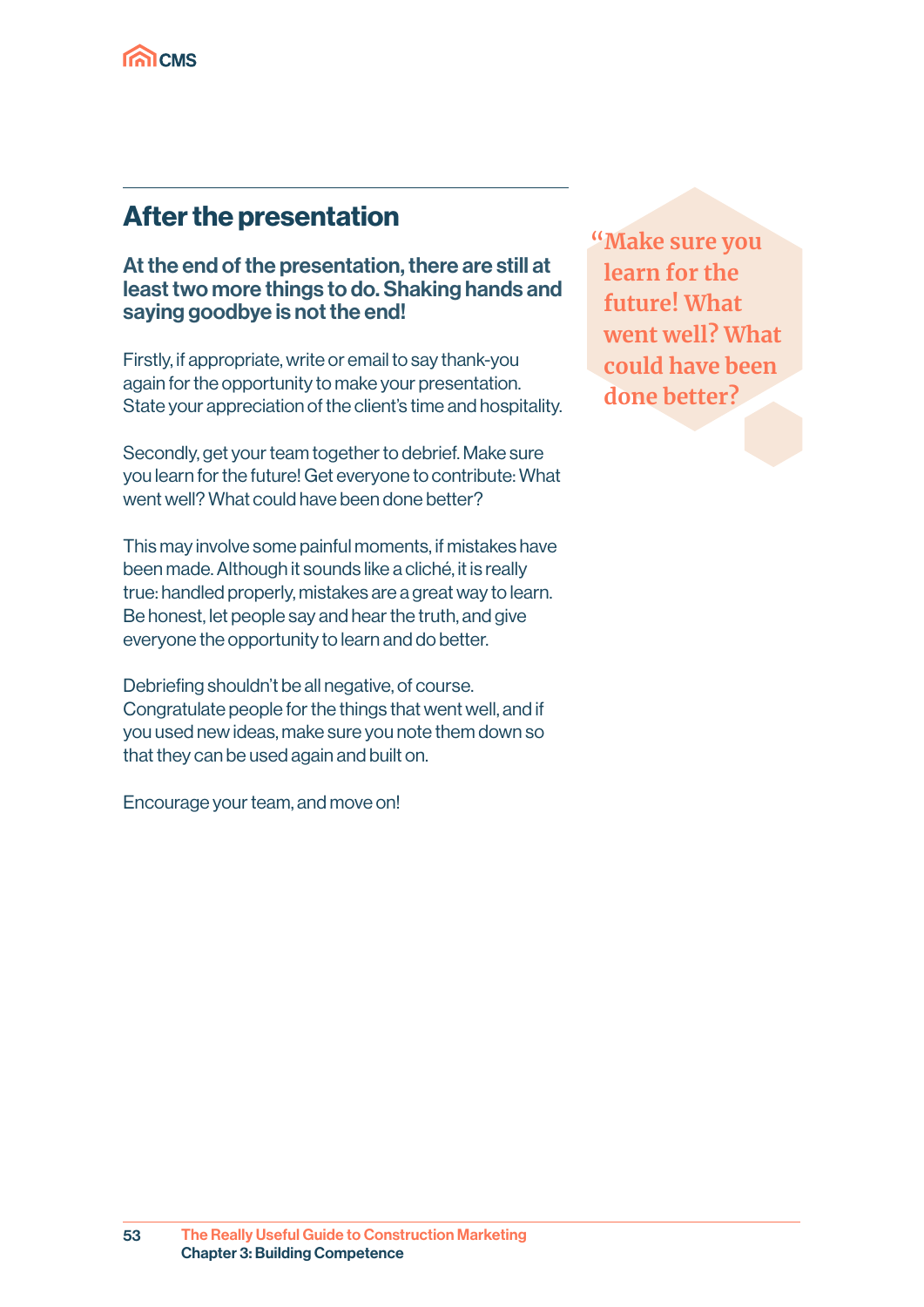# Developing long term relationships

# Relationship development

Winning a tender is obviously rewarding, but the real prize is finding a partnership that will become a regular source of work. A great client may deliver three, four or five tenders a year, representing work worth half a million or much more for a medium sized builder.

Every architect has an inner circle, a handful of builders that they know well and trust and work with on a regular basis. However, every time they put a tender out they may include a builder they haven't worked with before, just to give them a try. If you can get that opportunity, you can prove yourself as a professional builder. Over the next year or two, you could easily penetrate that inner circle.

That's the end goal. To get there, you need to choose carefully who you're going to pursue. There are hundreds of companies out there, so be strategic, and narrow it down to those that specialise in the kind of work you want to do most.

From there, it's about chemistry. Two out of three approaches won't go anywhere, but when you click, you'll know it. It's that personal connection, when you phone up about one thing and end up having a longer conversation than you expected. It's the clients that feel like personal friends that are often the most profitable.



#### Adding sweeteners

Architects need you as much as you need them. If you can make their life easier, that'll get their attention.

When you call, tell them that you know their work and that you think you could work well together. Then try and add a service or extra that others might not have, but that they'd find very helpful.

For example, architects don't always know the full cost of what they're designing. Offer help with early budgets. Invite them to send over the drawings to run past your estimators.

Help on lead times is another useful service, if you've got experience or connections in, say, ordering steel or special bricks.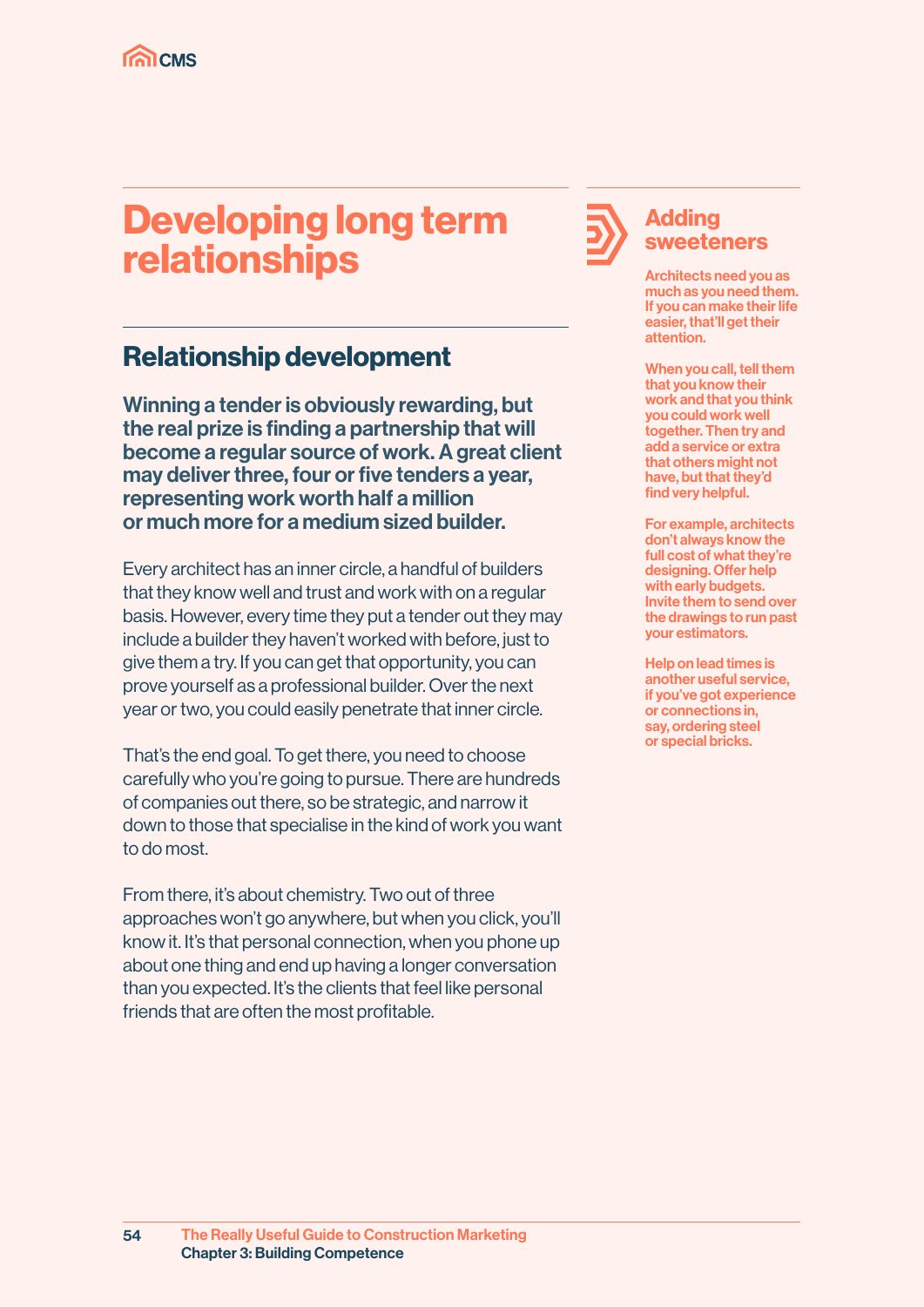

## Getting to tender

Getting a place on the tender list is a great first step, and it's important to keep in touch throughout the process. For starters, you need to be talking at the right time as they consider the list assembly. It's expensive to price a tender and they are valuable, so get on the phone and get as much information as you can to give your estimators a head start:

- When is the tender coming out?
- Will it be on paper or electronic or both?
- How many others are tendering?
- What is the tender period?
- Are there any CDE's Contractor Designed Elements?
- And so on

55

The more you know, the more prepared you can be. You'll also spot ways to distinguish yourself from the competition, perhaps through addenda to the tender offering a value engineering opportunities for example.

If the tender comes in over budget, that can often open up new opportunities to help — perhaps your company can help with cost reductions, for example. Your assistance at this stage could make you the natural choice when the time comes.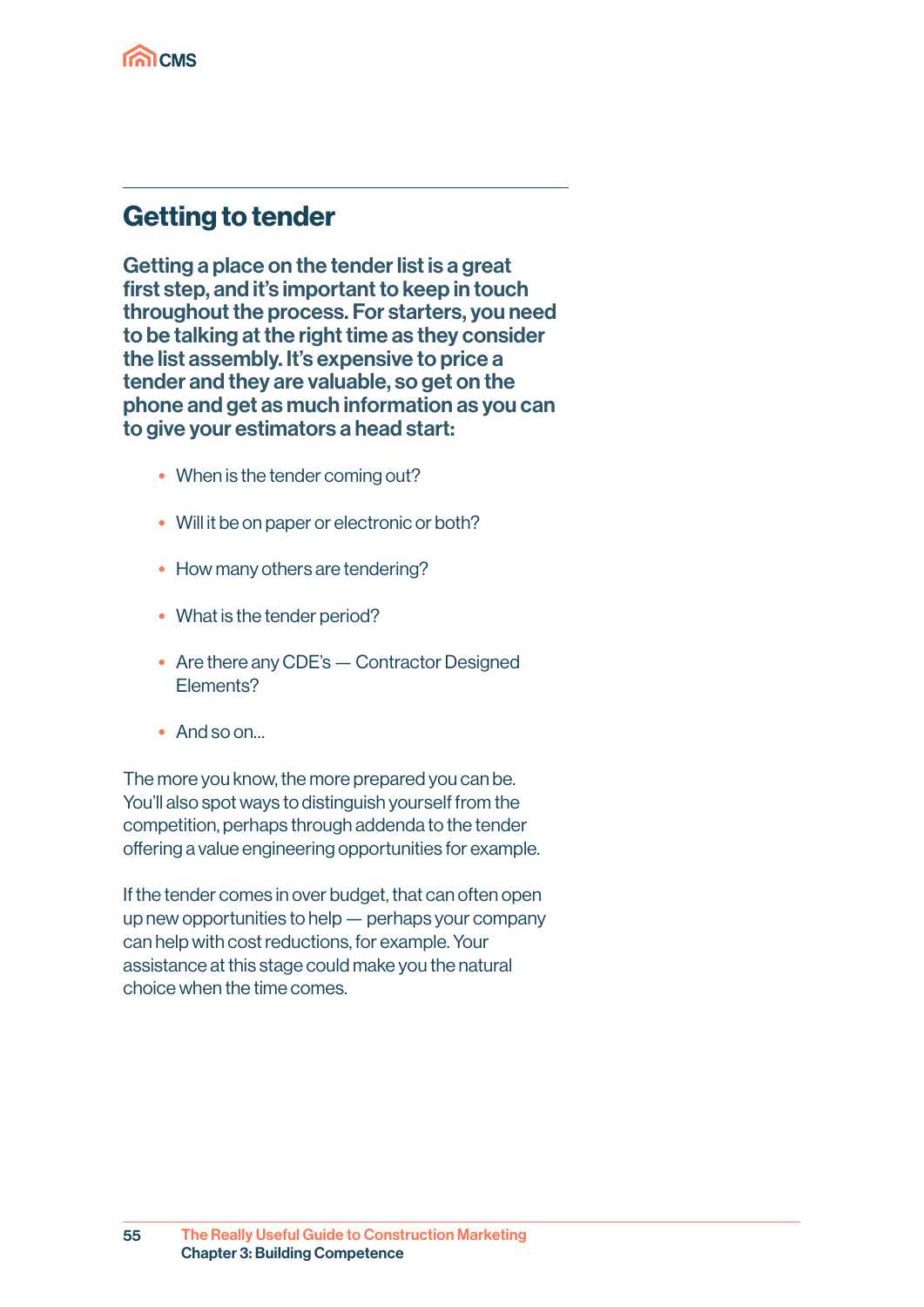

## After the tender

Even with a great team, competitive offer and a smart presentation, you can't win everything. You should expect to win around one in four tenders. If you're winning one in five or fewer, you need to evaluate what you're doing.

Yes, you will lose maybe three in four tenders — but that doesn't mean the end of the relationship. Get on the phone, be gracious in defeat and wish them well with the job. Then ask what they have coming up next. Pick up any feedback you can about how they came to their decision, and note any learning points for next time. If you've been professional and friendly throughout, the client will want you on the shortlist for the next job and your chances will have improved significantly.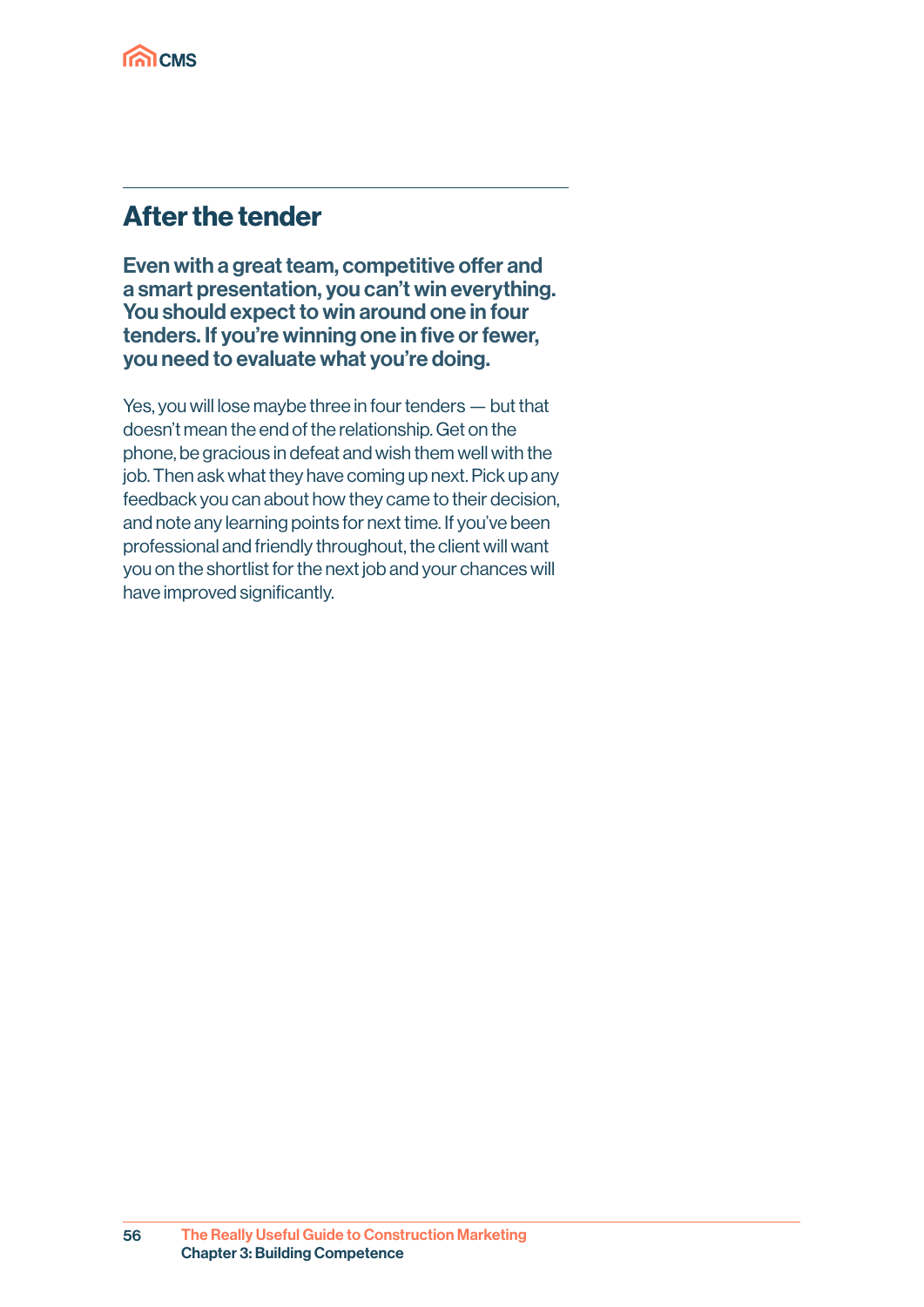

# **Troubleshooting**

#### Even with the best advice in the world, marketing is a learned skill and it will take time to get really good at it.

This final section looks at a few things that may go wrong or not work the way they should, and the best approaches to iron out those problems. Mistakes happen in every industry, including construction — and architects get things wrong too. The true test of a company's character is how they act to make things right.



#### Getting past the gatekeepers

One common problem with first calls is not getting to the right people, and calls getting no further than the secretaries and receptionists of the companies you're trying to approach.

As you well know, secretaries and receptionists are the gate-keepers. They don't make the decision about whether you are awarded a tender, but they may well influence whether you get past the front door in the first place. They control access to important people, and can shape how those people feel about you. How you treat secretaries and receptionists will influence how they talk to the decision-makers about you.

So treat them with respect. Don't try to manipulate them or bully them. They can smell a salesman a mile off. Be open and honest about who you are and what you want. Speak to them politely, as you would to any potential client. Take no for an answer if necessary, and then politely call back later. Treat them like the full human being that they are! It's polite, and it's effective. If you are courteous, well informed and respectful, you're not likely to be rebuffed very often.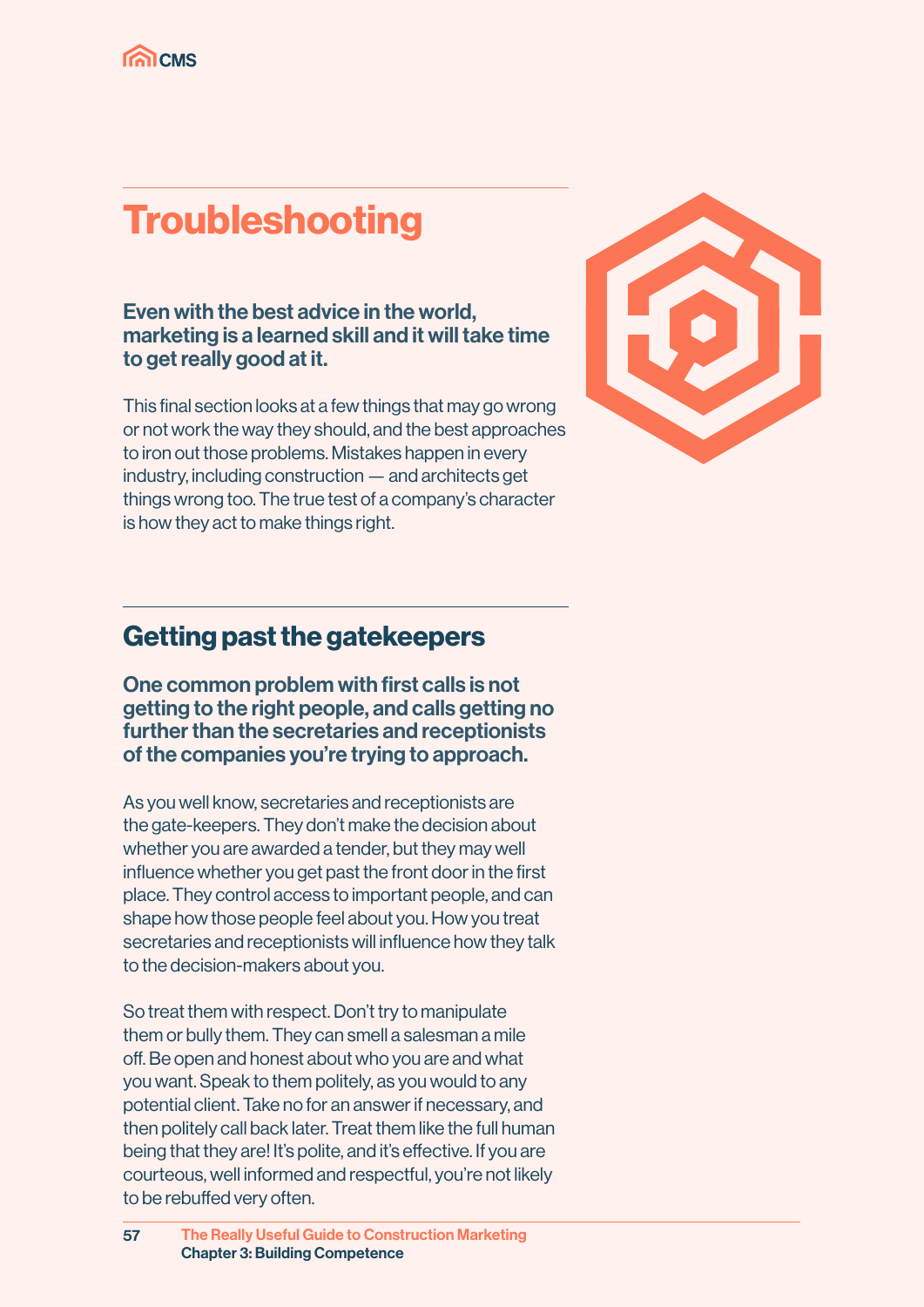

### Why am I not hearing back?

Perhaps you've made a start on calling around and then following up a few sales leads, but you don't feel like you're making much progress. The companies you're after aren't getting in touch, and the work you expected isn't forthcoming.

If that's the case, you may need to focus on your recalls. We've mentioned this already, but it is critical to the sales process.

Anyone can make a first cold call. But it is the second call, and the third call which, if handled right, can build relationships. Good marketing is not about just getting a single sale: it is about building relationships and trust that bring repeat business over the long term.

When you call, ask politely if this is a convenient time to talk. If the answer is no, accept it. But also ask when would be a good time to call back, and make sure you call back at that time. That way, you have a reason for calling, which is that the potential client themselves suggested it. You have also taken a first step towards showing that you are someone they can trust: you agreed to phone at a certain time, and now you are doing so.

It may seem very small, but it matters. It is the beginning of a dialogue, and of a relationship. You can then build this in to your follow-up letter or email.

 **"When you call, ask politely if this is a convenient time to talk. If the answer is no, accept it.**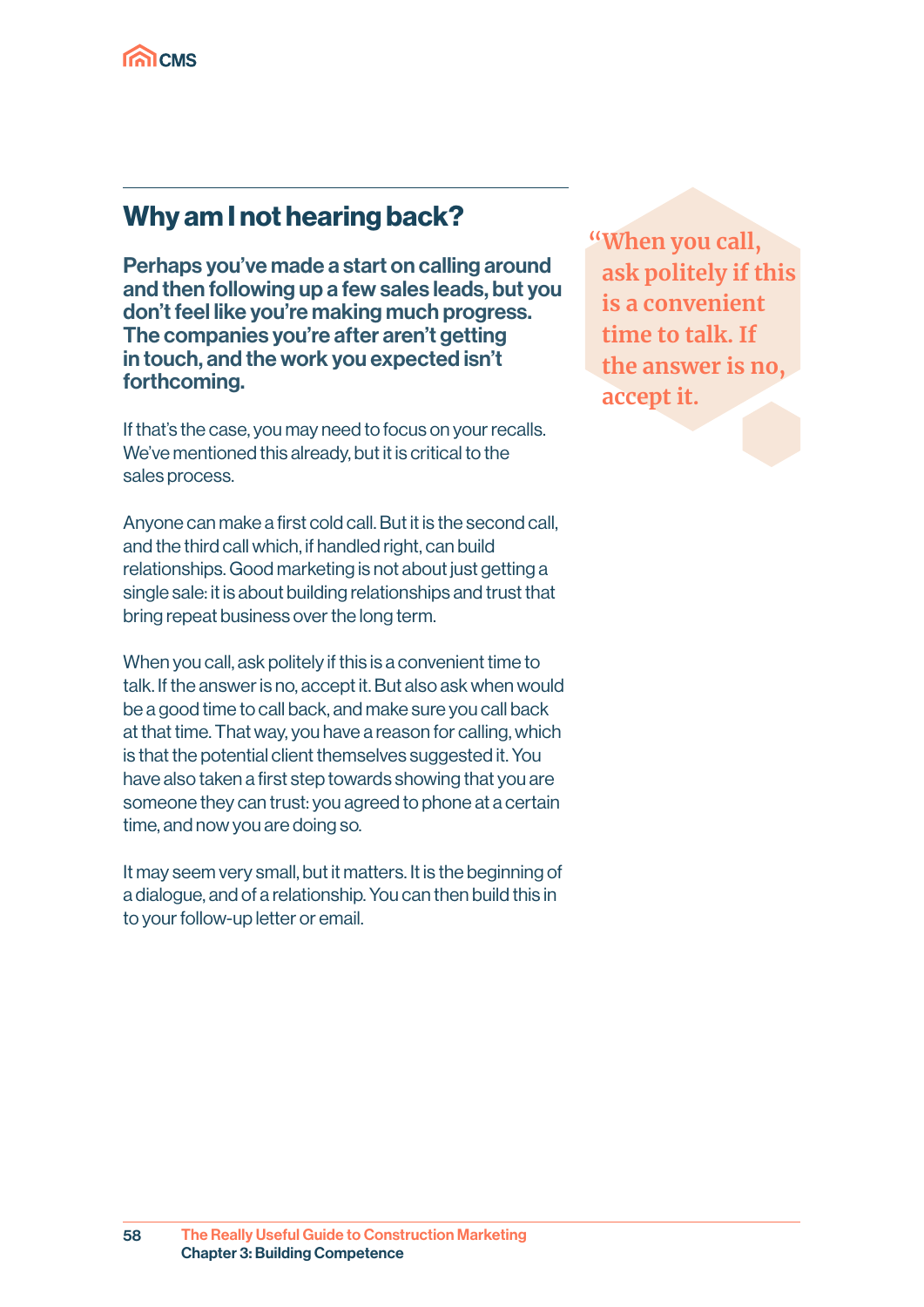#### Getting more from your sales leads

If you're gathering sales leads, making phone calls and building relationships, work will follow. Or at least that's the theory — but what if you're a small company, and you're having doubts about whether or not those sales leads providers are really value for money? Let's look at how to squeeze a bit more out of sales leads.

- Use your market intelligence to find good future clients, not just jobs. A client may not have the right project for you just yet, but you can still use the lead as an introduction to get in touch and put yourself on their radar. When a job comes up that's up your street, you'll be in the running from the start.
- Market intelligence providers usually deliver far more leads than you'll ever be able to act on, so focus on the best of them. Make an A\* list to follow up in person, but don't neglect the B list. If you're pressed for time, get someone else to make those calls, or send those secondary leads an email or mailshot.
- Be generous with your leads. As you build up detailed knowledge of your area and the current and upcoming contracts, you'll find you may be able to pass on 'hot tips' to some of your contacts. This creates goodwill, which in turn raises your company up their list of go-to contacts.
- Always look out for new players in the market new firms, or companies expanding into your region. These are valuable leads, because they won't have many contacts in the area yet. Get in early, while there's a good chance of standing out, and you may win yourself a long term business partner.
- Look out for architects from out of your area, but with a project near you. They are unlikely to know many of your competitors (if any!) and they can be particularly productive contacts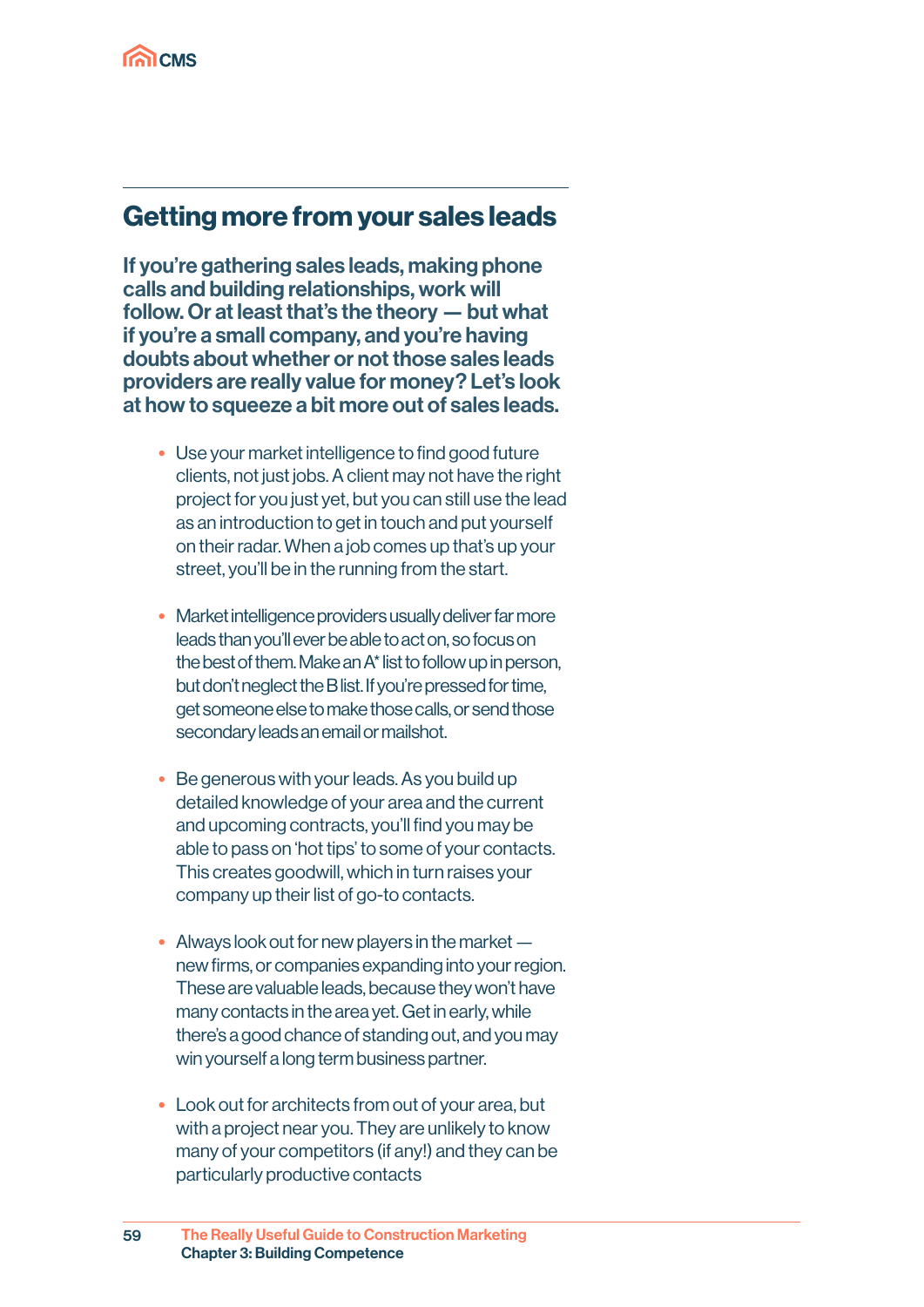

## Damage limitation

Your company reputation and trust takes time to build, but can be very quickly damaged. We call it 'Doing a Ratner'! But if you handle a mistake professionally, and put it right honestly, it can actually help to build your reputation.

When things go wrong, as they inevitably do from time to time, it is essential for your company's sake that you deal with it well.

- Be honest, right from the start.
- Frankly admit the fault, and explain why it went wrong.
- Explain what you are going to do about it.
- Keep in touch with the client during the process of making things right.
- At the end, explain 'This is what we have done.'

Most people will accept an honest response to a problem. They are well aware that they themselves make mistakes, and need the same kind of forbearance from others.

Good firms pay a lot of attention to restoring a good relationship when a difficulty has occurred. And they spend a lot on PR when a job goes wrong.

And there is the upside: if something does go wrong, but the company handles it well, this can actually serve to enhance the company's reputation.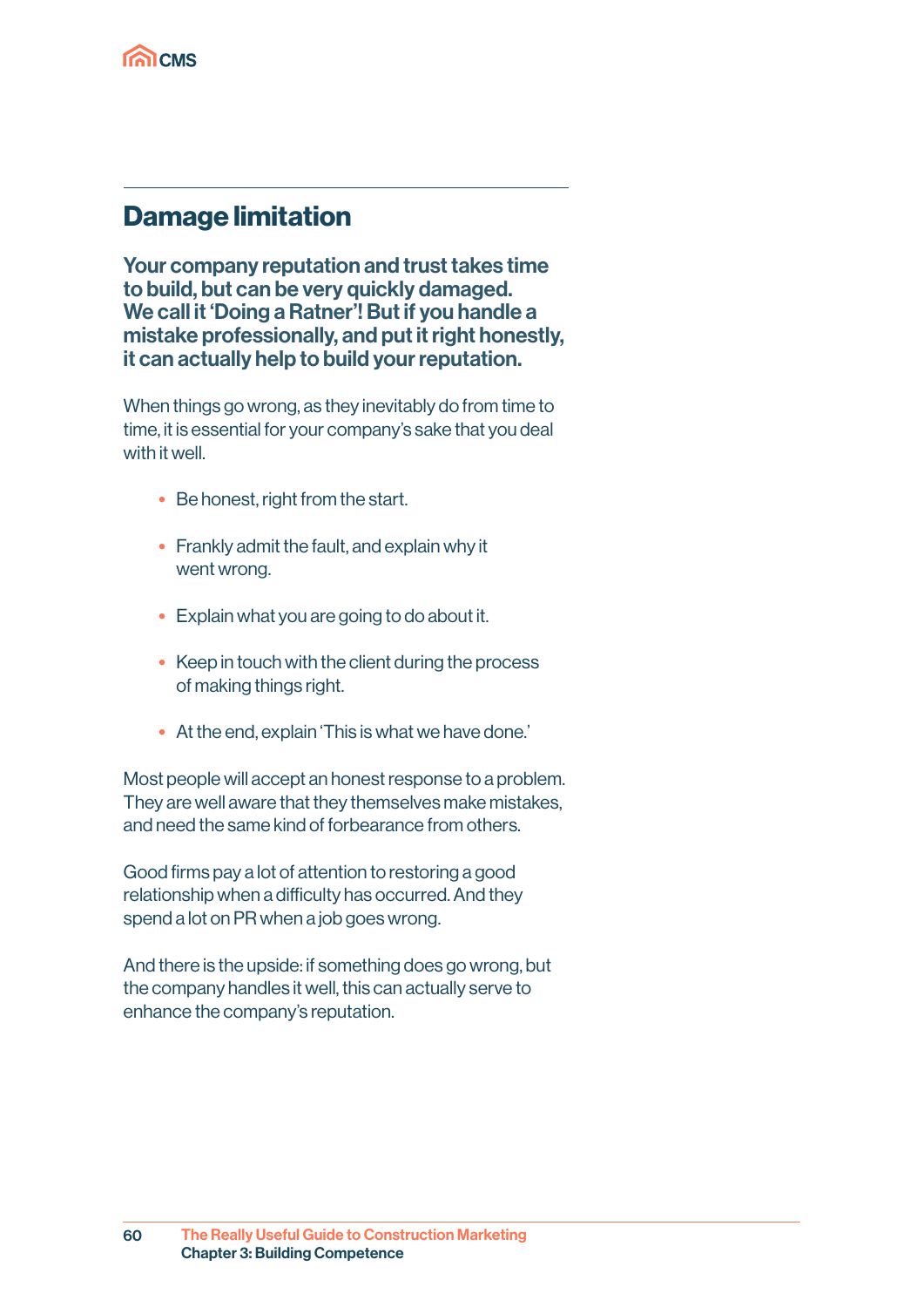# Need a little more help or advice?

Get in touch with us at Contractors Marketing Services. We know the industry inside out, and provide dedicated marketing staff committed to winning you the jobs you want to grow your business.

# Call us on 01256 475 880

Or visit contractorsmarketing.co.uk